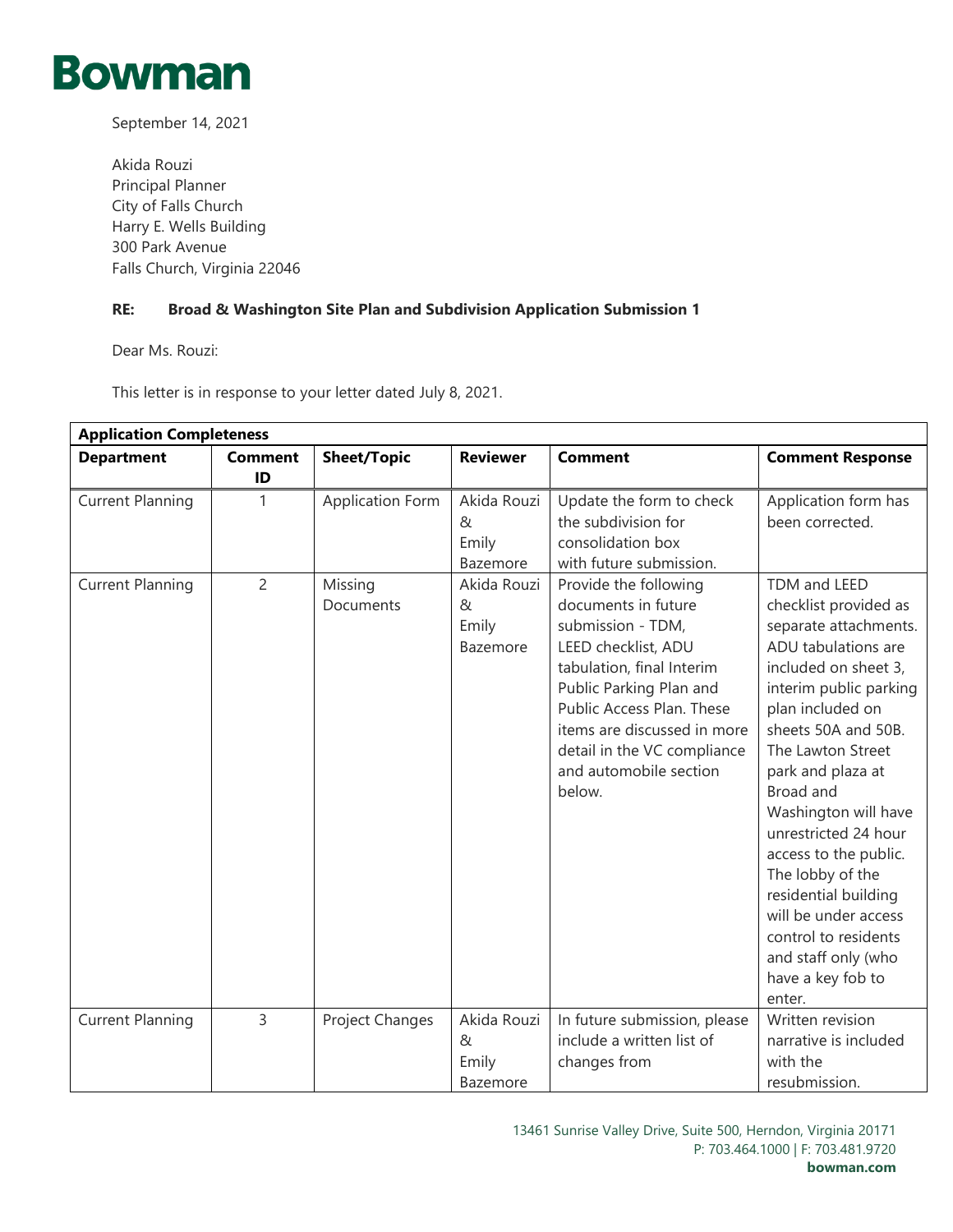|                         |                |                     |                  | the 1st site plan                                 |                                   |
|-------------------------|----------------|---------------------|------------------|---------------------------------------------------|-----------------------------------|
|                         |                |                     |                  | submission, as well as,                           |                                   |
| <b>Current Planning</b> | 4              | Site Plan Sheet 1   | Akida Rouzi      | changes from the CDP.<br>Provide Munis #2019-0179 | Munis number added                |
|                         |                |                     | &                | on the bottom of                                  | to cover sheet.                   |
|                         |                |                     | Emily            | coversheet.                                       |                                   |
|                         |                |                     | Bazemore         |                                                   |                                   |
| <b>Current Planning</b> | 5              | Sheet 1             | Akida Rouzi      | Vicinity map outline does                         | Site outline revised to           |
|                         |                |                     | &                | not cover the full extent of                      | include portion of                |
|                         |                |                     | Emily            | the City Lot on Park                              | City Lot on Park Place.           |
|                         |                |                     | Bazemore         | Place. Please correct.                            |                                   |
| <b>Current Planning</b> | 6              | Sheet 1             | Akida Rouzi      | Site plan and all relevant                        | Title block revised to            |
|                         |                |                     | &                | documents should list                             | include initial                   |
|                         |                |                     | Emily            | original submission date,                         | submission and                    |
|                         |                |                     | Bazemore         | and revised date for                              | second submission                 |
|                         |                |                     |                  | subsequent submissions to<br>keep track of        | dates.                            |
|                         |                |                     |                  | revisions/dates in one                            |                                   |
|                         |                |                     |                  | place.                                            |                                   |
| <b>Current Planning</b> | $\overline{7}$ | Sheet 2 Yard        | Akida Rouzi      | Provided setback for Park                         | Park Place setback                |
|                         |                | Requirements        | &                | Place should                                      | based on Lawton                   |
|                         |                | Tabulation          | Emily            | reflect the new setback                           | Manor Subdivision                 |
|                         |                |                     | Bazemore         | proposed based on the                             | BRL provided.                     |
|                         |                |                     |                  | Lawton Manor Subdivision                          |                                   |
|                         | 8              | Sheet 3 Site        |                  | BRL.                                              |                                   |
| <b>Current Planning</b> |                | Tabulation          | Akida Rouzi<br>& | The open space percentage<br>is missing.          | Open space<br>percentage has been |
|                         |                |                     | Emily            |                                                   | provided.                         |
|                         |                |                     | Bazemore         |                                                   |                                   |
| <b>Current Planning</b> | 9              | Sheet 3 Owner's     | Akida Rouzi      | Where appropriate, include                        | Owner certification               |
|                         |                | Consent             | &                | a statement that the                              | statement added to                |
|                         |                |                     | Emily            | owner/contract owner joins                        | sheet 3.                          |
|                         |                |                     | Bazemore         | in the site plan agrees to be                     |                                   |
|                         |                |                     |                  | bound by all plan                                 |                                   |
|                         |                |                     |                  | requirements. If any person                       |                                   |
|                         |                |                     |                  | represents the owner, the<br>owner must provide a |                                   |
|                         |                |                     |                  | statement of the person's                         |                                   |
|                         |                |                     |                  | authority. After approval of                      |                                   |
|                         |                |                     |                  | the Site Plan, the final plan                     |                                   |
|                         |                |                     |                  | set and this statement will                       |                                   |
|                         |                |                     |                  | need to be signed by the                          |                                   |
|                         |                |                     |                  | owner or authorized                               |                                   |
|                         |                |                     |                  | person.                                           |                                   |
| <b>Current Planning</b> | 10             | Sheet 9 Park Pl     | Akida Rouzi      | Please confirm this refers to                     | Confirmed. Note 9                 |
|                         |                | <b>Utility Pole</b> | &                | the utility pole and                              | added to specifically             |
|                         |                |                     | Emily            | overhead wires on Park                            | reference this                    |
|                         |                |                     | Bazemore         | Place planned to be<br>undergrounded during       | proposed condition.               |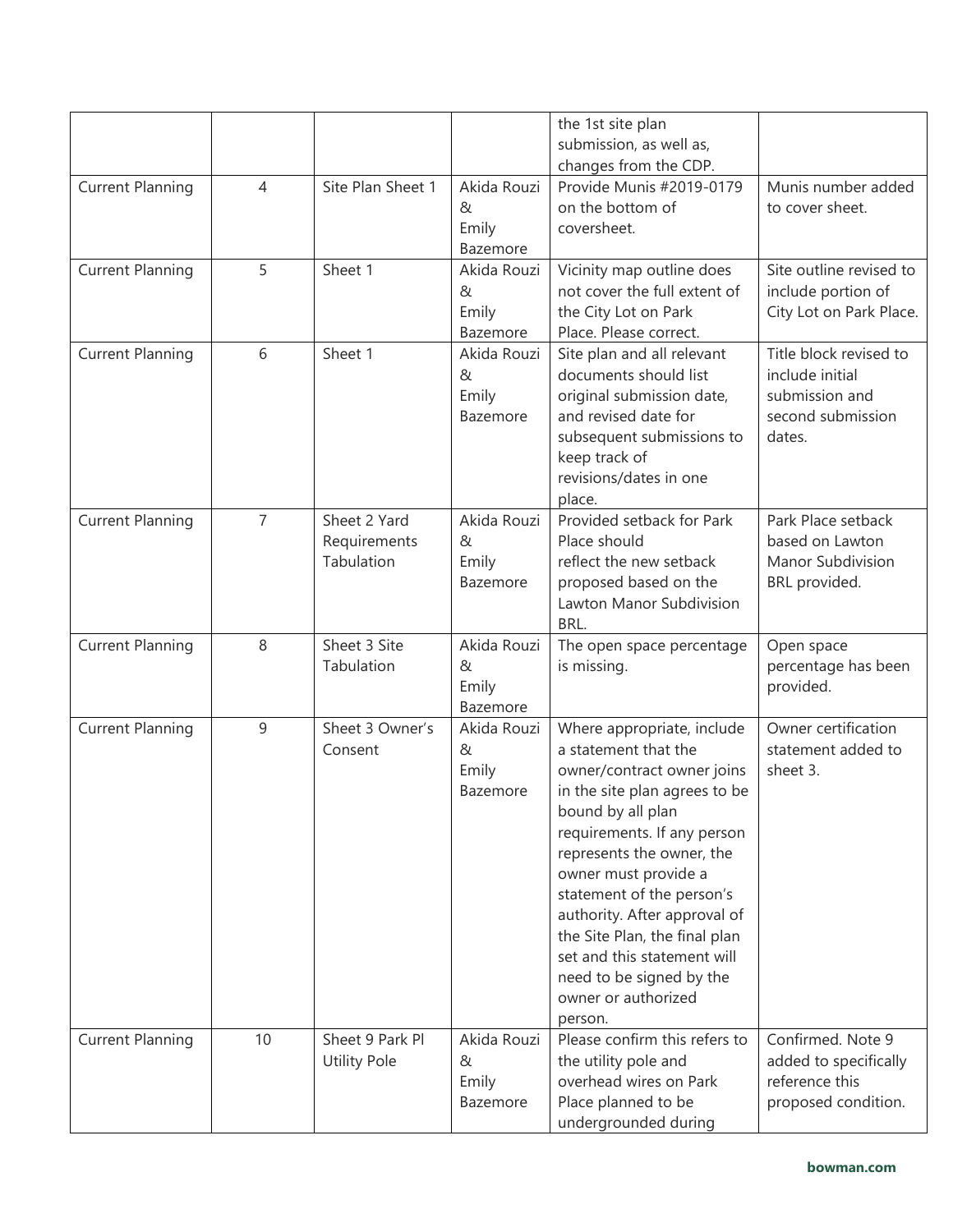|                         |    |                            |                                       | construction. If so, please<br>update sheet and label<br>accordingly.                                                                                                                                                                                                                                                                            |                                                                                                                                                                                                       |
|-------------------------|----|----------------------------|---------------------------------------|--------------------------------------------------------------------------------------------------------------------------------------------------------------------------------------------------------------------------------------------------------------------------------------------------------------------------------------------------|-------------------------------------------------------------------------------------------------------------------------------------------------------------------------------------------------------|
| <b>Current Planning</b> | 11 | Sheet 10 Brick<br>Pavers   | Akida Rouzi<br>&<br>Emily<br>Bazemore | Plan must reflect brick<br>pavers consistently for<br>crosswalks, sidewalks, etc.<br>per the approved CDP<br>layout plan. This is also the<br>case for other<br>sheets in the site plan that<br>appears to provide brick<br>pavers inconsistently.                                                                                               | Brick pavers for<br>crosswalks now<br>consistently shown<br>throughout.                                                                                                                               |
| <b>Current Planning</b> | 12 | Sheet 10<br>Geometric Plan | Akida Rouzi<br>&<br>Emily<br>Bazemore | It is unclear what this plan<br>represents. If it is a roof<br>plan, the courtyards,<br>mezzanine level, and<br>building roof should be<br>shown. If it is a ground<br>floor plan, then ground<br>floor uses should be shown.                                                                                                                    | Ground floor uses<br>added.                                                                                                                                                                           |
| <b>Current Planning</b> | 13 | Sheet 10<br>Legibility     | Akida Rouzi<br>&<br>Emily<br>Bazemore | It is difficult to read the<br>proposed and existing<br>property lines apart, and<br>there is an additional<br>dotted line that is not<br>labeled on the north side of<br>the project. It is unclear if<br>this line represents the<br>original CDP building<br>footprint or the below<br>grade garage. Please<br>update and label as<br>needed. | Existing property lines<br>lightened to clearly<br>display existing vs<br>proposed.                                                                                                                   |
| <b>Current Planning</b> | 14 | Sheet 10 Garage<br>Vents   | Akida Rouzi<br>&<br>Emily<br>Bazemore | Several boxes are shown<br>along the north elevation in<br>the linear park that appear<br>to be vents for the parking<br>level below. Please confirm<br>and label accordingly.                                                                                                                                                                   | Vent labels added.                                                                                                                                                                                    |
| <b>Current Planning</b> | 15 | Vents                      | Akida Rouzi<br>&<br>Emily<br>Bazemore | If there are any garage or<br>exhaust vents on the face<br>of the building, they<br>should be similar in color to<br>the surrounding materials<br>to blend in with the<br>elevation.                                                                                                                                                             | Comment noted.<br>Design intent for<br>louver color and<br>location is included in<br>the renderings. Any<br>additional exhaust<br>not within designed<br>areas will be similar in<br>color as noted. |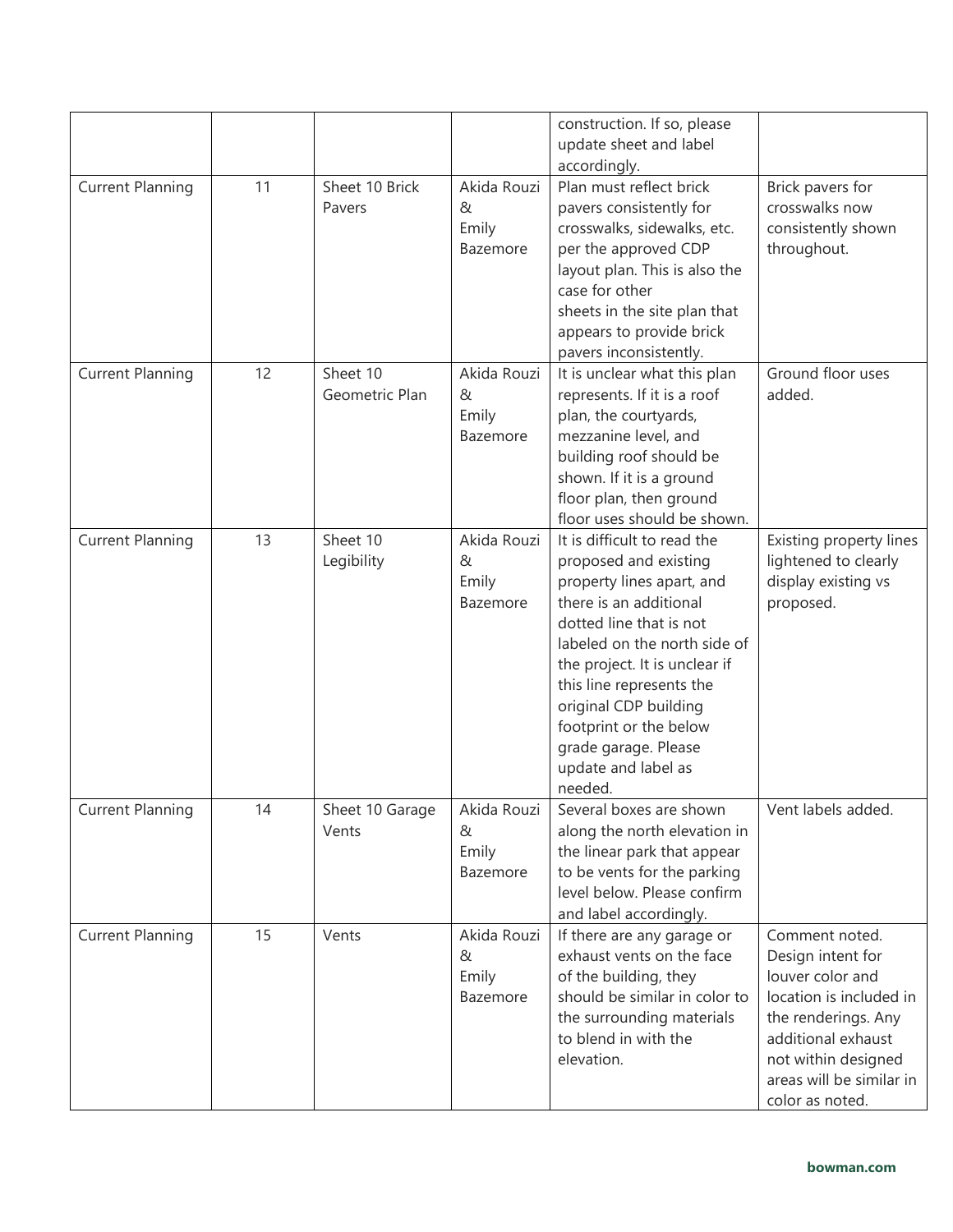| <b>Current Planning</b>                     | 16                   | Sheet 10 Setback<br>Measurements                        | Akida Rouzi<br>$\alpha$<br>Emily<br>Bazemore | Include setback dimensions<br>measured from face of curb<br>on Park Place.                                                                                                                                                                  | Setback<br>measurements from<br>face of curb added.                                                                                                                                                                                                                              |
|---------------------------------------------|----------------------|---------------------------------------------------------|----------------------------------------------|---------------------------------------------------------------------------------------------------------------------------------------------------------------------------------------------------------------------------------------------|----------------------------------------------------------------------------------------------------------------------------------------------------------------------------------------------------------------------------------------------------------------------------------|
| <b>Current Planning</b>                     | 17                   | Sheet 1 and<br>Sheet 10 Site<br>Plan Distance<br>Waiver | Akida Rouzi<br>&<br>Emily<br>Bazemore        | Provide measurement from<br>the commercial distance to<br>R-district for the requested<br>waiver.                                                                                                                                           | Distance from<br>entrance to R-district<br>labelled.                                                                                                                                                                                                                             |
| <b>Current Planning</b>                     | 18                   | Subdivision<br>Preliminary and<br><b>Final Plats</b>    | Akida Rouzi<br>&<br>Emily<br>Bazemore        | In future submission,<br>provide two separate<br>sheets in the site plan set<br>for preliminary and final<br>consolidation sheets. Is the<br>new<br>subdivision name simply<br>Parcel 1?                                                    | Preliminary and final<br>plats are provided on<br>sheets 53A and 53 B.                                                                                                                                                                                                           |
| <b>Current Planning</b>                     | 19                   | <b>Bonds</b>                                            | Akida Rouzi<br>&<br>Emily<br>Bazemore        | Bond estimate forms must<br>be submitted with 2nd<br>submission for review and<br>approval by Public Works.                                                                                                                                 | Public Improvement,<br>ESC, Existing Trees,<br>and Proposed<br>Landscaping bonds<br>have been provided<br>with this submission.                                                                                                                                                  |
| <b>Open Space, Landscaping and Lighting</b> |                      |                                                         |                                              |                                                                                                                                                                                                                                             |                                                                                                                                                                                                                                                                                  |
|                                             |                      |                                                         |                                              |                                                                                                                                                                                                                                             |                                                                                                                                                                                                                                                                                  |
| <b>Department</b>                           | <b>Comment</b><br>ID | <b>Sheet/Topic</b>                                      | <b>Reviewer</b>                              | <b>Comment</b>                                                                                                                                                                                                                              | <b>Comment Response</b>                                                                                                                                                                                                                                                          |
| <b>Current Planning</b>                     | 20                   | Lawton Street<br>Streetlights                           | Akida Rouzi<br>&<br>Emily<br>Bazemore        | Not all the existing light<br>poles on Lawton Street are<br>shown on the site plan<br>sheets. Please update<br>accordingly. Additionally,<br>staff<br>recommends upgrading<br>these light poles to the<br>current standard<br>streetlights. | Existing lighting is<br>now shown, but we've<br>been having difficulty<br>getting Dominion to<br>provide confirmation<br>on the exact<br>version(s) of their<br>fixtures installed.<br>Fixtures are depicted<br>but not currently<br>included in<br>photometric<br>calculations. |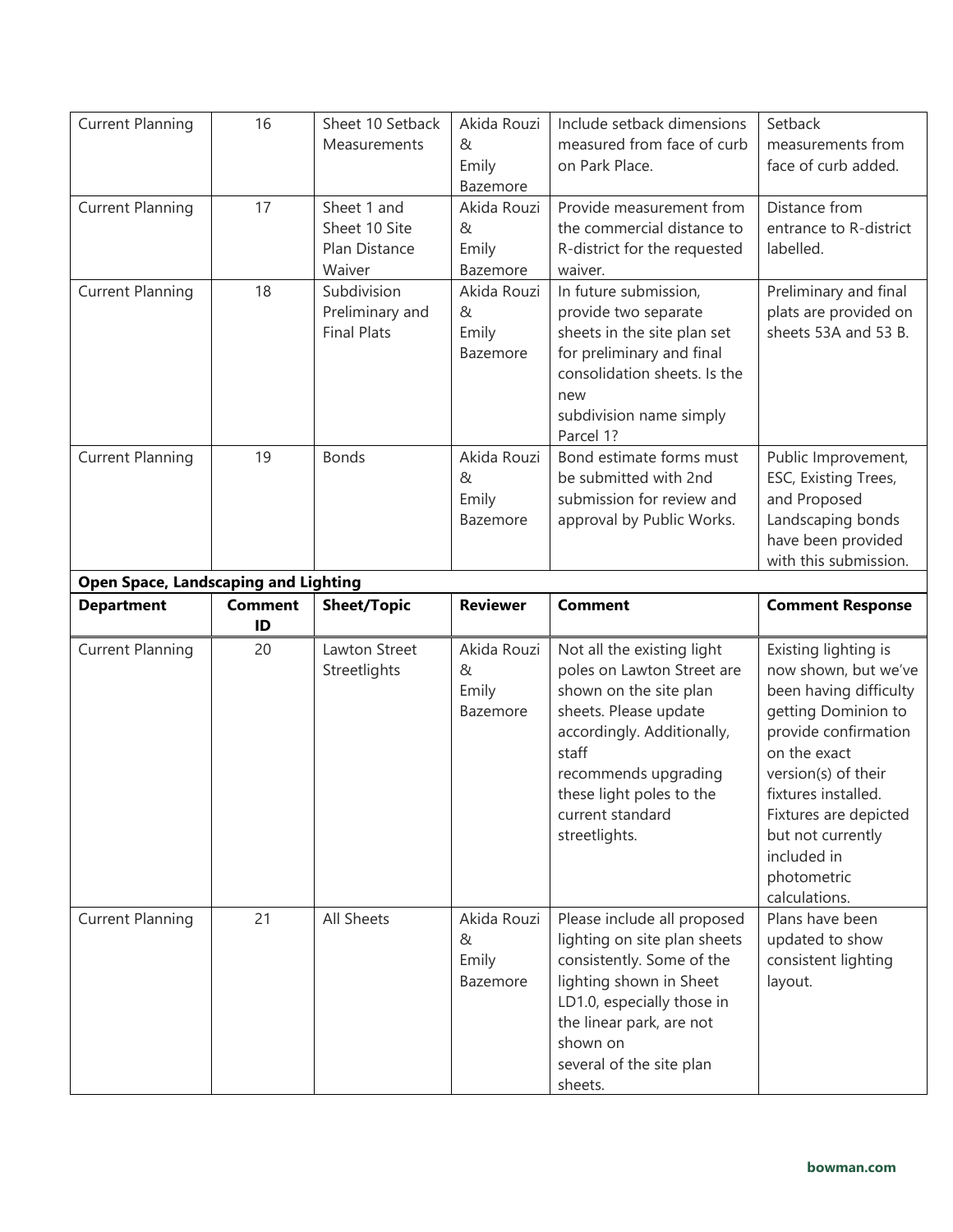| <b>Current Planning</b> | 22 | Corner Plaza<br>Lighting           | Akida Rouzi<br>&<br>Emily<br>Bazemore | Will there be any additional<br>lighting within the plaza<br>and the<br>interior perimeters of the<br>plaza beyond the street<br>lights along Broad and<br>Washington? If not, will the<br>street lights be sufficient to<br>light the entire plaza area?                                                                               | Lighting is included at<br>the building for<br>supplemental<br>illumination.                                                                                                                                                                                        |
|-------------------------|----|------------------------------------|---------------------------------------|-----------------------------------------------------------------------------------------------------------------------------------------------------------------------------------------------------------------------------------------------------------------------------------------------------------------------------------------|---------------------------------------------------------------------------------------------------------------------------------------------------------------------------------------------------------------------------------------------------------------------|
| <b>Current Planning</b> | 23 | Pedestrian Alley<br>by Thompson's  | Akida Rouzi<br>&<br>Emily<br>Bazemore | Lighting should be<br>provided in the 10-foot<br>area along<br>north side of the project.                                                                                                                                                                                                                                               | Lighting included in<br>resubmission.                                                                                                                                                                                                                               |
| <b>Current Planning</b> | 24 | Sheets L1.0 and<br>L1.1            | Akida Rouzi<br>&<br>Emily<br>Bazemore | What type of landscaping is<br>proposed for the large<br>planters<br>along the building on Park<br>Place on either side of the<br>driveway? It appears to be<br>just lawns. Consider more<br>attractive landscaping given<br>the size and visibility of<br>these planters.                                                              | A diverse palette of<br>small trees, shrubs<br>and herbaceous<br>plants will be<br>provided to provide<br>an attractive entrance<br>experience. These are<br>depicted on the plans<br>for illustrative<br>purposes but may<br>change as project<br>details develop. |
| <b>Current Planning</b> | 25 | Sheet L1.1<br>Landscape<br>Density | Akida Rouzi<br>&<br>Emily<br>Bazemore | Confirm landscaping<br>provided along Lawton<br>Street linear park meets the<br>zoning requirements for<br>buffer type and vegetation<br>planting<br>density provided in Table 1<br>of Section 48-1183(2).                                                                                                                              | Given the constraints<br>in the 15' buffer area,<br>the Owner is<br>requesting a waiver<br>on these<br>requirements. Please<br>see a more detailed<br>description of the<br>waiver request on the<br>resubmitted plan<br>sheet L1.2.                                |
| <b>Current Planning</b> | 26 |                                    | Akida Rouzi<br>&<br>Emily<br>Bazemore | What happens when the 10'<br>pedestrian area adjacent to<br>Thompson's terminates at<br>the garage elevation? The<br>CDP showed pedestrian<br>access through that area<br>from within the garage.<br>Please provide more details<br>in terms of access at grade<br>and<br>exterior signage on the<br>garage in this particular<br>area. | This is a building<br>egress only door from<br>underground garage<br>and WFM levels.                                                                                                                                                                                |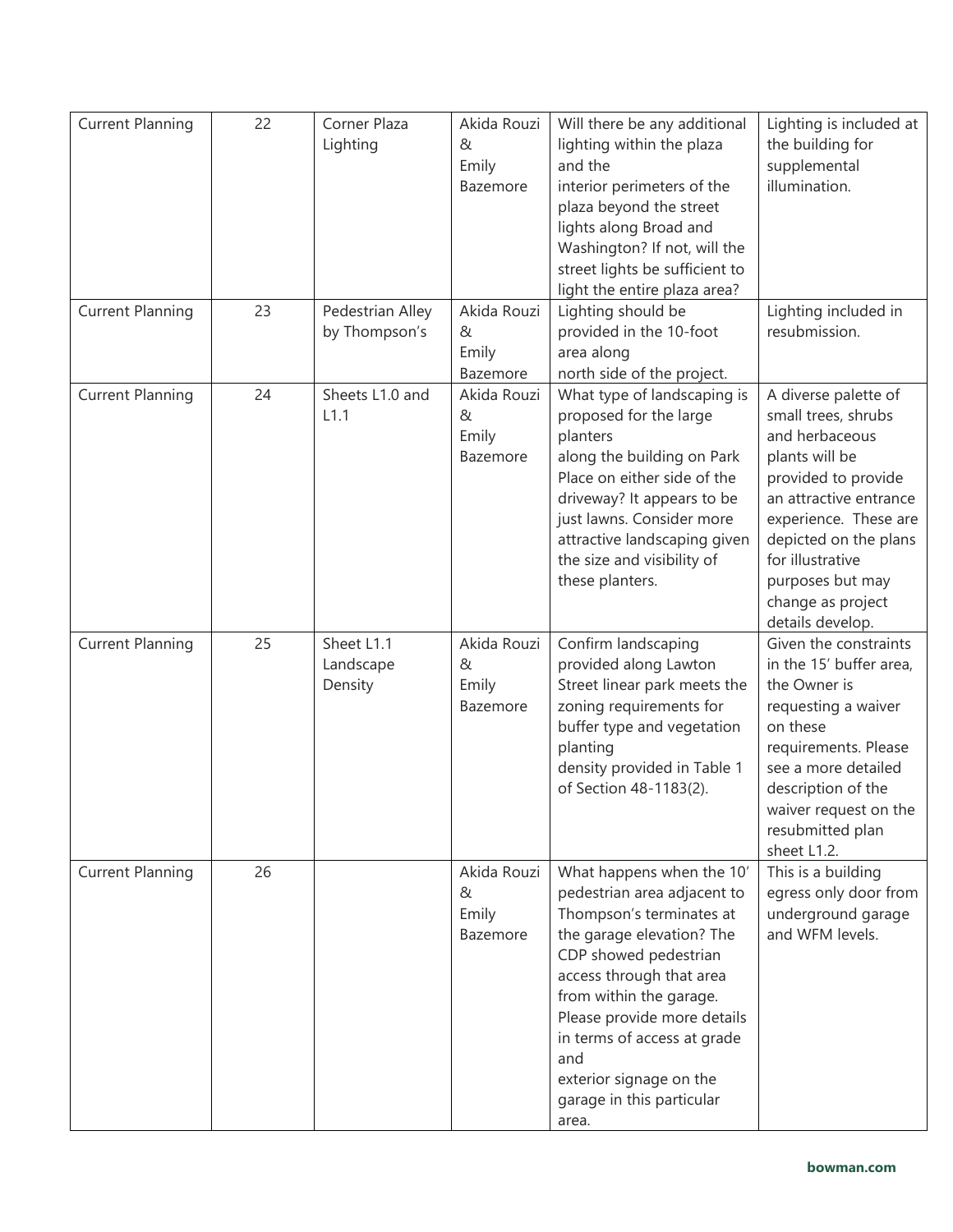| <b>Current Planning</b>   | 27                   |                                                | Akida Rouzi<br>&<br>Emily<br>Bazemore | The brick sidewalk segment<br>on Park Place along Clare &<br>Don's is missing on several<br>sheets of the site plan<br>including Sheets 9 and 10.                                                                                                                                                              | Sidewalk to be<br>demo'ed and<br>upgraded to brick<br>now called out on<br>sheets 9 and 10.                                                                                                 |
|---------------------------|----------------------|------------------------------------------------|---------------------------------------|----------------------------------------------------------------------------------------------------------------------------------------------------------------------------------------------------------------------------------------------------------------------------------------------------------------|---------------------------------------------------------------------------------------------------------------------------------------------------------------------------------------------|
|                           |                      |                                                |                                       | Please update.                                                                                                                                                                                                                                                                                                 |                                                                                                                                                                                             |
| <b>Automobile Parking</b> |                      |                                                |                                       |                                                                                                                                                                                                                                                                                                                |                                                                                                                                                                                             |
| <b>Department</b>         | <b>Comment</b><br>ID | <b>Sheet/Topic</b>                             | <b>Reviewer</b>                       | <b>Comment</b>                                                                                                                                                                                                                                                                                                 | <b>Comment Response</b>                                                                                                                                                                     |
| <b>Current Planning</b>   | 28                   | Parking Garage<br>Details                      | Akida Rouzi<br>&<br>Emily<br>Bazemore | Add four additional sheets<br>for each parking level and<br>identify locations of bike<br>storage facilities, EV<br>stations and future conduits<br>and<br>provide quantities. These<br>sheets should be provided<br>in addition to Sheet 49 -<br>overall parking<br>management plan.                          | Please refer to sheets<br>A100G through A103<br>for requested sheets.                                                                                                                       |
| <b>Current Planning</b>   | 28a                  | <b>Public Parking</b><br>Spaces                | Akida Rouzi<br>&<br>Emily<br>Bazemore | Public parking spaces<br>should provide<br>count/number for each<br>space so staff can confirm<br>the exact number of spaces<br>provided in the garage.                                                                                                                                                        | Please refer to sheets<br>A100G through A103<br>for information.                                                                                                                            |
| <b>Current Planning</b>   | 28 <sub>b</sub>      | Column Spacing                                 | Akida Rouzi<br>&<br>Emily<br>Bazemore | Please confirm column<br>placement meets zoning<br>code requirements, and<br>provide distance and<br>measurements on the<br>above requested sheets. At<br>least two columns on P-1<br>level on south side of the<br>garage do not appear to<br>meet the column<br>placement requirements.<br>Please<br>review. | Please refer to Non-<br>conforming parking<br>plan for locations<br>where column<br>placement cannot<br>meet zoning<br>requirements. A<br>variance for this<br>requirement is<br>requested. |
| <b>Current Planning</b>   | 28c                  | Parking Stall<br>Dimensions and<br>Aisle Width | Akida Rouzi<br>&<br>Emily<br>Bazemore | These should be shown on<br>the above requested sheets<br>to confirm compliance with<br>code requirements. These<br>dimensions are provided in<br>the Parking Management<br>Plan sheet in the current<br>submission, but it is not<br>very legible, so showing<br>them on the individual                       | Parking stall sizes are<br>identified on A100G.                                                                                                                                             |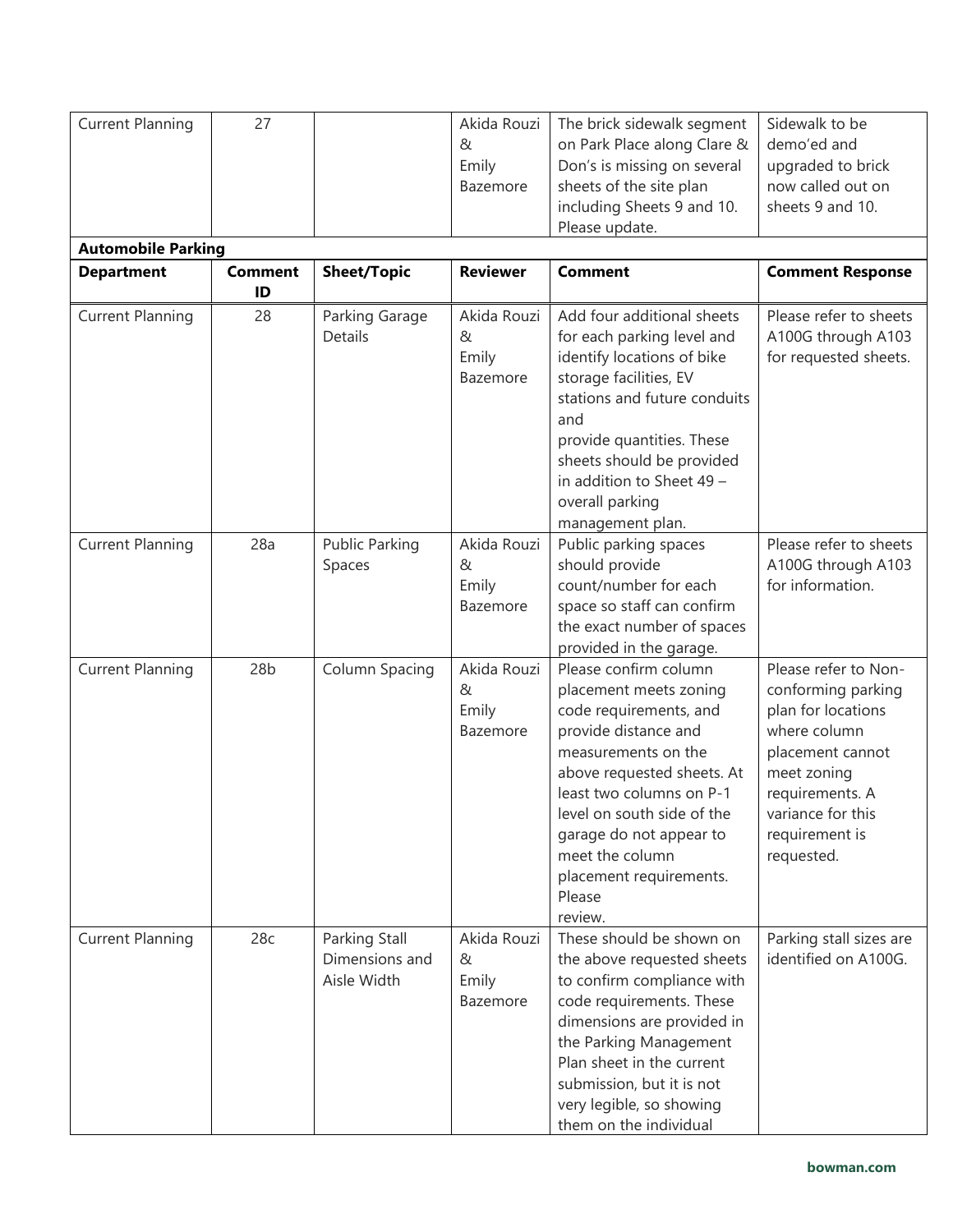|                         |     |                                                          |                                       | sheets would help with                                                                                                                                      |                                                                                                                                                                                                                                                                                                                                                                                                                                                            |
|-------------------------|-----|----------------------------------------------------------|---------------------------------------|-------------------------------------------------------------------------------------------------------------------------------------------------------------|------------------------------------------------------------------------------------------------------------------------------------------------------------------------------------------------------------------------------------------------------------------------------------------------------------------------------------------------------------------------------------------------------------------------------------------------------------|
|                         |     |                                                          |                                       | that.                                                                                                                                                       |                                                                                                                                                                                                                                                                                                                                                                                                                                                            |
| <b>Current Planning</b> | 28d | Residential<br>Visitor and Retail<br>Employee<br>Parking | Akida Rouzi<br>&<br>Emily<br>Bazemore | Identify locations.                                                                                                                                         | Parking spaces have<br>been identified on<br>A101 & A102.<br>Grocery Employee<br>parking will be<br>located on P3,<br>locations to be<br>determined by<br>Tenant.                                                                                                                                                                                                                                                                                          |
| <b>Current Planning</b> | 28e | Sheet 49 Elevator<br>Numbering                           | Akida Rouzi<br>&<br>Emily<br>Bazemore | Incorrect labeling, elevator<br>#8 is repeated.<br>Public lobby is not shown<br>on P-2. Please clarify and<br>update as needed.                             | Parking levels have<br>been renamed to<br>correspond with floor<br>level.<br>Public lobby is not<br>provided on P1<br>(previously P2), this<br>location is in the<br>controlled access<br>residential parking<br>area and not open to<br>the public.                                                                                                                                                                                                       |
| <b>Current Planning</b> | 28f | Sheet 49 P-1<br>Ramp Direction                           | Akida Rouzi<br>&<br>Emily<br>Bazemore | Is this shown correctly?<br>Seems to point in the<br>wrong direction?                                                                                       | Please refer to current<br>plans.                                                                                                                                                                                                                                                                                                                                                                                                                          |
| <b>Current Planning</b> | 28q | Broad St. Garage<br>Entrance                             | Akida Rouzi<br>&<br>Emily<br>Bazemore | This entrance appears to<br>show a gate on the<br>elevation. Please explain<br>when and how the gates<br>would operate in terms of<br>access to the garage. | The current intent is<br>for there to be 24<br>hour unrestricted<br>access to the spaces<br>designated for public<br>and retail use. Each<br>space will have a<br>park-mobile-like<br>reader installed to<br>monitor parking time,<br>and potentially be<br>used as a station for<br>retailers to reimburse<br>parking for their<br>customers. Through<br>signage and<br>markings, the spaces<br>designated for each<br>use will be clearly<br>identified. |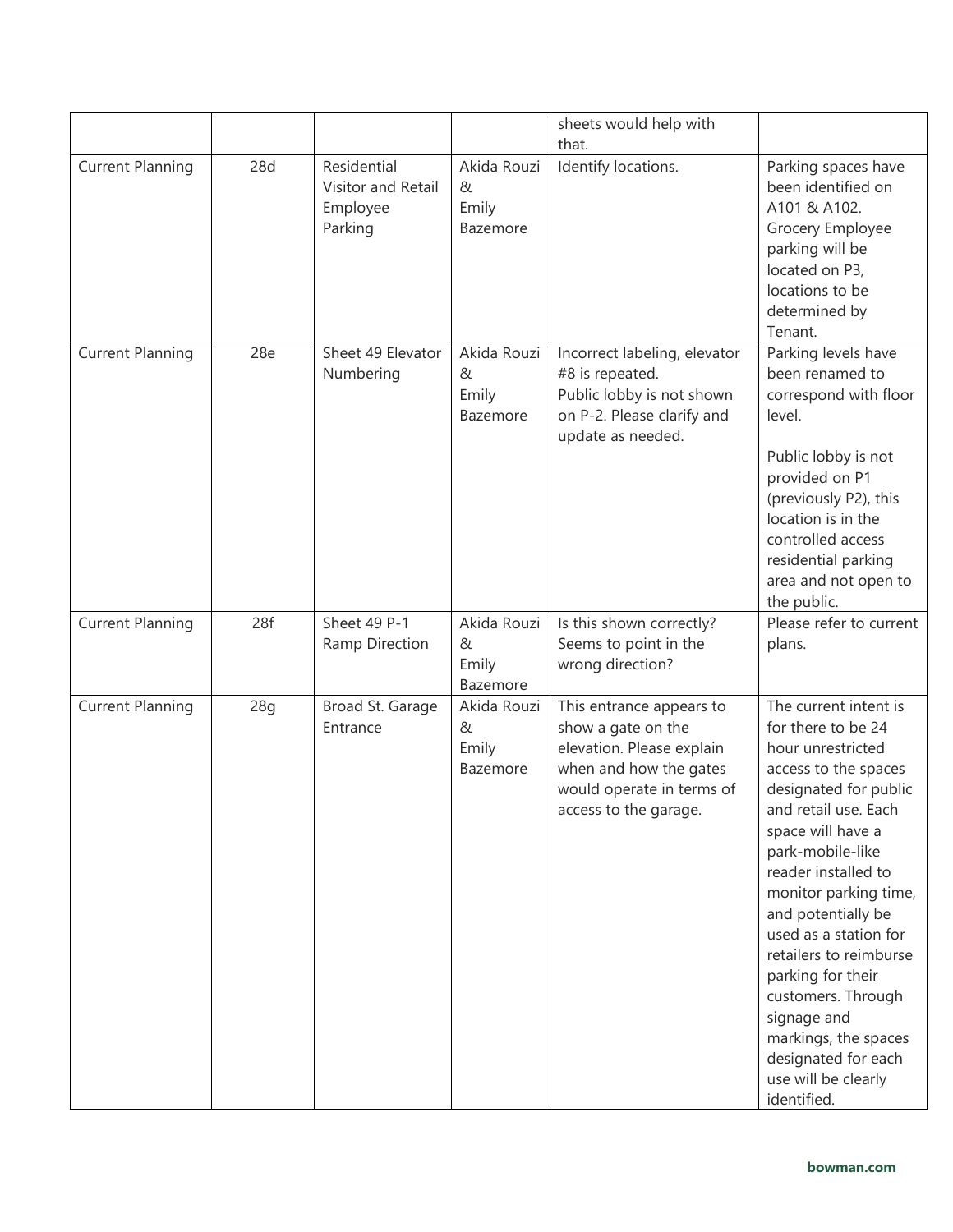| <b>Current Planning</b> | 29a             | Final Interim and | Akida Rouzi | The draft Interim and                              | Revised Parking        |
|-------------------------|-----------------|-------------------|-------------|----------------------------------------------------|------------------------|
|                         |                 | Public Parking    | &           | Permanent Public Parking                           | Management Plan        |
|                         |                 | Plan              | Emily       | Plan (dated December 16,                           | included on sheets 49  |
|                         |                 |                   | Bazemore    | 2020 and revised on                                | and 50 and interim     |
|                         |                 |                   |             | January 21, 2021) that was                         | parking plan has       |
|                         |                 |                   |             | approved at SE is provided                         | been added to sheets   |
|                         |                 |                   |             | in Attachment 8. This                              | 50A and 50B with       |
|                         |                 |                   |             | document states the                                | offsite agreements     |
|                         |                 |                   |             | Developer will develop                             | included on sheet      |
|                         |                 |                   |             | Interim and                                        | 50B.                   |
|                         |                 |                   |             | Permanent Parking Plans                            |                        |
|                         |                 |                   |             | consistent with the                                |                        |
|                         |                 |                   |             | objectives in the draft plan                       |                        |
|                         |                 |                   |             | prior to site plan approval.                       |                        |
|                         |                 |                   |             | The site plan includes a                           |                        |
|                         |                 |                   |             | Public Management Plan                             |                        |
|                         |                 |                   |             | that                                               |                        |
|                         |                 |                   |             | provides some discussion                           |                        |
|                         |                 |                   |             | of management of public                            |                        |
|                         |                 |                   |             | parking when the project                           |                        |
|                         |                 |                   |             | opens, but the interim                             |                        |
|                         |                 |                   |             | public parking is not<br>addressed. The intent was |                        |
|                         |                 |                   |             | to help address the                                |                        |
|                         |                 |                   |             | following stakeholder                              |                        |
|                         |                 |                   |             | needs:                                             |                        |
|                         |                 |                   |             | i. Adjacent Businesses -                           |                        |
|                         |                 |                   |             | Have available the same                            |                        |
|                         |                 |                   |             | number of public parking                           |                        |
|                         |                 |                   |             | spaces at all times and in                         |                        |
|                         |                 |                   |             | general proximity to their                         |                        |
|                         |                 |                   |             | businesses.                                        |                        |
|                         |                 |                   |             | ii. Developer - Have the                           |                        |
|                         |                 |                   |             | ability to commit to Interim                       |                        |
|                         |                 |                   |             | and Permanent Public                               |                        |
|                         |                 |                   |             | Parking Plan and                                   |                        |
|                         |                 |                   |             | framework concept at SE,                           |                        |
|                         |                 |                   |             | but fully detail and finalize                      |                        |
|                         |                 |                   |             | plan and any off-site                              |                        |
|                         |                 |                   |             | property agreements prior                          |                        |
|                         |                 |                   |             | to final Site Plan approval.                       |                        |
| <b>Current Planning</b> | 29 <sub>b</sub> | Final Interim and | Akida Rouzi | Construction phasing plans                         | <b>Revised Parking</b> |
|                         |                 | Public Parking    | &           | and maps with parking                              | Management Plan        |
|                         |                 | Plan              | Emily       | locations/availability by                          | included on sheets 49  |
|                         |                 |                   | Bazemore    | phase were included in the                         | and 50 and interim     |
|                         |                 |                   |             | CDP. This should be                                | parking plan has       |
|                         |                 |                   |             | provided in the site plan as                       | been added to sheets   |
|                         |                 |                   |             |                                                    | 50A and 50B with       |
|                         |                 |                   |             |                                                    | offsite agreements     |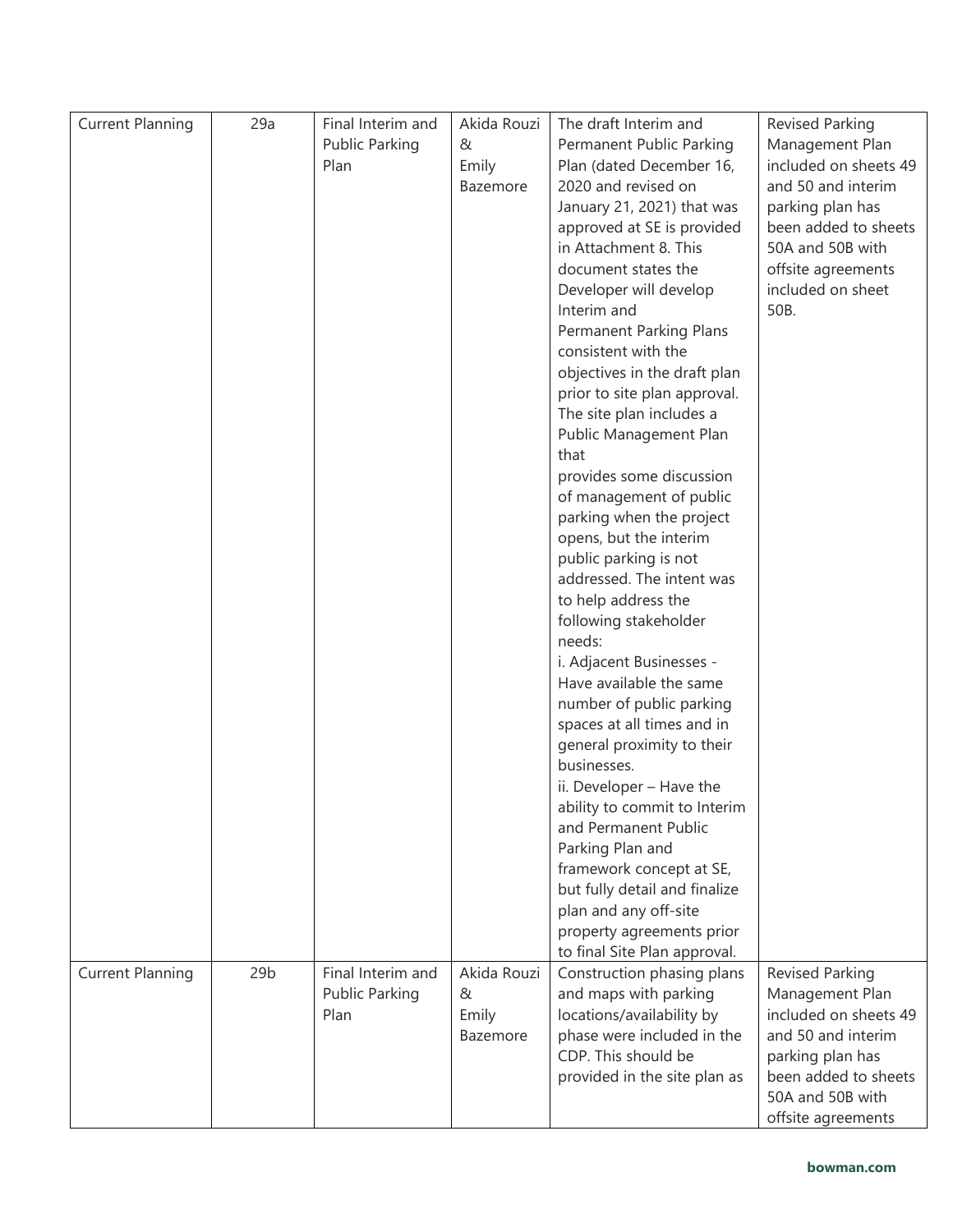|                         |                 |                                               |                                       | part of the Interim and<br>Permanent Public Parking<br>Plan.                                                                                                                                                                                                                                                                                                                                                                                                                                                    | included on sheet<br>50B.                                                                                                                                                                |
|-------------------------|-----------------|-----------------------------------------------|---------------------------------------|-----------------------------------------------------------------------------------------------------------------------------------------------------------------------------------------------------------------------------------------------------------------------------------------------------------------------------------------------------------------------------------------------------------------------------------------------------------------------------------------------------------------|------------------------------------------------------------------------------------------------------------------------------------------------------------------------------------------|
| <b>Current Planning</b> | 30              | <b>Public Parking</b><br>and Garage<br>Layout | Akida Rouzi<br>&<br>Emily<br>Bazemore | The new parking layout,<br>specifically, the<br>proposed location of the<br>public parking spaces is not<br>consistent with the<br>approved CDP. The new<br>configuration loses direct<br>automobile and pedestrian<br>access to and<br>from Park Place,<br>connectivity to adjacent<br>businesses, and general<br>accessibility and<br>convenience of the garage<br>layout. Please refer to staff<br>letter dated June 25, 2021<br>in<br>Attachment 7.                                                         | Please refer to current<br>plans submitted as<br>part of the Site Plan<br>responses.<br>The layout shown is<br>consistent with what<br>was discussed with<br>Falls Church on<br>6/28/21. |
| <b>Current Planning</b> | 30a             | <b>Public Parking</b><br>and Garage<br>Layout | Akida Rouzi<br>&<br>Emily<br>Bazemore | In future submission, please<br>include responses to<br>questions in the above<br>referenced letter.                                                                                                                                                                                                                                                                                                                                                                                                            | It appears all<br>comments /<br>questions from<br>referenced letter are<br>located within this<br>response document.                                                                     |
| <b>Current Planning</b> | 30 <sub>b</sub> | <b>Public Parking</b><br>and Garage<br>Layout | Akida Rouzi<br>&<br>Emily<br>Bazemore | Staff recommends applicant<br>work with their parking and<br>transportation<br>consultant to revise the<br>parking layout based on<br>staff's recommendations<br>and objectives outlined in<br>these staff comments and<br>the letter referenced<br>above. Additionally, the<br>updated layout must<br>conform to all applicable<br>requirements in the<br>following documents: CDP,<br>Voluntary Concessions,<br>Agreement of Purchase and<br>Sale, and draft Interim and<br>Permanent Public<br>Parking Plan. | Refer to comment<br>response #30.                                                                                                                                                        |
| <b>Current Planning</b> | 30c             | <b>Public Parking</b><br>and Garage<br>Layout | Akida Rouzi<br>&                      | The following objectives in<br>the Draft Interim and<br>Permanent Public Parking                                                                                                                                                                                                                                                                                                                                                                                                                                | Please refer to A110<br>Circulation Plan for<br>initial interior signage                                                                                                                 |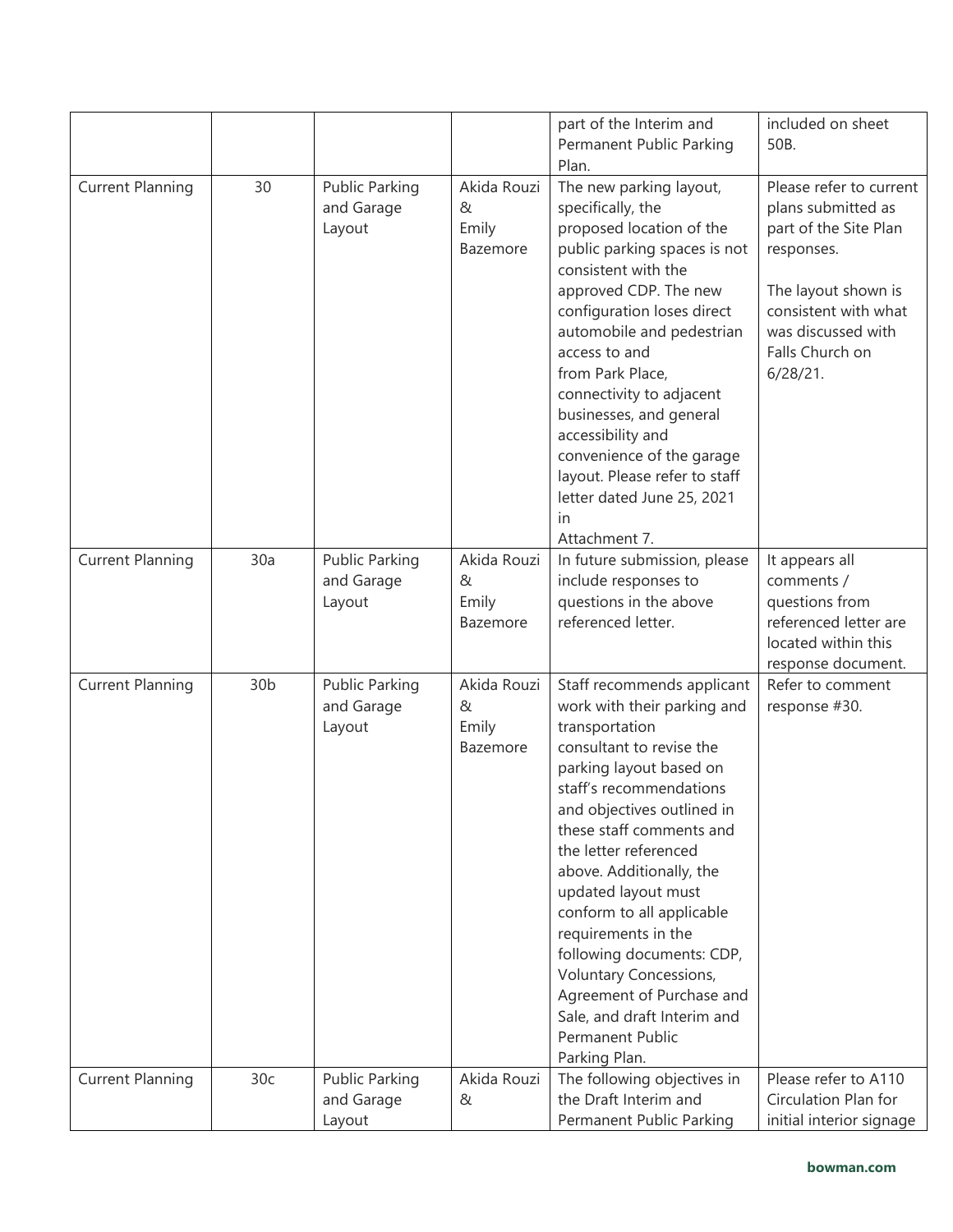|                         |     |                       | Emily       | Plan do not appear to be      | strategies and       |
|-------------------------|-----|-----------------------|-------------|-------------------------------|----------------------|
|                         |     |                       | Bazemore    | addressed in the current      | <b>Exterior Sign</b> |
|                         |     |                       |             | submission:                   | Elevation sheet for  |
|                         |     |                       |             |                               |                      |
|                         |     |                       |             | i. Signage - The Developer    | building mounted     |
|                         |     |                       |             | will provide public parking   | signage.             |
|                         |     |                       |             | and wayfinding signage on     |                      |
|                         |     |                       |             | the exterior of the Property  |                      |
|                         |     |                       |             | and on the building. The      |                      |
|                         |     |                       |             | amount                        |                      |
|                         |     |                       |             | and location of the public    |                      |
|                         |     |                       |             | parking and wayfinding        |                      |
|                         |     |                       |             | signage will be determined    |                      |
|                         |     |                       |             | prior to Site Plan and        |                      |
|                         |     |                       |             | incorporated into a final     |                      |
|                         |     |                       |             | Permanent Parking Plan, as    |                      |
|                         |     |                       |             | provided in the Voluntary     |                      |
|                         |     |                       |             | Concessions. The public       |                      |
|                         |     |                       |             | parking and wayfinding        |                      |
|                         |     |                       |             | signage will conform to the   |                      |
|                         |     |                       |             |                               |                      |
|                         |     |                       |             | City's adopted wayfinding     |                      |
|                         |     |                       |             | and public parking signage    |                      |
|                         |     |                       |             | and be provided at the        |                      |
|                         |     |                       |             | Developer's sole cost.        |                      |
|                         |     |                       |             | ii. Vehicular and Pedestrian  |                      |
|                         |     |                       |             | Access to Parking Spaces -    |                      |
|                         |     |                       |             | Convenient pedestrian         |                      |
|                         |     |                       |             | access ingress/egress         |                      |
|                         |     |                       |             | routes to the public parking  |                      |
|                         |     |                       |             | spaces shall also be          |                      |
|                         |     |                       |             | delineated and protected      |                      |
|                         |     |                       |             | by public access easements.   |                      |
|                         |     |                       |             | iii. Enforcement - The        |                      |
|                         |     |                       |             | developer will enforce use    |                      |
|                         |     |                       |             | of the public parking         |                      |
|                         |     |                       |             | spaces, to ensure that they   |                      |
|                         |     |                       |             | are not being used by the     |                      |
|                         |     |                       |             | Project's apartment           |                      |
|                         |     |                       |             | residents. Explore strategies |                      |
|                         |     |                       |             | to prevent residences and     |                      |
|                         |     |                       |             | their visitors, as well as,   |                      |
|                         |     |                       |             | Whole Foods patrons from      |                      |
|                         |     |                       |             |                               |                      |
|                         |     |                       |             | parking in the public         |                      |
|                         |     |                       |             | parking spaces.               |                      |
| <b>Current Planning</b> | 30d | <b>Public Parking</b> | Akida Rouzi | Is there a pedestrian         | Please refer to P3.  |
|                         |     | and Garage            | &           | doorway/access on Park        | Public lobby is      |
|                         |     | Layout                | Emily       | Place through the public      | connected to Park    |
|                         |     |                       | Bazemore    | lobby? If not, one should     | place with a shared  |
|                         |     |                       |             | be considered.                | vestibule.           |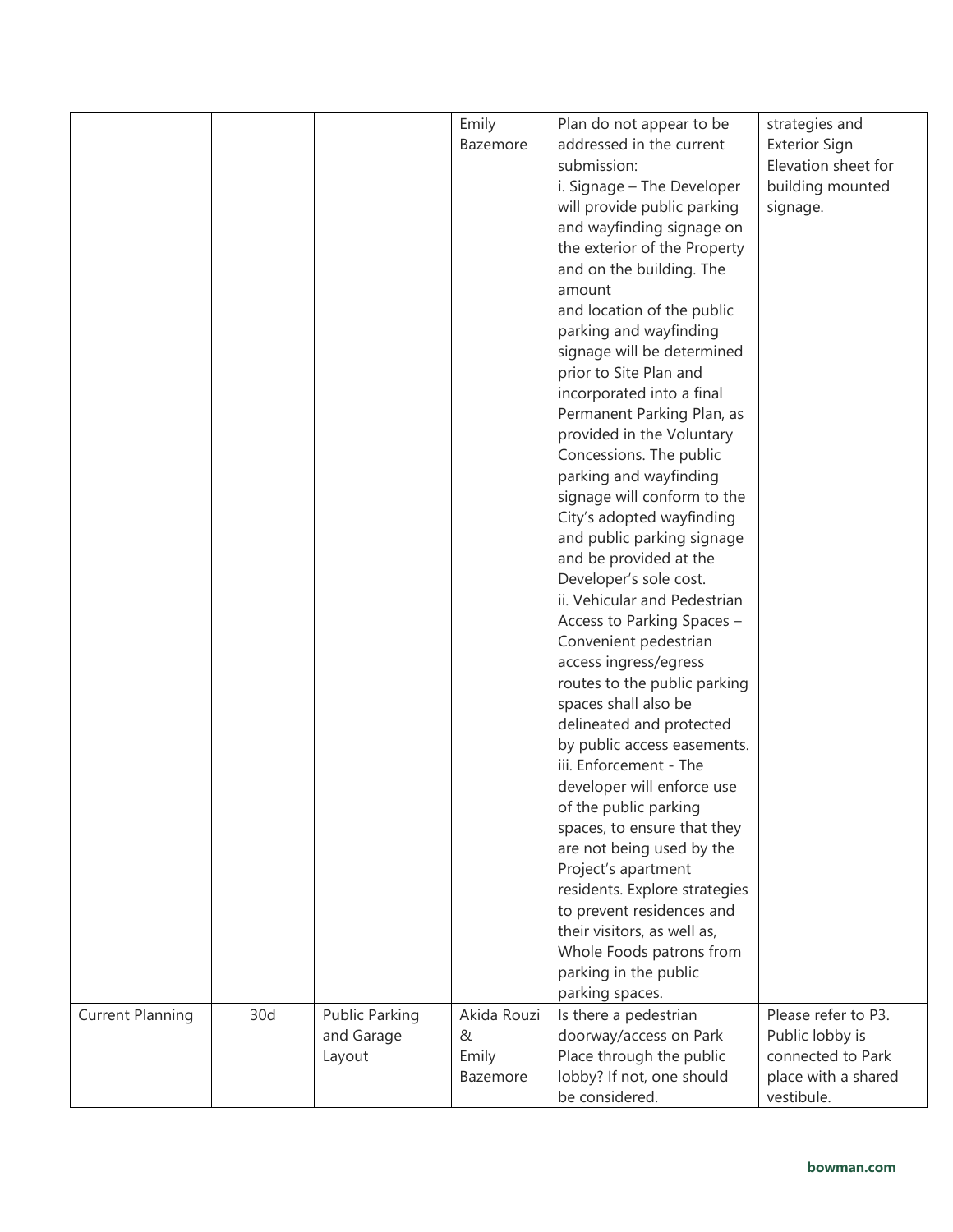| <b>Current Planning</b>                      | 30e                  | <b>Public Parking</b><br>and Garage<br>Layout | Akida Rouzi<br>&<br>Emily<br>Bazemore | Is there a pedestrian<br>doorway/access at the<br>corner of the parking<br>garage near Thompsons'<br>where a staircase is shown<br>in the garage? How does<br>that connection occur at<br>grade at the property line<br>to maximize connectivity to<br>adjacent businesses?               | This is a building<br>egress only door from<br>underground garage<br>and WFM levels.                                                |
|----------------------------------------------|----------------------|-----------------------------------------------|---------------------------------------|-------------------------------------------------------------------------------------------------------------------------------------------------------------------------------------------------------------------------------------------------------------------------------------------|-------------------------------------------------------------------------------------------------------------------------------------|
| <b>Current Planning</b>                      | 30f                  | <b>Public Parking</b><br>and Garage<br>Layout | Akida Rouzi<br>&<br>Emily<br>Bazemore | In future submission<br>provide a parking plan that<br>shows vehicular and<br>pedestrian circulation<br>similar to page 17 of the<br>CDP architectural packet,<br>and identify pedestrian<br>entrances to retail and<br>residential spaces from<br>within the<br>garage where applicable. | Please refer to sheet<br>A110.                                                                                                      |
| <b>Current Planning</b>                      | 31                   | Solid Waste and<br>Recycling Area             | Akida Rouzi<br>&<br>Emily<br>Bazemore | The residential trash area is<br>shown, but where is the<br>commercial trash area.<br>Please clearly show and<br>delineate on the site plan<br>where the solid waste and<br>recycling dumpsters are to<br>be placed for all uses.                                                         | Please refer to P1<br>level for retail trash<br>area. Grocery tenant<br>has 2 dedicated<br>compactors north of<br>the loading dock. |
| <b>Voluntary Concessions (VC) Compliance</b> |                      |                                               |                                       |                                                                                                                                                                                                                                                                                           |                                                                                                                                     |
| <b>Department</b>                            | <b>Comment</b><br>ID | <b>Sheet/Topic</b>                            | <b>Reviewer</b>                       | <b>Comment</b>                                                                                                                                                                                                                                                                            | <b>Comment Response</b>                                                                                                             |
| <b>Current Planning</b>                      | 32                   | VC 2.i. Work<br>from Home Units               | Akida Rouzi<br>&<br>Emily<br>Bazemore | The site plan submission<br>does not appear to include<br>any discussion or any floor<br>plans identifying these<br>units in the project. Provide<br>details and identify<br>locations of such units in<br>site plan to demonstrate<br>compliance with this<br>condition.                 | Please refer to Level 4<br>plan for location of<br>Work / Live units.                                                               |
| <b>Current Planning</b>                      | 33                   | VC 4 Lawton<br><b>Street Materials</b>        | Akida Rouzi<br>&<br>Emily<br>Bazemore | VC states owner will reduce<br>the amount of<br>cementitious panels on the<br>Lawton Street façade(s) to<br>an amount equal to or less<br>than the percentage of<br>cementitious panels on that                                                                                           | Please refer to<br>updated elevations                                                                                               |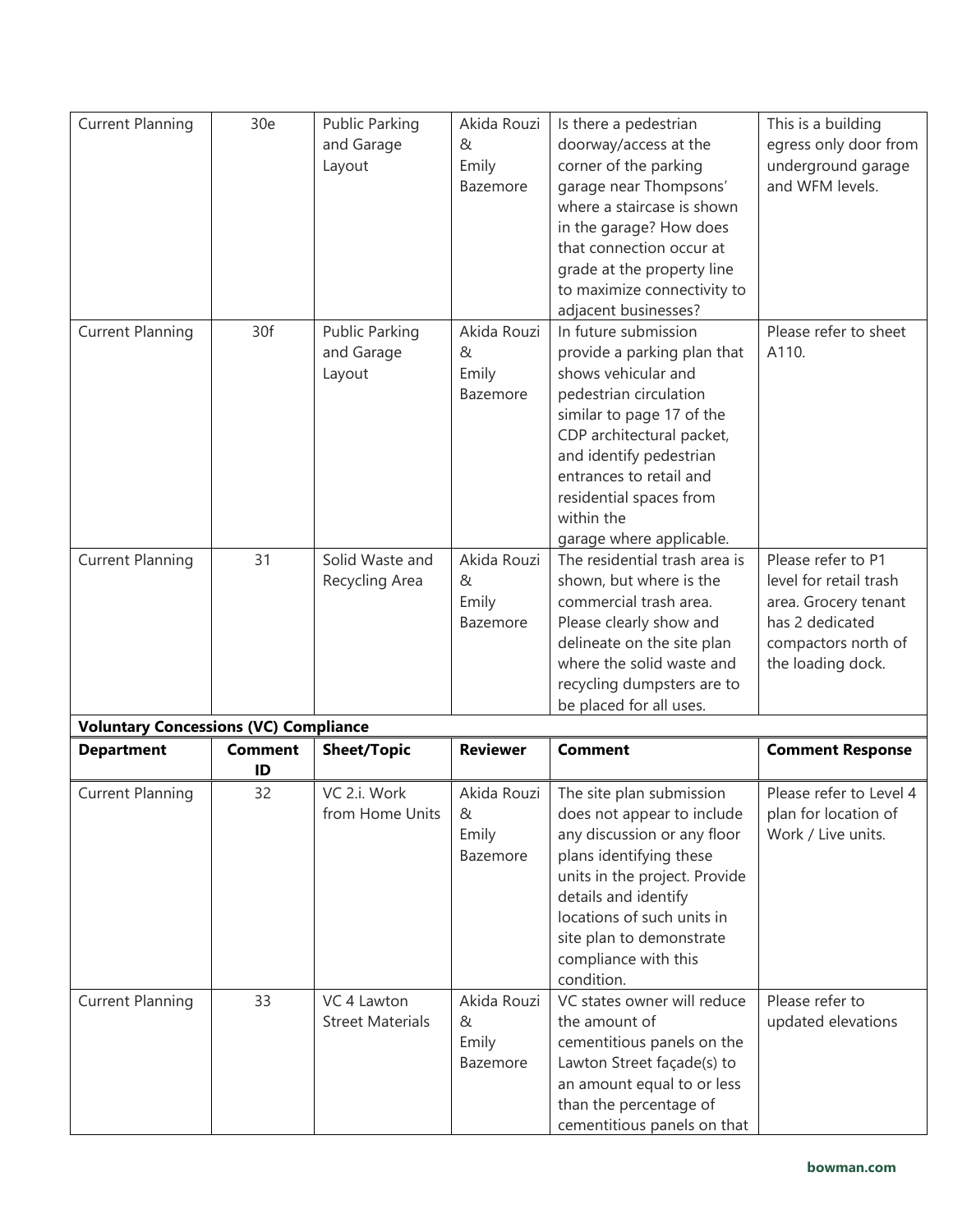|                         |    |                                                            |                                       | same façade(s) included in<br>the 2018 CDP. Please<br>confirm this was addressed<br>and include graphics to<br>demonstrate<br>compliance with this<br>condition.                                                                                               |                                                                                                                                                                                                   |
|-------------------------|----|------------------------------------------------------------|---------------------------------------|----------------------------------------------------------------------------------------------------------------------------------------------------------------------------------------------------------------------------------------------------------------|---------------------------------------------------------------------------------------------------------------------------------------------------------------------------------------------------|
| <b>Current Planning</b> | 34 | VC 5.ii. Bus<br>Shelter                                    | Akida Rouzi<br>&<br>Emily<br>Bazemore | WMATA is no longer<br>running bus service on E.<br>Broad, so City would like to<br>request a cash payment in<br>lieu of the bus shelter on E.<br>Broad Street per the<br>approved VCs. Additionally,<br>a street tree should be<br>placed in that location.    | The bus shelter has<br>been removed from<br>plans and a street<br>tree has been added.                                                                                                            |
| <b>Current Planning</b> | 35 | VC 5.i.ii.<br>Irrigation                                   | Akida Rouzi<br>&<br>Emily<br>Bazemore | Please confirm that plan<br>provides an exterior<br>electrical outlet (quad<br>outlet) at each planter bed,<br>and an exterior water bib<br>every 100 linear feet along<br>N. Washington Street and<br>E. Broad Street along the<br>building face per the VCs. | Confirmed.                                                                                                                                                                                        |
| <b>Current Planning</b> | 36 | VC 9 TDM                                                   | Akida Rouzi<br>&<br>Emily<br>Bazemore | Draft TDM does not appear<br>to be included in the<br>current submission. It must<br>be submitted for staff<br>review as part of site plan<br>submission to support the<br>parking reduction<br>requested.                                                     | TDM provided as<br>separate attachment.                                                                                                                                                           |
| <b>Current Planning</b> | 37 | <b>VC 10 N.</b><br>Washington St.<br><b>Traffic Signal</b> | Akida Rouzi<br>&<br>Emily<br>Bazemore | The VCs state the<br>intersection will be<br>constructed prior to<br>removal of the surface<br>public parking lot on Park<br>Place. What is the<br>anticipated timing on the<br>intersection improvements<br>including the median cut?                         | The intersection<br>improvements will be<br>one of the first items<br>in the construction<br>sequence prior to<br>removing the surface<br>public parking lot.<br>Estimated timing<br>Spring 2022. |
| <b>Current Planning</b> | 38 | VC 11.i. LEED<br>Checklist                                 | Akida Rouzi<br>&<br>Emily<br>Bazemore | Checklist must be<br>submitted for city review<br>per the approved VCs.                                                                                                                                                                                        | <b>LEED Checklist</b><br>included as part of<br>resubmission package                                                                                                                              |
| <b>Current Planning</b> | 39 | VC 11.iii. EV<br>Stations                                  | Akida Rouzi<br>&                      | Charging stations and<br>locations for future<br>conduits must be                                                                                                                                                                                              | Refer to MV+A<br>garage plans for<br>charging stations and                                                                                                                                        |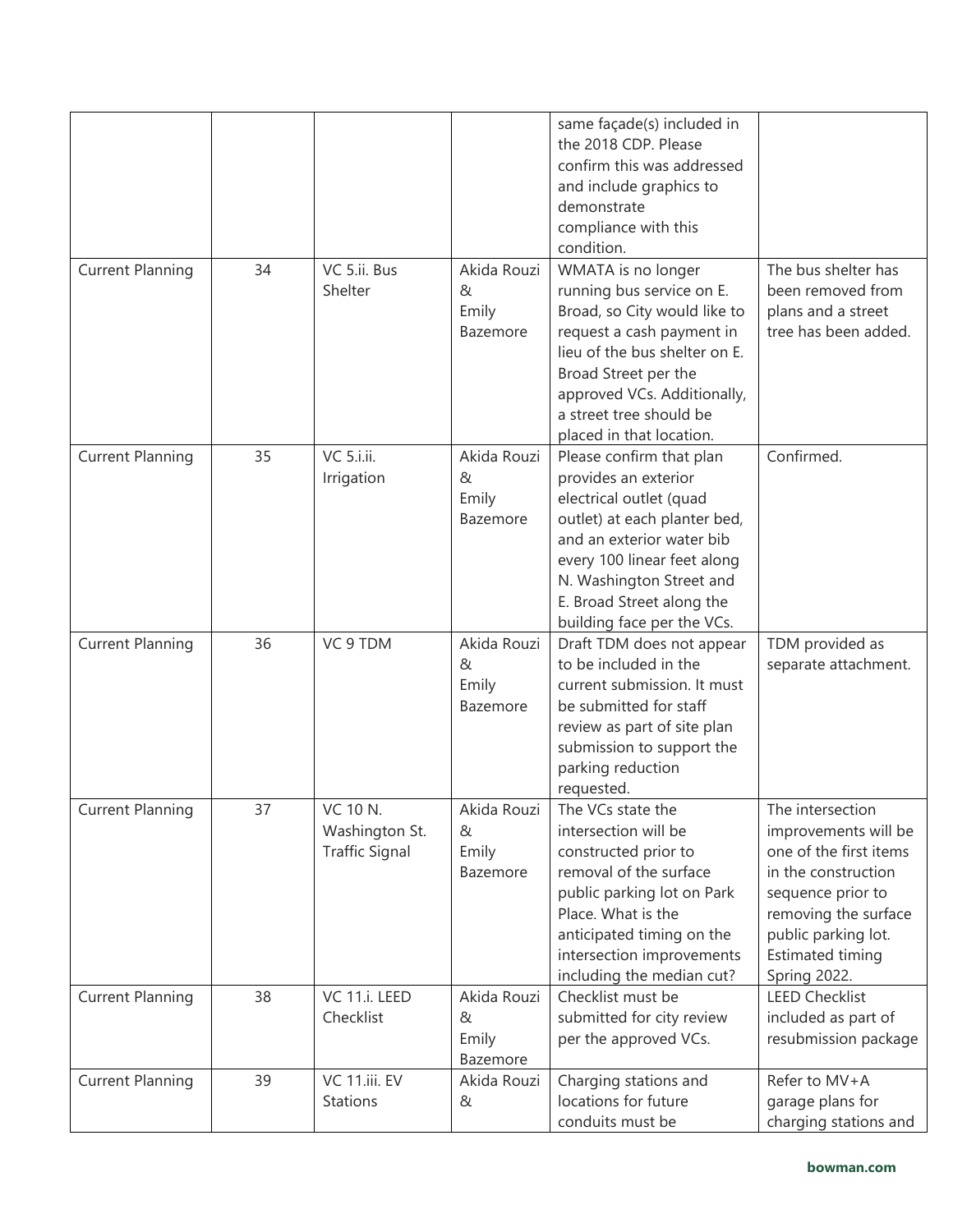| construction.<br><b>Current Planning</b><br>40<br>VC 12 ADUs<br>Akida Rouzi<br>Pursuant to Resolution<br>2021-06 (Attachment 9)<br>&<br>Emily<br>and VC #12, include a<br>tabulation with a<br>Bazemore<br>breakdown of ADUs<br>provided for the project on<br>Sheet 3 of the site<br>plan, and include a<br>statement of how the<br>additional ADUs will impact<br>VC numbers 6<br>and 13 in terms of school, | <b>ADU</b> tabulations<br>provided on sheet 3<br>and resolution 2021-<br>06 has been added to                                     |
|----------------------------------------------------------------------------------------------------------------------------------------------------------------------------------------------------------------------------------------------------------------------------------------------------------------------------------------------------------------------------------------------------------------|-----------------------------------------------------------------------------------------------------------------------------------|
| contributions. Additionally,<br>please<br>include signed Resolution<br>2021-06 at the end of the<br>VCs on Sheet 53.                                                                                                                                                                                                                                                                                           | sheet 53. See table<br>below for how the<br>proposed ADUs<br>impact the other VC<br>cash contributions.<br>parks and library cash |
| <b>ADU Concessions Table</b>                                                                                                                                                                                                                                                                                                                                                                                   |                                                                                                                                   |
| # of Units Subtotal<br>Rate<br><b>Notes</b><br>Category                                                                                                                                                                                                                                                                                                                                                        |                                                                                                                                   |
| Schools<br>\$7,511.00<br>306 \$2,298,366.00 Per VC #6, Owner to provide \$7,511 per market rate unit for schools                                                                                                                                                                                                                                                                                               |                                                                                                                                   |
| Libraries and Parks<br>\$500.00<br>306                                                                                                                                                                                                                                                                                                                                                                         |                                                                                                                                   |
|                                                                                                                                                                                                                                                                                                                                                                                                                | \$153,000.00 Per VC #13, Owner to provide \$500 per market rate unit for libraries and parks                                      |
|                                                                                                                                                                                                                                                                                                                                                                                                                | Per VC #12 (iii)(ii), additional ADUs are to be offset with other concessions at the                                              |
| Addition ADU Offset \$157,609.00                                                                                                                                                                                                                                                                                                                                                                               | 15 - \$2,364,135.00 specified rates. The project is including 15 additional ADU's at 80% AMI                                      |
| \$87,231.00                                                                                                                                                                                                                                                                                                                                                                                                    |                                                                                                                                   |
| <b>Current Planning</b><br>Akida Rouzi<br>41<br>VC 14. Publicly<br>VC states owner shall                                                                                                                                                                                                                                                                                                                       | The Lawton Street                                                                                                                 |
| Accessible<br>&<br>prepare and submit for                                                                                                                                                                                                                                                                                                                                                                      | park and plaza at                                                                                                                 |
| Emily<br>the city's review and<br>Broad and<br>Amenities                                                                                                                                                                                                                                                                                                                                                       |                                                                                                                                   |
| approval a Public Access<br>Bazemore                                                                                                                                                                                                                                                                                                                                                                           | Washington will have                                                                                                              |
| Plan for managing public                                                                                                                                                                                                                                                                                                                                                                                       | unrestricted 24 hour                                                                                                              |
| access to the                                                                                                                                                                                                                                                                                                                                                                                                  | access to the public.                                                                                                             |
| Urban Plaza, Lawton Street                                                                                                                                                                                                                                                                                                                                                                                     | The lobby of the                                                                                                                  |
| park, and residential                                                                                                                                                                                                                                                                                                                                                                                          | residential building                                                                                                              |
| building lobby. This was not                                                                                                                                                                                                                                                                                                                                                                                   | will be under access                                                                                                              |
| included in the current                                                                                                                                                                                                                                                                                                                                                                                        | control to residents                                                                                                              |
| submission.                                                                                                                                                                                                                                                                                                                                                                                                    | and staff only (who                                                                                                               |
|                                                                                                                                                                                                                                                                                                                                                                                                                | have a key fob to                                                                                                                 |
| enter.                                                                                                                                                                                                                                                                                                                                                                                                         |                                                                                                                                   |
| Confirmed.<br>42<br>VC 15 Lighting<br>Akida Rouzi<br>Please confirm that project<br><b>Current Planning</b>                                                                                                                                                                                                                                                                                                    |                                                                                                                                   |
| &<br>lighting complies with this                                                                                                                                                                                                                                                                                                                                                                               |                                                                                                                                   |
| condition and<br>Emily<br>meets all applicable code<br>Bazemore                                                                                                                                                                                                                                                                                                                                                |                                                                                                                                   |
|                                                                                                                                                                                                                                                                                                                                                                                                                |                                                                                                                                   |
|                                                                                                                                                                                                                                                                                                                                                                                                                |                                                                                                                                   |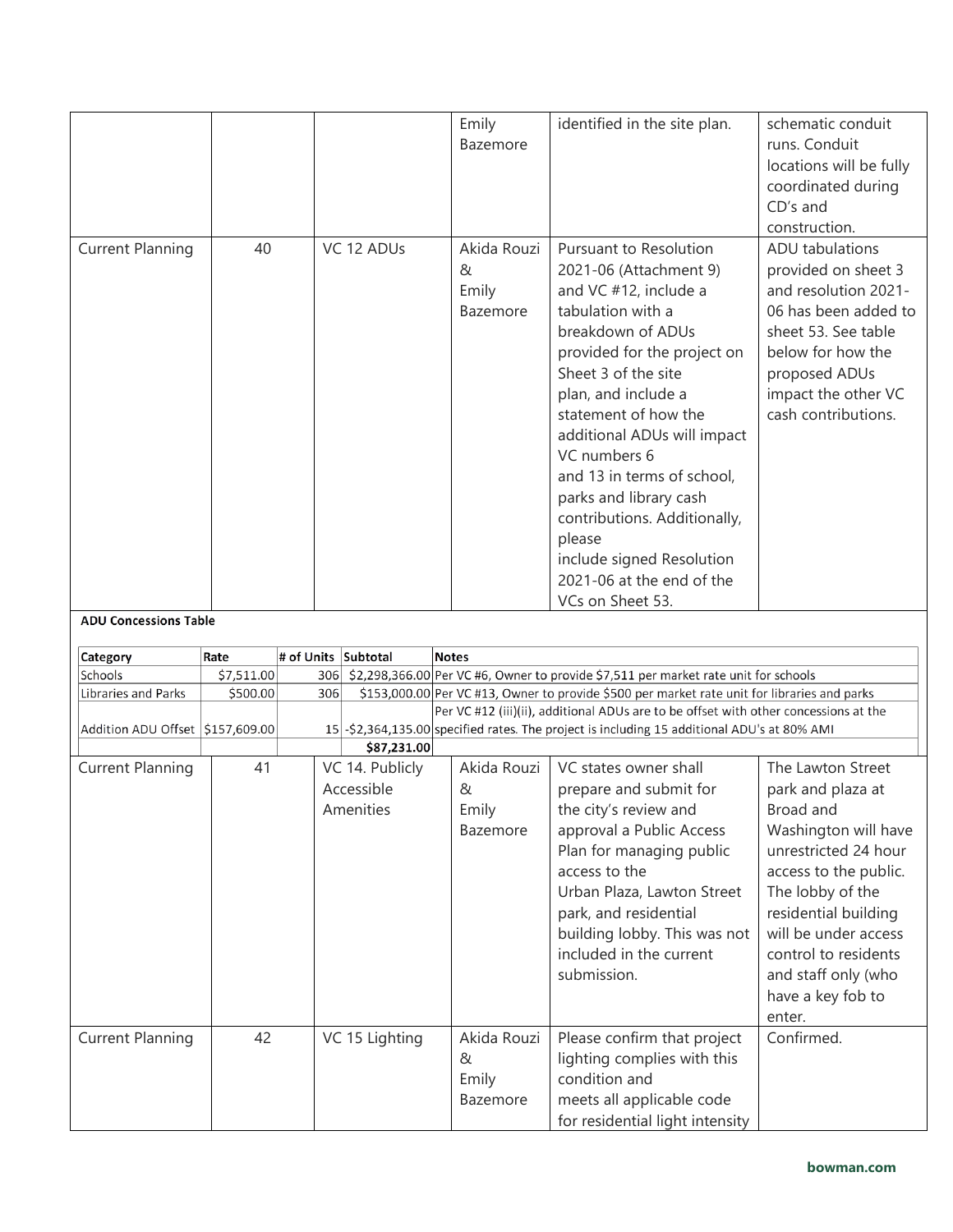|                                                      |                 |                                                             |                                       | requirements and dark sky<br>lighting principles.                                                                                                                                                                                                                                                                      |                                                                            |
|------------------------------------------------------|-----------------|-------------------------------------------------------------|---------------------------------------|------------------------------------------------------------------------------------------------------------------------------------------------------------------------------------------------------------------------------------------------------------------------------------------------------------------------|----------------------------------------------------------------------------|
| <b>Current Planning</b>                              | 43              | VC 16.vi. Lawton<br><b>Street Additional</b><br>Landscaping | Akida Rouzi<br>&<br>Emily<br>Bazemore | VC states, prior to site plan<br>approval, the owner shall<br>coordinate with owners of<br>102 Lawton, 107 Lawton,<br>and 201 E. Broad Streets on<br>additional screening<br>landscaping on their<br>properties. Please<br>confirm this is being<br>coordinated for final<br>agreement prior to site plan<br>approval. | Coordination with<br>neighbors is ongoing.                                 |
| <b>Current Planning</b>                              | 44              | VC 16.vii. Parking<br>Garage Spandrel<br>Height             | Akida Rouzi<br>&<br>Emily<br>Bazemore | Confirm the height does<br>not exceed 42" per the<br>approved VCs.                                                                                                                                                                                                                                                     | Parking garage<br>spandrels will be<br>designed not exceed<br>42" per VCs. |
| <b>Current Planning</b>                              | 45              | VC 18. Bicycles                                             | Akida Rouzi<br>&<br>Emily<br>Bazemore | identify bicycle storage<br>facilities within the garage.<br>See comment 28<br>for details.                                                                                                                                                                                                                            | Bicycle facilities have<br>been identified on<br>MV+A plans                |
| <b>Architecture and Signage</b><br><b>Department</b> | <b>Comment</b>  | <b>Sheet/ Topic</b>                                         | <b>Reviewer</b>                       | <b>Comment</b>                                                                                                                                                                                                                                                                                                         | <b>Comment Response</b>                                                    |
|                                                      |                 |                                                             |                                       |                                                                                                                                                                                                                                                                                                                        |                                                                            |
| <b>Current Planning</b>                              | ID<br>46a       | Sheet 54 and<br>Sheet 55<br>Elevations and<br>Perspectives  | Akida Rouzi<br>&<br>Emily<br>Bazemore | It is not entirely clear from<br>the architectural sheets if<br>there have been any<br>substantial massing<br>changes, so please redline<br>any substantial massing<br>changes in future<br>submission from the<br>approved CDP.                                                                                       | Refer to updated<br>elevation sheets w/<br>massing changes<br>outlined.    |
| <b>Current Planning</b>                              | 46 <sub>b</sub> | Sheet 54 and<br>Sheet 55<br>Elevations and<br>Perspectives  | Akida Rouzi<br>&<br>Emily<br>Bazemore | The elevations in the<br>foreground and the<br>elevations in the<br>background including step<br>downs are hard to read.<br>Visually make step-backs<br>more apparent, either<br>through opacity change or<br>labels.                                                                                                  | Elevation sheets have<br>been updated                                      |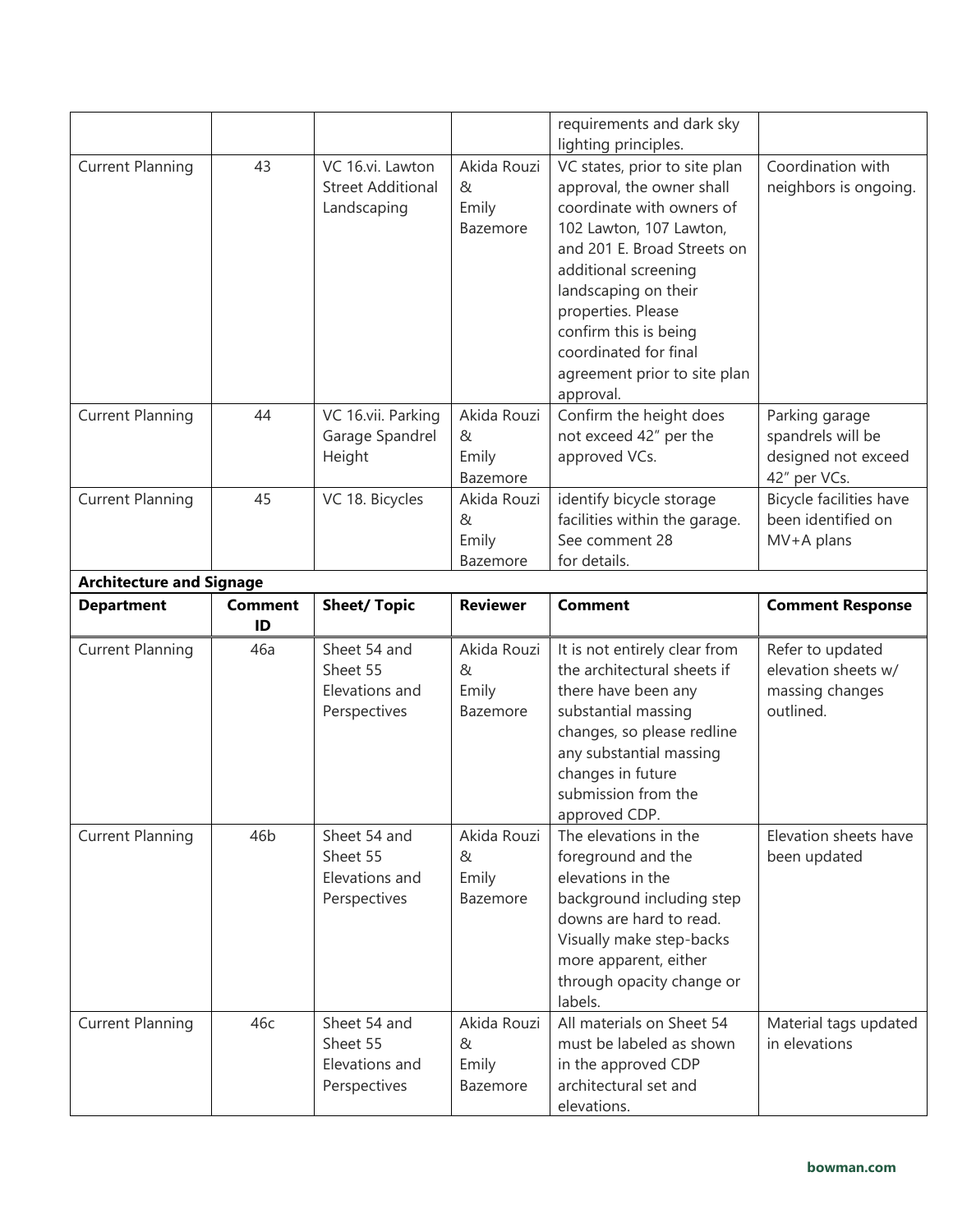| <b>Current Planning</b> | 46d | Sheet 54 and                 | Akida Rouzi       | South Elevation: the                              | Openings in question  |
|-------------------------|-----|------------------------------|-------------------|---------------------------------------------------|-----------------------|
|                         |     | Sheet 55                     | &                 | windows along the P-4                             | have been updated as  |
|                         |     | Elevations and               | Emily             | level had a more residential                      | recommended.          |
|                         |     | Perspectives                 | Bazemore          | appearance in the                                 |                       |
|                         |     |                              |                   | approved CDP that blended                         |                       |
|                         |     |                              |                   | in with the rest of the                           |                       |
|                         |     |                              |                   | building                                          |                       |
|                         |     |                              |                   | elevation, but the current                        |                       |
|                         |     |                              |                   | submission appears to                             |                       |
|                         |     |                              |                   | include some type of dark                         |                       |
|                         |     |                              |                   | louvre/grate system. Staff                        |                       |
|                         |     |                              |                   | recommends that the                               |                       |
|                         |     |                              |                   | fenestration remain a                             |                       |
|                         |     |                              |                   | residential aesthetic to                          |                       |
|                         |     |                              |                   | better compliment the                             |                       |
|                         |     |                              |                   | façade from the street                            |                       |
|                         |     |                              |                   | perspective.                                      |                       |
| <b>Current Planning</b> | 46e | Sheet 54 and                 | Akida Rouzi       | Please add street name on                         | Street names have     |
|                         |     | Sheet 55<br>Elevations and   | &                 | elevation titles below to<br>orient the reviewer. | been added            |
|                         |     |                              | Emily<br>Bazemore |                                                   |                       |
| <b>Current Planning</b> | 46f | Perspectives<br>Sheet 54 and | Akida Rouzi       | The elevation area                                | This appears to be a  |
|                         |     | Sheet 55                     | &                 | immediately west of Broad                         | difference in         |
|                         |     | Elevations and               | Emily             | Street entrance seems to                          | rendering.            |
|                         |     | Perspectives                 | Bazemore          | have                                              |                       |
|                         |     |                              |                   | changed to a darker tone of                       |                       |
|                         |     |                              |                   | finish and material                               |                       |
|                         |     |                              |                   | compared with the CDP                             |                       |
|                         |     |                              |                   | architectural packet. This                        |                       |
|                         |     |                              |                   | also seems to be the case                         |                       |
|                         |     |                              |                   | for the rest of the ground                        |                       |
|                         |     |                              |                   | level elevation, but this may                     |                       |
|                         |     |                              |                   | be a difference in the                            |                       |
|                         |     |                              |                   | rendered image. Please                            |                       |
|                         |     |                              |                   | clarify.                                          |                       |
| <b>Current Planning</b> | 47  | <b>Ground Level</b>          | Akida Rouzi       | Include a ground level use                        | Ground floor plans    |
|                         |     | Plan                         | &                 | floor plan similar to pages 3                     | are included with the |
|                         |     |                              | Emily<br>Bazemore | & 4 of the                                        | resubmission.         |
|                         |     |                              |                   | approved CDP/architectural<br>packet.             |                       |
| <b>Current Planning</b> | 48  | Courtyards and               | Akida Rouzi       | Include roof and courtyard                        | L4 and Roof plans are |
|                         |     | Mezzanine Levels             | &                 | plan views similar to page 6                      | included with the     |
|                         |     |                              | Emily             | through 11 of the                                 | resubmission.         |
|                         |     |                              | Bazemore          | CDP/architectural packet                          |                       |
| <b>Current Planning</b> | 49q | West                         | Akida Rouzi       | The area which used to be                         | Mural locations have  |
|                         |     | (Washington St.)             | &                 | allocated for public                              | been noted.           |
|                         |     | Elevation                    | Emily             | art/mural appears blank in                        |                       |
|                         |     |                              | Bazemore          | the current submission.                           |                       |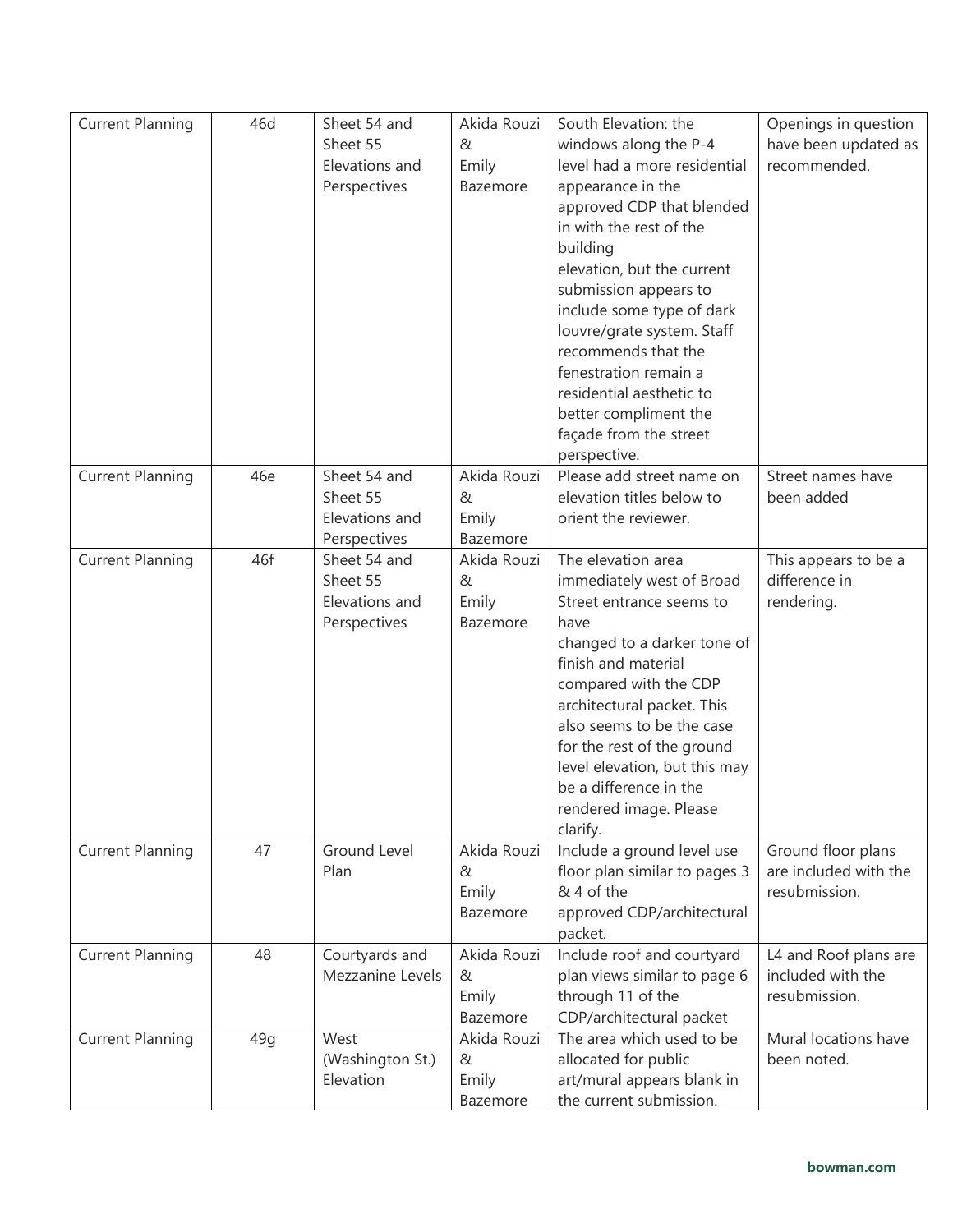|                         |     |                                         |                                       | Please label as future public<br>art/mural, and confirm<br>timing and process for<br>installation of said mural.                                                                                                                                                                                                                                                                                                        |                                                                                                                                                                                                                                                                                                     |
|-------------------------|-----|-----------------------------------------|---------------------------------------|-------------------------------------------------------------------------------------------------------------------------------------------------------------------------------------------------------------------------------------------------------------------------------------------------------------------------------------------------------------------------------------------------------------------------|-----------------------------------------------------------------------------------------------------------------------------------------------------------------------------------------------------------------------------------------------------------------------------------------------------|
| <b>Current Planning</b> | 49h | West<br>(Washington St.)<br>Elevation   | Akida Rouzi<br>&<br>Emily<br>Bazemore | The CDP architectural set<br>showed a break/hyphen on<br>the city lot portion which<br>appears to be lost in the<br>site plan. Please clarify.                                                                                                                                                                                                                                                                          | Elevations shown are<br>mostly consistent<br>with what was<br>approved at CDP. The<br>increased setback<br>along Park Place<br>necessitated minor<br>changes to the west<br>facade. This minor<br>change and the<br>reasoning behind it<br>was noted and<br>discussed at the AAB<br>without issues. |
| <b>Current Planning</b> | 49i | West<br>(Washington St.)<br>Elevation   | Akida Rouzi<br>&<br>Emily<br>Bazemore | The rear elevation for the<br>city lot portion of the<br>project still appears flat. Is<br>there any opportunities to<br>modulate the façade<br>and/or provide variations at<br>the roof line?                                                                                                                                                                                                                          | see comment<br>response to 49h.                                                                                                                                                                                                                                                                     |
| <b>Current Planning</b> | 50  | Lawton Street<br>Perspective            | Akida Rouzi<br>&<br>Emily<br>Bazemore | Is there a rendered<br>perspective of Lawton<br>Street elevation similar to<br>page 28 of the CDP<br>architectural set?                                                                                                                                                                                                                                                                                                 | Requested rendering<br>has been included in<br>the resubmission.                                                                                                                                                                                                                                    |
| <b>Current Planning</b> | 51  | Project Signage                         | Akida Rouzi<br>&<br>Emily<br>Bazemore | Provide Comprehensive<br>Signage Plan (CSP) for the<br>project including<br>the following uses: ground<br>floor retail, Whole Foods,<br>theater, residential and<br>parking<br>garage. For the parking<br>garage, please include<br>interior and exterior<br>signage per VC # 8. ii.<br>Additionally, the signage<br>packet requires separate<br>review and action by the<br>AAB, and BZA if variances<br>are required. | Included with<br>resubmission is an<br>initial building<br>signage plan<br>including initial<br>signage and<br>wayfinding concepts<br>shown on the<br>circulation plan.                                                                                                                             |
| <b>Current Planning</b> | 52  | Additional<br>Perspectives and<br>Views | Akida Rouzi<br>&                      | Please consider providing<br>rendered perspectives and<br>views of the public plaza                                                                                                                                                                                                                                                                                                                                     | These perspectives<br>have been provided<br>on sheet 56.                                                                                                                                                                                                                                            |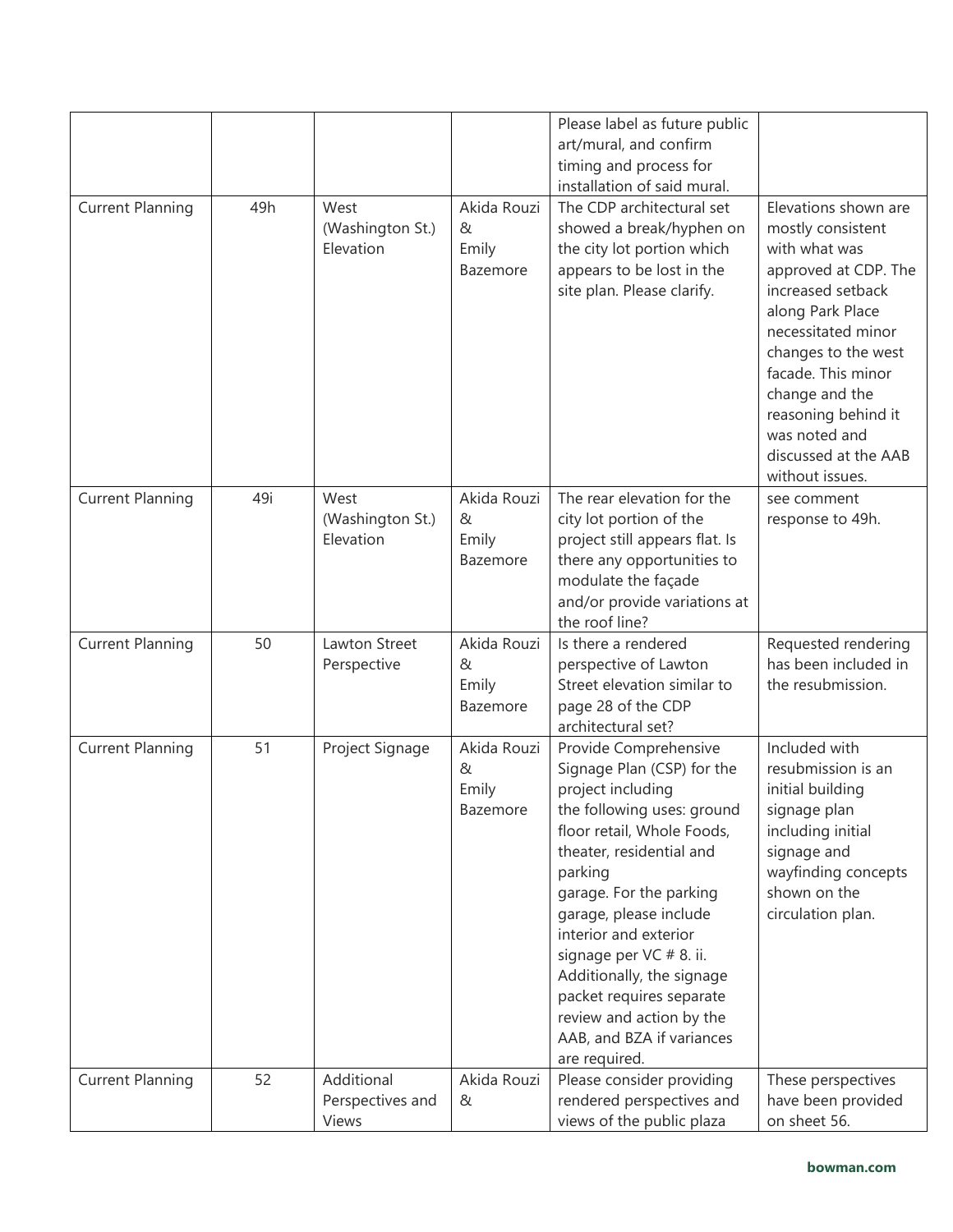|  | Emily<br>Bazemore | and the Lawton Street park<br>similar to those included |  |
|--|-------------------|---------------------------------------------------------|--|
|  |                   | with the CDP.                                           |  |

| <b>Department of Public Works - Attachment 1</b> |                      |                                           |                                                                        |                                                                                                                                                                                              |                                                                                                                                                                       |
|--------------------------------------------------|----------------------|-------------------------------------------|------------------------------------------------------------------------|----------------------------------------------------------------------------------------------------------------------------------------------------------------------------------------------|-----------------------------------------------------------------------------------------------------------------------------------------------------------------------|
| <b>Department</b>                                | <b>Comment</b><br>ID | <b>Sheet/Topic</b>                        | <b>Reviewer</b>                                                        | <b>Comment</b>                                                                                                                                                                               | <b>Comment Response</b>                                                                                                                                               |
| <b>DPW</b>                                       | 1                    | Voluntary<br>Concession<br>10, Sheet 66   | Ali Khavari,<br>Ana Mazidi,<br>Tara Hoff,<br>and Zak<br><b>Bradley</b> | The proposed signal is not<br>what was discussed and<br>agree on by DPW, please<br>see sketch below, our<br>expectation is that the<br>plan will be updated<br>based on the sketch<br>below. | Traffic signal plan in<br>the current<br>submission has been<br>coordinated with<br>DPW.                                                                              |
| <b>DPW</b>                                       | $\overline{c}$       | Signage and<br>Striping Plan,<br>Sheet 23 | Ali Khavari,<br>Ana Mazidi,<br>Tara Hoff,<br>and Zak<br><b>Bradley</b> | The existing signal poles<br>and heads should be<br>shown at the intersection<br>Park Ave and N.<br>Washington Street.                                                                       | Traffic signal plan in<br>the current<br>submission has been<br>coordinated with<br>DPW.                                                                              |
| <b>DPW</b>                                       | 3                    | Multiple<br>Sheets                        | Ali Khavari,<br>Ana Mazidi,<br>Tara Hoff,<br>and Zak<br><b>Bradley</b> | Park Avenue street name<br>is not visible in multiple<br>sheets. Please correct.                                                                                                             | Added matchlines and<br>sheets 5a, 9a, 10a, and<br>12a. Expanded view of<br>sheet 23 to include<br>Park Avenue.                                                       |
| <b>DPW</b>                                       | $\overline{4}$       |                                           | Ali Khavari,<br>Ana Mazidi,<br>Tara Hoff,<br>and Zak<br><b>Bradley</b> | Decorative brick crosswalk<br>on public streets shall<br>have 6" striping on the<br>outside of the<br>concrete.                                                                              | 6" striping added (see<br>sheet 23).                                                                                                                                  |
| <b>DPW</b>                                       | 5                    | Signage and<br>Striping Plan,<br>Sheet 23 | Ali Khavari,<br>Ana Mazidi,<br>Tara Hoff,<br>and Zak<br><b>Bradley</b> | Add a centerline on Park<br>Place if it meets MUTCD<br>criteria.                                                                                                                             | Centerline added to<br>Park Place.                                                                                                                                    |
| <b>DPW</b>                                       | 6                    |                                           | Ali Khavari,<br>Ana Mazidi,<br>Tara Hoff,<br>and Zak<br><b>Bradley</b> | Parking should be<br>restricted to one side only<br>on Park Pl as part of this<br>project, therefore; the<br>signage and marking plan<br>needs to be updated to<br>reflect this.             | No parking sign<br>added. Fire lane signs<br>also proposed on<br>both sides near the<br>dead end to allow of<br>fire truck turnaround<br>movements (see sheet<br>48). |
| <b>DPW</b>                                       | $\overline{7}$       |                                           | Ali Khavari,<br>Ana Mazidi,<br>Tara Hoff,<br>and Zak<br><b>Bradley</b> | Autoturn exhibits indicate<br>that eastbound Broad St<br>left turning maneuver of<br>WB-67 onto the driveway<br>entrance cannot be<br>accommodated without                                   | Entrance has been<br>widened to<br>accommodate turning<br>WB-67 vehicle.                                                                                              |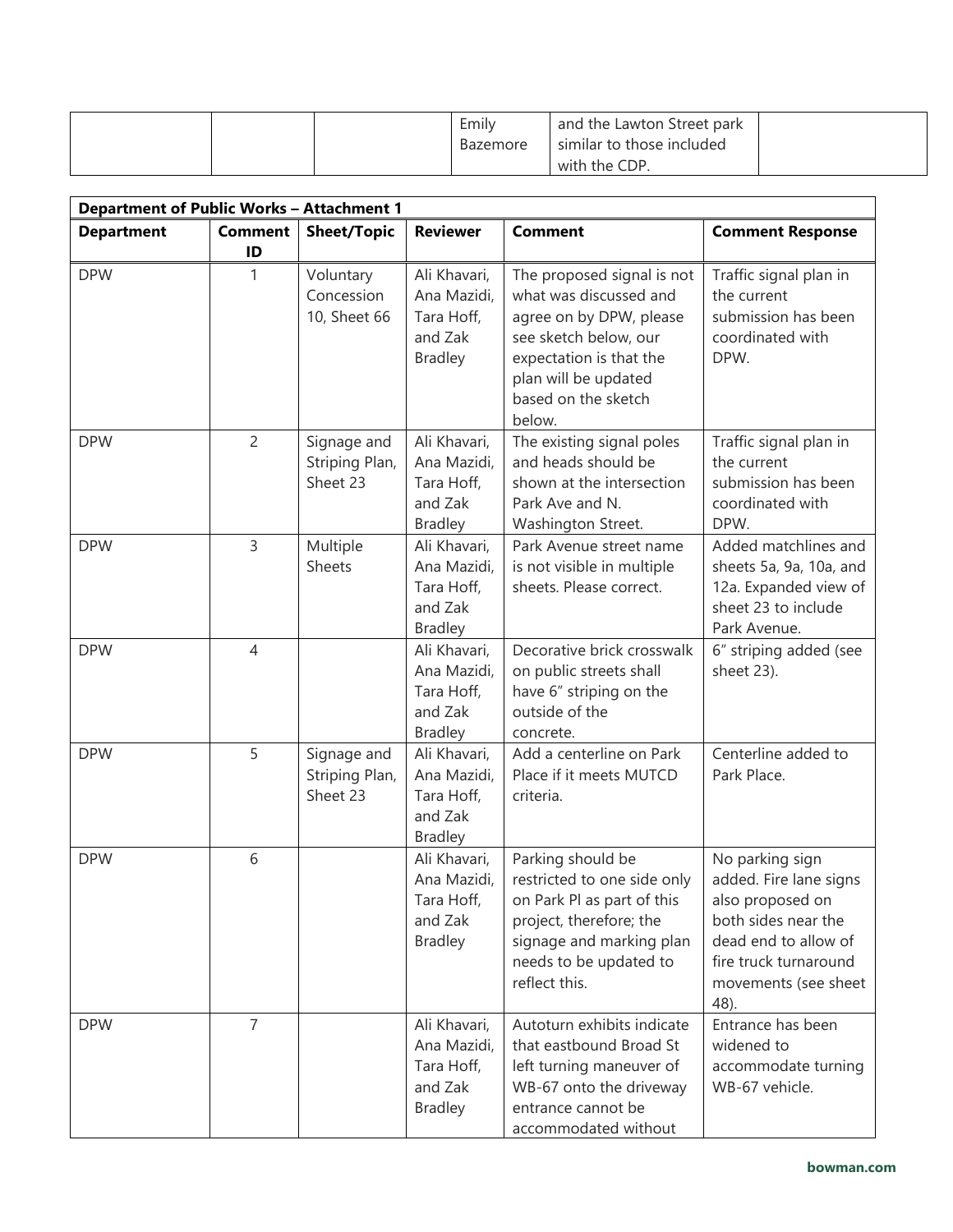| <b>DPW</b> | 8  |                                                     | Ali Khavari,                                                           | encroaching onto the<br>curb, sheets also reveal<br>difficulty with safe turning<br>movements of the WB-67<br>internal to the site when<br>exiting the site, please<br>address.<br>The proposed design does            | New garage entrance                                                                          |
|------------|----|-----------------------------------------------------|------------------------------------------------------------------------|------------------------------------------------------------------------------------------------------------------------------------------------------------------------------------------------------------------------|----------------------------------------------------------------------------------------------|
|            |    |                                                     | Ana Mazidi,<br>Tara Hoff,<br>and Zak<br><b>Bradley</b>                 | not accommodate feasible<br>fire truck turning<br>movement into and out of<br>Park Washington Ct<br>without encroaching onto<br>the proposed curb and<br>planting area on south<br>side of Park Pl, please<br>address. | location allows for fire<br>truck to turn around<br>without encroaching<br>on any curbs.     |
| <b>DPW</b> | 9  | <b>Traffic Signal</b><br>Modification<br>Plan (TS2) | Ali Khavari,<br>Ana Mazidi,<br>Tara Hoff,<br>and Zak<br><b>Bradley</b> | Update signal plan legend<br>for consistency. (e.g.<br>camera and junction box<br>symbols.)                                                                                                                            | Signal plan has been<br>updated in<br>accordance with the<br>sketch provided by<br>the city. |
| <b>DPW</b> | 10 | <b>Traffic Signal</b><br>Modification<br>Plan (TS2) | Ali Khavari,<br>Ana Mazidi,<br>Tara Hoff,<br>and Zak<br><b>Bradley</b> | All existing signal heads<br>and signs should be<br>shown<br>in gray.                                                                                                                                                  | Signal plan has been<br>updated in<br>accordance with the<br>sketch provided by<br>the city. |
| <b>DPW</b> | 11 | <b>Traffic Signal</b><br>Modification<br>Plan (TS2) | Ali Khavari,<br>Ana Mazidi,<br>Tara Hoff,<br>and Zak<br><b>Bradley</b> | The NE pole location<br>detail should show<br>distance from edge of the<br>curb on Park Place. There<br>should be two distances<br>from two fix location to<br>accurately show the pole<br>location.                   | Signal plan has been<br>updated in<br>accordance with the<br>sketch provided by<br>the city. |
| <b>DPW</b> | 12 | <b>Traffic Signal</b><br>Modification<br>Plan (TS2) | Ali Khavari,<br>Ana Mazidi,<br>Tara Hoff,<br>and Zak<br><b>Bradley</b> | Provide documentation to<br>support walk intervals<br>shown in Phase Timing<br>Table.                                                                                                                                  | Signal plan has been<br>updated in<br>accordance with the<br>sketch provided by<br>the city. |
| <b>DPW</b> | 13 | <b>Traffic Signal</b><br>Modification<br>Plan (TS2) | Ali Khavari,<br>Ana Mazidi,<br>Tara Hoff,<br>and Zak<br><b>Bradley</b> | Provide documentation to<br>support clearance<br>intervals timing shown in<br>Phase Timing Table.                                                                                                                      | Signal plan has been<br>updated in<br>accordance with the<br>sketch provided by<br>the city. |
| <b>DPW</b> | 14 | <b>Traffic Signal</b><br>Modification<br>Plan (TS2) | Ali Khavari,<br>Ana Mazidi,<br>Tara Hoff,                              | Please provide synchro<br>reports for queue and<br>signal timing of Park Place                                                                                                                                         | Signal plan has been<br>updated in<br>accordance with the                                    |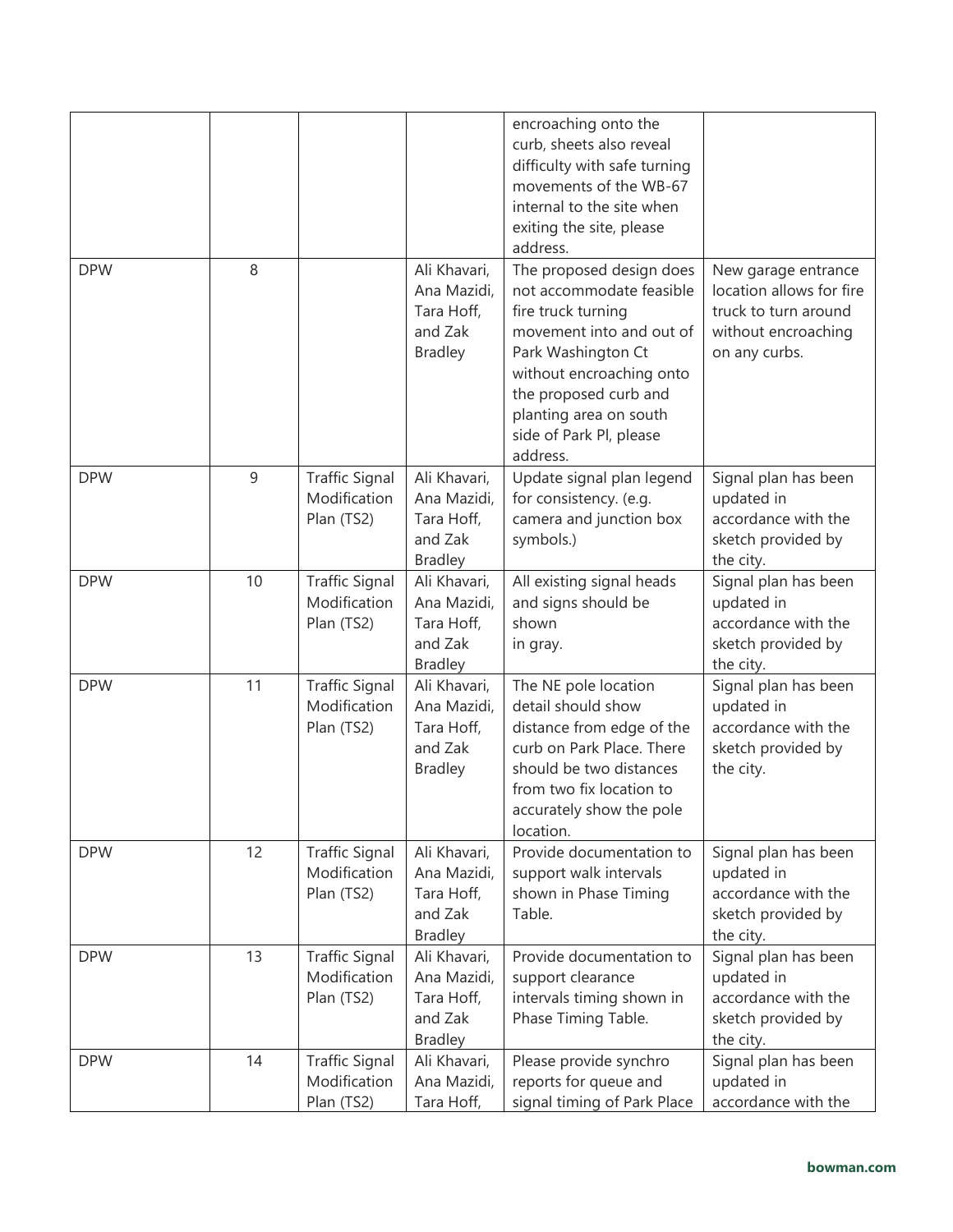|            |    |                                                                                                   | and Zak<br><b>Bradley</b>                                              | and Park Avenue cluster<br>intersection.                                                                                                                                                                                                                                                                                                                                                                                                                                                                                     | sketch provided by<br>the city.                                                                                                   |
|------------|----|---------------------------------------------------------------------------------------------------|------------------------------------------------------------------------|------------------------------------------------------------------------------------------------------------------------------------------------------------------------------------------------------------------------------------------------------------------------------------------------------------------------------------------------------------------------------------------------------------------------------------------------------------------------------------------------------------------------------|-----------------------------------------------------------------------------------------------------------------------------------|
| <b>DPW</b> | 15 | <b>Traffic Signal</b><br>Modification<br>Plan (TS2)                                               | Ali Khavari,<br>Ana Mazidi,<br>Tara Hoff,<br>and Zak<br><b>Bradley</b> | Revise phase 3 detection<br>zone from current dash<br>line to solid line as this is a<br>proposed phase.                                                                                                                                                                                                                                                                                                                                                                                                                     | Signal plan has been<br>updated in<br>accordance with the<br>sketch provided by<br>the city.                                      |
| <b>DPW</b> | 16 | <b>Traffic Signal</b><br>Modification<br>Plan (TS2)                                               | Ali Khavari,<br>Ana Mazidi,<br>Tara Hoff,<br>and Zak<br><b>Bradley</b> | Detection zones and<br>cameras are missing on<br>Washington Street at its<br>intersection with Park<br>Place.                                                                                                                                                                                                                                                                                                                                                                                                                | Signal plan has been<br>updated in<br>accordance with the<br>sketch provided by<br>the city.                                      |
| <b>DPW</b> | 17 |                                                                                                   | Ali Khavari,<br>Ana Mazidi,<br>Tara Hoff,<br>and Zak<br><b>Bradley</b> | Please indicate whether a<br>recent study exists that<br>shows what the design<br>speed is on Broad St<br>in vicinity of the site.<br>AASHTO recommends<br>left-turning vehicle ISD of<br>280 ft for 25 MPH design<br>speed and 335 ft for 30<br>MPH design speed,<br>introduce measures to<br>improve the available<br>sight distance for exiting<br>traffic especially those<br>turning left). Measures<br>should be taken to<br>improve sight distance for<br>traffic exiting garage<br>entrance 1 on Park Pl as<br>well. | Signal plan has been<br>updated in<br>accordance with the<br>sketch provided by<br>the city.                                      |
| <b>DPW</b> | 18 | Signage and<br>Stripping<br>plan (Sheet<br>23)<br>Pavement<br>Marking &<br>Striping Plan<br>(TS4) | Ali Khavari,<br>Ana Mazidi,<br>Tara Hoff,<br>and Zak<br><b>Bradley</b> | The pavement marking<br>shown in Signage and<br>Stripping plan (Sheet 23)<br>should be consistent<br>with Pavement Marking &<br>Striping Plan (TS4)<br>included in Traffic Signal<br>Modification Plan.<br>Please revise for<br>consistency.                                                                                                                                                                                                                                                                                 | The Signage and<br>Striping Plan has been<br>revised and is<br>consistent with the<br><b>Traffic Signal</b><br>Modification Plan. |

| <b>Department of Public Works - Attachment 2</b> |    |                          |                 |                                                             |                            |
|--------------------------------------------------|----|--------------------------|-----------------|-------------------------------------------------------------|----------------------------|
| <b>Department</b>                                | ID | Comment   Sheet/Topic    |                 | <b>Reviewer   Comment</b>                                   | <b>Comment Response</b>    |
| <b>DPW</b>                                       |    | Stormwater<br>Management | Andre<br>Prince | Total Land Disturbance Area<br>exceeds 1 Acre. Registration | Confirmed.<br>Registration |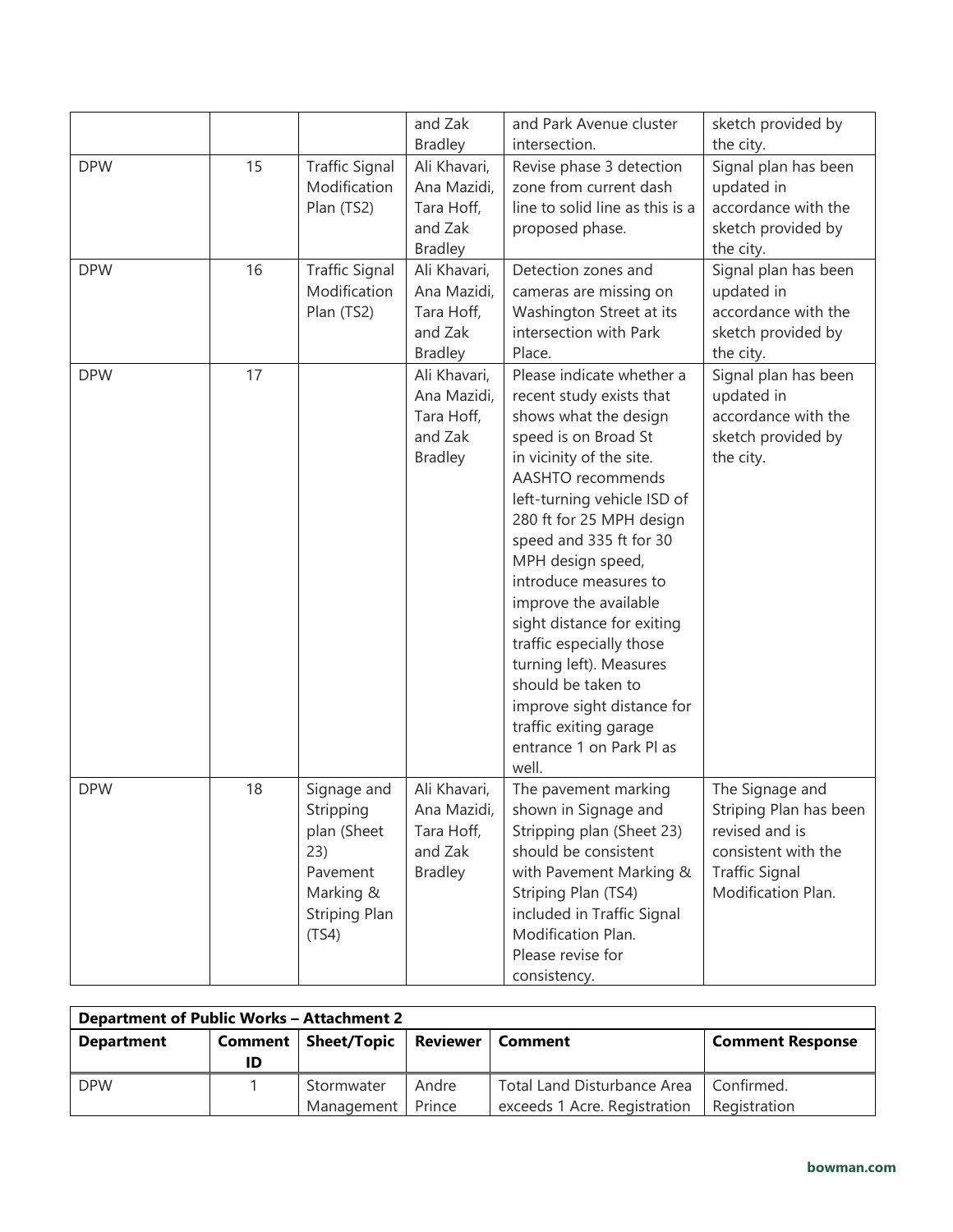|            |                |                          |                 | Statement, Stormwater<br>Pollution Prevention Plan<br>(SWPPP), Approved Erosion<br>& Sediment Control Plan<br>and Approved Stormwater<br>Management Plan required.<br>All four parcels are being<br>developed as common plan<br>whose area exceeds 1 acre.                                                            | statement will be<br>required.                                                                                                                                                                                                                    |
|------------|----------------|--------------------------|-----------------|-----------------------------------------------------------------------------------------------------------------------------------------------------------------------------------------------------------------------------------------------------------------------------------------------------------------------|---------------------------------------------------------------------------------------------------------------------------------------------------------------------------------------------------------------------------------------------------|
| <b>DPW</b> | $\overline{2}$ | Stormwater<br>Management | Andre<br>Prince | If Land Disturbance Area<br>does increase impervious<br>cover over pre-development<br>conditions. Increased<br>impervious area cannot<br>exceed 0.41 lbs/acre/yr of<br>phosphorus discharge and<br>on the remainder of the site<br>phosphorus must be<br>reduced by 20% below pre-<br>development phosphorus<br>load. | VRRM on sheet 35<br>confirms this<br>development meets<br>these requirements.                                                                                                                                                                     |
| <b>DPW</b> | 3              | Stormwater<br>Management | Andre<br>Prince | Please provide total<br>impervious area in pre-<br>development conditions and<br>total impervious area in<br>post-development<br>conditions?                                                                                                                                                                          | This information is<br>shown on the existing<br>and proposed<br>conditions maps and<br>legends on sheets 34.                                                                                                                                      |
| <b>DPW</b> | $\overline{4}$ | Stormwater<br>Management | Andre<br>Prince | When is construction<br>expected to start?                                                                                                                                                                                                                                                                            | Rough estimate<br>Spring 2022.                                                                                                                                                                                                                    |
| <b>DPW</b> | 5              | Stormwater<br>Management | Andre<br>Prince | Provide names of nearby<br>streams to which<br>stormwater will discharge.<br>Highlight whether any TMDL<br>or Waste Load Allocations<br>are in effect for such<br>streams and pollution<br>prevention measures to be<br>implemented in registration<br>statement                                                      | A Watershed<br><b>Information Sheet</b><br>34A has been added<br>to the plans detailing<br>downstream water<br>resources and their<br>impairments.<br>Pollution prevention<br>measures will be<br>included with the<br>registration<br>statement. |
| <b>DPW</b> | 6              | Stormwater<br>Management | Andre<br>Prince | Are extensive green roof<br>practices being considered<br>to reduce runoff and<br>pollutant load from rooftop<br>impervious surfaces?                                                                                                                                                                                 | Green roof practices<br>for SWM purposes are<br>not proposed. Water<br>quality requirements<br>are being met by the<br>manufactured<br>treatment device.                                                                                          |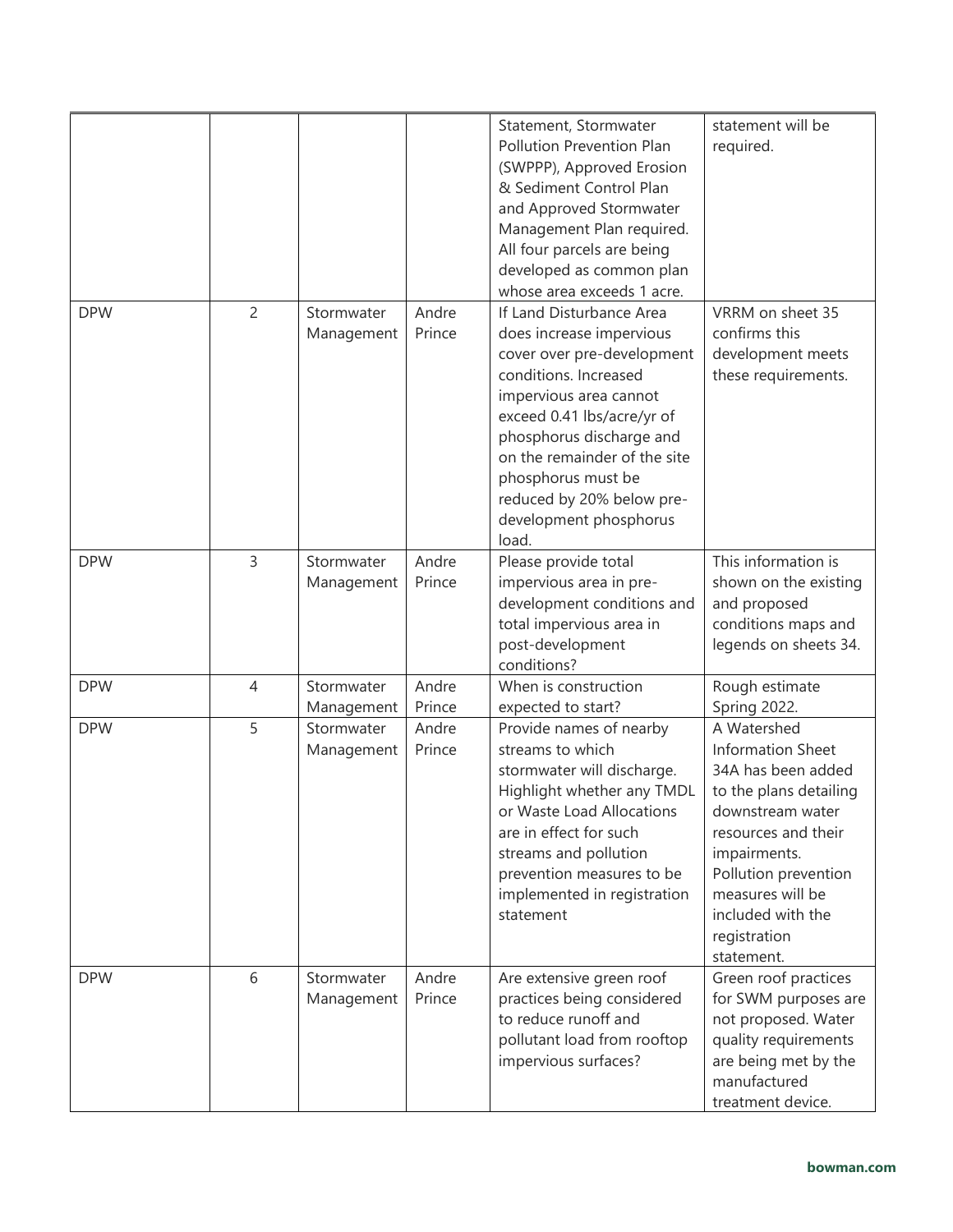| <b>DPW</b> |    | Stormwater<br>Management | Andre<br>Prince | Are permeable pavers being<br>considered for sidewalks or<br>parking areas surrounding<br>the building?                       | Permeable pavers for<br>SWM purposes are<br>not proposed.     |
|------------|----|--------------------------|-----------------|-------------------------------------------------------------------------------------------------------------------------------|---------------------------------------------------------------|
| <b>DPW</b> | 8  | Stormwater<br>Management | Andre<br>Prince | Sanitary sewer capacity<br>analysis required for sanitary<br>connections on Lawton and<br>E. Broad StreetDesign<br>phase item | Sanitary sewer<br>capacity analysis<br>provided on sheet 33.  |
| <b>DPW</b> | 9  | Stormwater<br>Management | Andre<br>Prince | What size stormwater<br>pipelines are being<br>proposed around the<br>building circumference?<br>Design phase item            | Storm pipe sizes are<br>provided on sheets<br>16, 41, and 42. |
| <b>DPW</b> | 10 | Stormwater<br>Management | Andre<br>Prince | Are infiltration facilities or<br>open spaces being<br>considered in any of the<br>court yard areas?                          | No infiltration<br>facilities proposed.                       |

| Department of Environmental Sustainability - Attachment 3 |                |                    |                 |                                                                                                                                                                                                                                                                                                                                                                                                                                                                                                                                                                                                                                                                                                                                                                                                               |                                                                                                                                                                            |
|-----------------------------------------------------------|----------------|--------------------|-----------------|---------------------------------------------------------------------------------------------------------------------------------------------------------------------------------------------------------------------------------------------------------------------------------------------------------------------------------------------------------------------------------------------------------------------------------------------------------------------------------------------------------------------------------------------------------------------------------------------------------------------------------------------------------------------------------------------------------------------------------------------------------------------------------------------------------------|----------------------------------------------------------------------------------------------------------------------------------------------------------------------------|
| <b>Department</b>                                         | <b>Comment</b> | <b>Sheet/Topic</b> | <b>Reviewer</b> | <b>Comment</b>                                                                                                                                                                                                                                                                                                                                                                                                                                                                                                                                                                                                                                                                                                                                                                                                | <b>Comment Response</b>                                                                                                                                                    |
|                                                           | ID             |                    |                 |                                                                                                                                                                                                                                                                                                                                                                                                                                                                                                                                                                                                                                                                                                                                                                                                               |                                                                                                                                                                            |
| <b>DES</b>                                                |                |                    | Kate<br>Walker  | The Voluntary Concessions<br>(VCs) document states that<br>EV charger locations "will be<br>determined at Site Plan<br>approval", but I do not see<br>them on this submission.<br>Given that significant<br>electrical power delivery will<br>be required, delaying<br>charger type and location<br>selection may cause<br>unnecessary challenges and<br>expense. Electrical supply,<br>conduit routing and charger<br>types should all be shown on<br>the site plan. Priority should<br>be given to making chargers<br>available for residents. It may<br>be worth considering<br>completing additional<br>charger installations, beyond<br>that proposed in the VCs,<br>during the construction<br>phase of this project, to<br>meet the demand likely to<br>exist by the time<br>construction is complete, | Refer to MV+A<br>garage plans for<br>charging stations and<br>schematic conduit<br>runs. Conduit<br>locations will be fully<br>coordinated during<br>CD's and construction |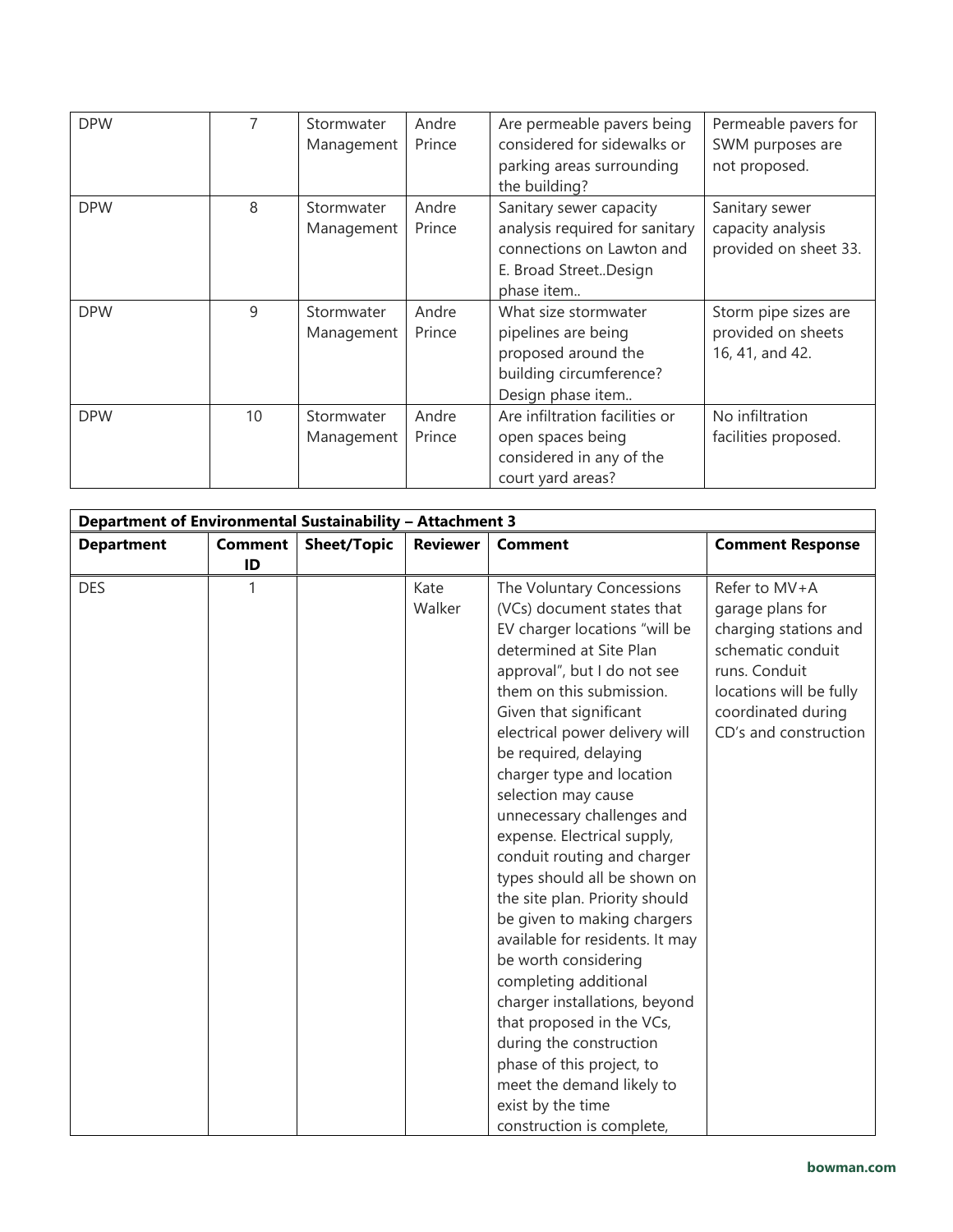|           |                |          | and avoid what may be high<br>future $costs - see$ the<br>appended discussion and<br>recommendations from the<br>City's Environmental<br><b>Sustainability Council Energy</b><br>Transition Subcommittee.                                                 |                                                                                                       |
|-----------|----------------|----------|-----------------------------------------------------------------------------------------------------------------------------------------------------------------------------------------------------------------------------------------------------------|-------------------------------------------------------------------------------------------------------|
| ESC - ETS |                | Jon Ward | Developers should install at<br>least level 2 EV charging<br>stations in 5% of all parking<br>spaces included in the<br>proposed project                                                                                                                  | EV charging stations<br>provided per VC's.<br>Locations of charging<br>stations included on<br>plans. |
| ESC - ETS | $\mathfrak{p}$ | Jon Ward | Developers should plan for<br>future expansion of EV<br>charging station<br>requirements to at least 50%<br>of the parking spaces in the<br>building. This plan should be<br>submitted to the City as part<br>of its Special Exception<br>review process. | EV charging future<br>expansion<br>arrangements<br>provided per VC's.                                 |

| Fairfax Water - Water Main Construction Notes - Attachment 4 |                |                    |                 |                                                                                                                                                                                                                                                                                                                                                                                                                                                                                             |                                                                     |
|--------------------------------------------------------------|----------------|--------------------|-----------------|---------------------------------------------------------------------------------------------------------------------------------------------------------------------------------------------------------------------------------------------------------------------------------------------------------------------------------------------------------------------------------------------------------------------------------------------------------------------------------------------|---------------------------------------------------------------------|
| <b>Department</b>                                            | <b>Comment</b> | <b>Sheet/Topic</b> | <b>Reviewer</b> | <b>Comment</b>                                                                                                                                                                                                                                                                                                                                                                                                                                                                              | <b>Comment Response</b>                                             |
|                                                              | ID             |                    |                 |                                                                                                                                                                                                                                                                                                                                                                                                                                                                                             |                                                                     |
| Fairfax Water                                                | 1              |                    |                 | All water main construction,<br>testing and sampling shall<br>comply with the<br>requirements and<br>specifications of Fairfax<br><b>Water's Construction</b><br>Practice Manual and the<br>requirements of the<br>Fairfax County Public<br>Facilities Manual. All water<br>main, fittings and<br>appurtenances shall comply<br>with Fairfax Water's<br>"Approved Products List".<br>The Construction Practice<br>Manual and Approved<br>Products List may be found<br>on the FW website at | <b>Water Main</b><br><b>Construction Notes</b><br>added to sheet 4. |
| Fairfax Water                                                | $\overline{2}$ |                    |                 | www.fairfaxwater.org.<br>The developer shall request<br>inspection by Fairfax Water<br>three days prior to                                                                                                                                                                                                                                                                                                                                                                                  | <b>Water Main</b><br><b>Construction Notes</b><br>added to sheet 4. |
|                                                              |                |                    |                 | commencing construction of<br>the water main (phone                                                                                                                                                                                                                                                                                                                                                                                                                                         |                                                                     |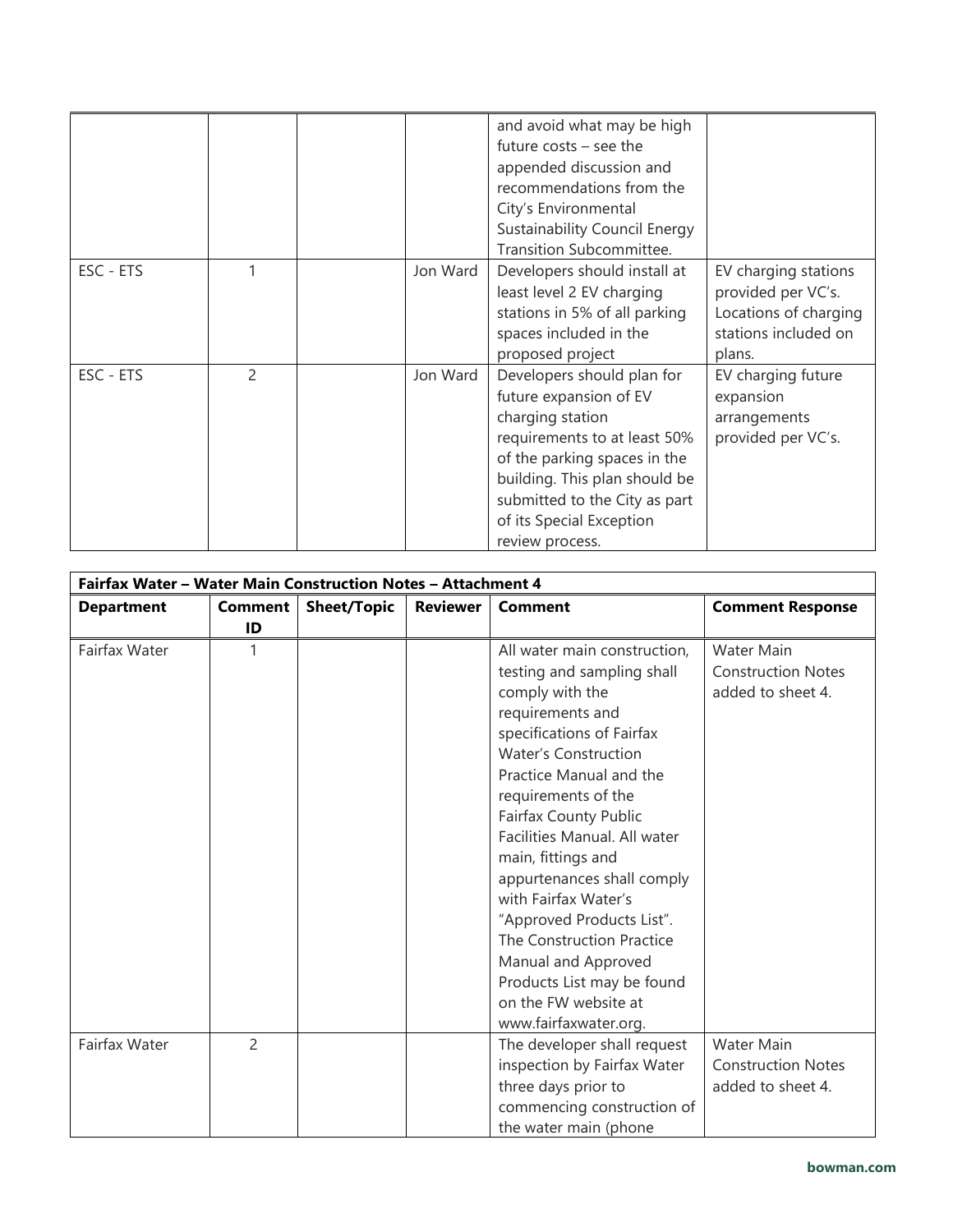|               |                | number 703-289-6388 or<br>6389).                                                                                                                                                                                                                                                                                                                                                                                                                                                                                                                                                                                                                                                  |                                                                     |
|---------------|----------------|-----------------------------------------------------------------------------------------------------------------------------------------------------------------------------------------------------------------------------------------------------------------------------------------------------------------------------------------------------------------------------------------------------------------------------------------------------------------------------------------------------------------------------------------------------------------------------------------------------------------------------------------------------------------------------------|---------------------------------------------------------------------|
| Fairfax Water | 3              | No water main construction<br>is permitted, or valves<br>operated without prior<br>notification of Fairfax<br>Water (phone number 703-<br>289-6388 or 6389).                                                                                                                                                                                                                                                                                                                                                                                                                                                                                                                      | Water Main<br><b>Construction Notes</b><br>added to sheet 4.        |
| Fairfax Water | $\overline{4}$ | Maximum working pressure<br>shall be _60_PSI.                                                                                                                                                                                                                                                                                                                                                                                                                                                                                                                                                                                                                                     | <b>Water Main</b><br><b>Construction Notes</b><br>added to sheet 4. |
| Fairfax Water | 5              | The developer will be<br>responsible for any<br>relocation or removal of<br>water mains and<br>appurtenances due to the<br>development of this<br>property. Service lines which<br>will no longer be used shall<br>be removed and<br>disconnected at the water<br>main by the developer, and<br>the corporation stop shut-<br>off and capped, or removed<br>and plugged (with a tapered<br>plug) as directed by the<br>Fairfax Water Inspector. The<br>developer may also be<br>required to use additional<br>pipe restraint or alternative<br>construction methods not<br>shown on the plans if field<br>conditions warrant, as<br>determined by the Fairfax<br>Water Inspector. | Water Main<br><b>Construction Notes</b><br>added to sheet 4.        |
| Fairfax Water | 6              | All new and existing valve<br>boxes must be fully adjusted<br>to conform to the final<br>asphalt grade. No<br>paving adjusters will be<br>permitted.                                                                                                                                                                                                                                                                                                                                                                                                                                                                                                                              | <b>Water Main</b><br><b>Construction Notes</b><br>added to sheet 4. |
| Fairfax Water | $\overline{7}$ | All new hydrants shall be<br>installed with factory shop<br>coatings to match the<br>following:<br>o Hydrant barrel: Kennedy<br>Safety Red or Mueller Red<br>#10 & Tops and caps:                                                                                                                                                                                                                                                                                                                                                                                                                                                                                                 | Water Main<br><b>Construction Notes</b><br>added to sheet 4.        |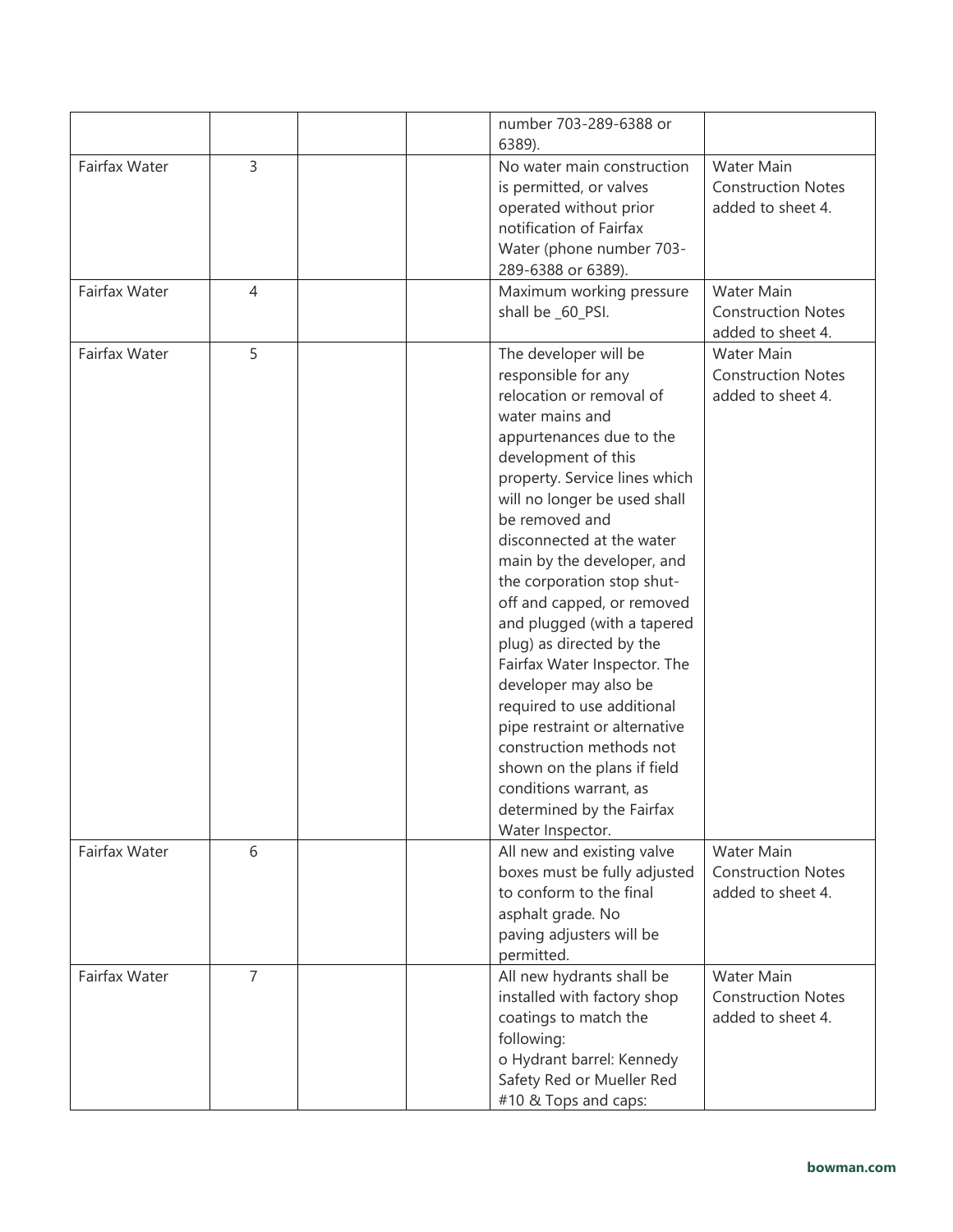|               |    |  | Kennedy Silver or Mueller<br>Silver #18 or<br>o Hydrant barrel and caps:<br>Kennedy Silver or Mueller<br>Silver #18 & Tops: Kennedy<br>Safety Red or Mueller Red<br>#10                                                                                                                                                                                                                                                                               |                                                              |
|---------------|----|--|-------------------------------------------------------------------------------------------------------------------------------------------------------------------------------------------------------------------------------------------------------------------------------------------------------------------------------------------------------------------------------------------------------------------------------------------------------|--------------------------------------------------------------|
| Fairfax Water | 8  |  | All new D.I.P. water main<br>shall be wrapped with<br>polyethylene encasement.<br>There shall be a 6- inch<br>envelope of 21A select fill<br>for all polyethylene wrapped<br>water main. See the trench<br>details on the current<br>version of FW Standard<br>Details. These details may<br>be found on the FW website<br>at www.fairfaxwater.org.                                                                                                   | Water Main<br><b>Construction Notes</b><br>added to sheet 4. |
| Fairfax Water | 9  |  | When connecting to an<br>existing water main,<br>contractor must excavate<br>and expose nearest valve in<br>the presence of a Fairfax<br>Water Inspector in order to<br>determine the condition of<br>its restraint. If FW Inspector<br>deems it necessary,<br>contractor must restrain the<br>valve or replace the restraint<br>system.                                                                                                              | Water Main<br><b>Construction Notes</b><br>added to sheet 4. |
| Fairfax Water | 10 |  | During wet tap installations<br>the contractor shall save and<br>tag the coupon clearly<br>showing the date, location,<br>diameter and pipe material.<br>The tagged coupon shall be<br>given to Fairfax Water's<br>inspector for further<br>processing. If any pipe is to<br>be abandoned, prior to<br>capping the main, a small<br>section of pipe shall be<br>removed, tagged as<br>described above and given<br>to the Fairfax Water<br>inspector. | Water Main<br><b>Construction Notes</b><br>added to sheet 4. |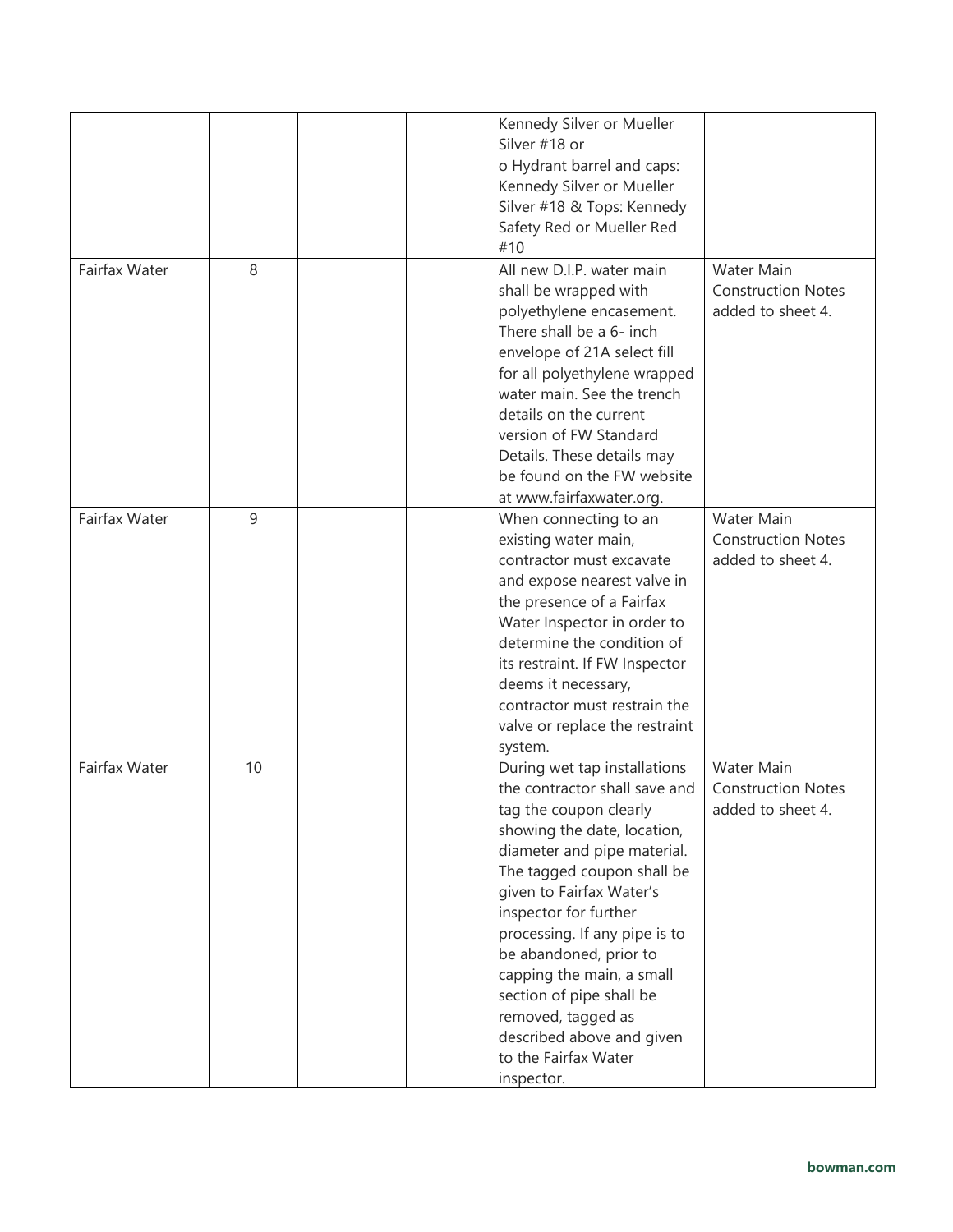| Fairfax Water<br><b>DRC Review - Attachment 5</b> | 11             |                    |                 | Fire lines shall be privately<br>owned and maintained by<br>the property owner. Fairfax<br>Water's ownership and<br>maintenance responsibility<br>includes and stops at the<br>branch valve at Fairfax<br>Water's main in the right-of-<br>way or easement. | Water Main<br><b>Construction Notes</b><br>added to sheet 4.                                                                                                |
|---------------------------------------------------|----------------|--------------------|-----------------|-------------------------------------------------------------------------------------------------------------------------------------------------------------------------------------------------------------------------------------------------------------|-------------------------------------------------------------------------------------------------------------------------------------------------------------|
| <b>Department</b>                                 | <b>Comment</b> | <b>Sheet/Topic</b> | <b>Reviewer</b> | Comment                                                                                                                                                                                                                                                     | <b>Comment Response</b>                                                                                                                                     |
|                                                   | ID             |                    |                 |                                                                                                                                                                                                                                                             |                                                                                                                                                             |
| <b>DRC</b>                                        | 1              |                    | John<br>Russell | Verify if this is a High rise.<br>Per VBC2015 (high Rise)-<br>high building with an<br>occupied floor located more<br>than 75 ft above the lowest<br>level of fire department<br>vehicle access.                                                            | Building is a high rise.                                                                                                                                    |
| <b>DRC</b>                                        | $\overline{c}$ |                    | John<br>Russell | Provide a new plan sheet for<br>the fire truck turn around.                                                                                                                                                                                                 | Fire truck turns<br>provided on sheet 45.                                                                                                                   |
| <b>DRC</b>                                        | $\overline{3}$ |                    | John<br>Russell | Provide a second FDC on<br>Park Ave                                                                                                                                                                                                                         | FDC's have been<br>located as follows; 1<br>FDC on E. Broad street<br>at Fire command<br>center., and 1 on<br>North Park Place near<br>the lobby entry.     |
| <b>DRC</b>                                        | 4              |                    | John<br>Russell | location of the Fire Control<br>Center                                                                                                                                                                                                                      | Refer to floor plans,<br>FCC located on E.<br>Broad street.                                                                                                 |
| <b>DRC</b>                                        | 5              |                    | John<br>Russell | It appears that vehicles<br>leaving the new parking<br>garage exit will be blocked<br>by the fire truck and<br>emergency<br>responders on park place.                                                                                                       | Fire turns are shown<br>entering the garage<br>entrances/exits, but<br>we are not proposing<br>they park blocking the<br>entrances for<br>extended periods. |

| Henry Lane - Attachment 6 |         |                    |                 |                             |                         |  |
|---------------------------|---------|--------------------|-----------------|-----------------------------|-------------------------|--|
| <b>Department</b>         | Comment | <b>Sheet/Topic</b> | <b>Reviewer</b> | <b>Comment</b>              | <b>Comment Response</b> |  |
|                           | ID      |                    |                 |                             |                         |  |
|                           |         |                    | Henry           | We need to ensure that the  | FDC's have been         |  |
|                           |         |                    | Lane            | egress routes out of the    | located as follows; 1   |  |
|                           |         |                    |                 | building are not blocked by | FDC on E. Broad street  |  |
|                           |         |                    |                 | any vehicles entering or    | at Fire command         |  |
|                           |         |                    |                 | leaving the area including  | center., and 1 on       |  |
|                           |         |                    |                 | emergency apparatus.        |                         |  |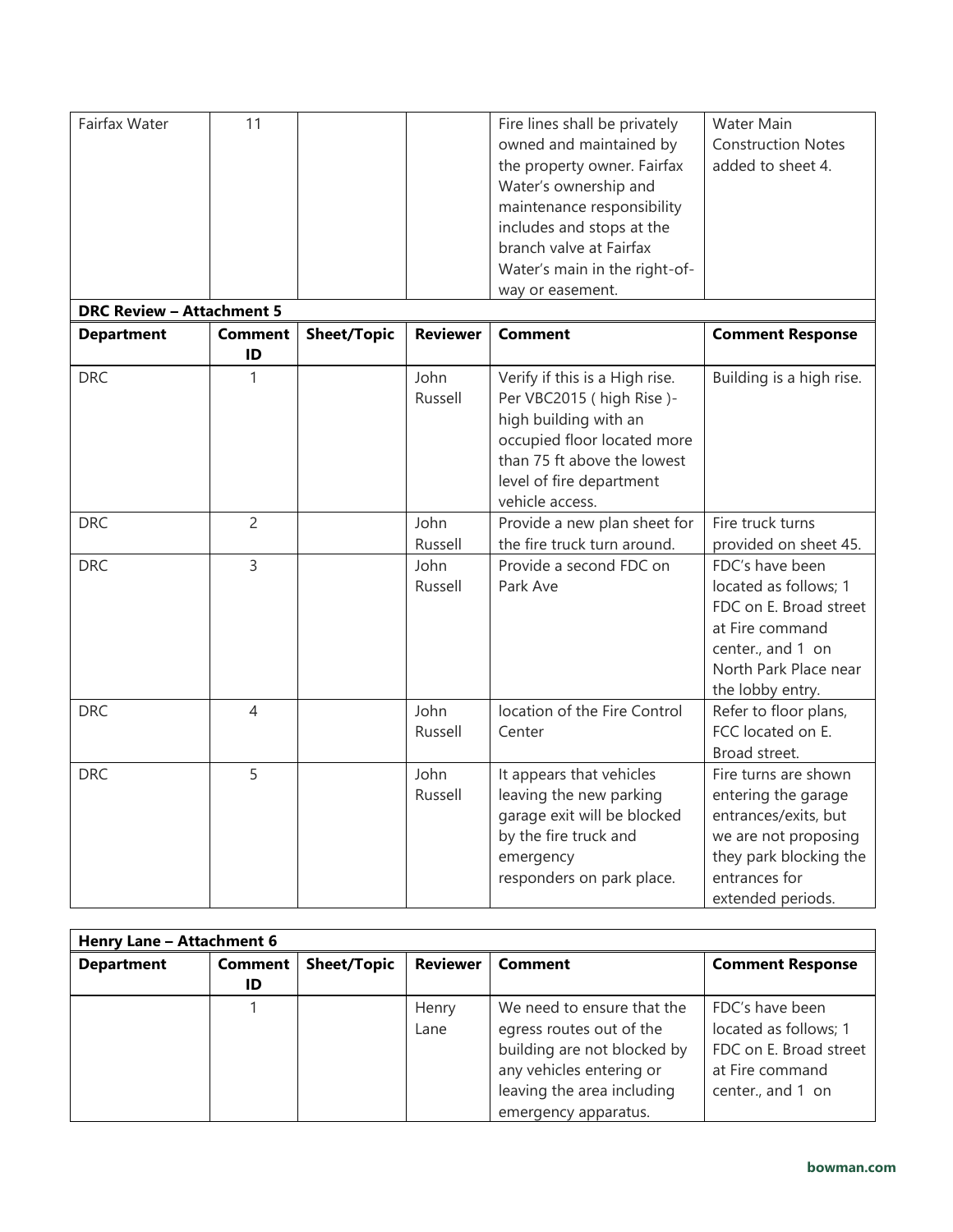|  | To reduce traffic congestion   | North Park Place near |
|--|--------------------------------|-----------------------|
|  | on Broad and Washington.       | the lobby entry.      |
|  | Park Place will be the best    |                       |
|  | location for fire apparatus. I |                       |
|  | know Lawton street was also    |                       |
|  | an option for fire apparatus.  |                       |
|  |                                |                       |
|  | Park Place side of the         |                       |
|  | building should have an        |                       |
|  | additional fire department     |                       |
|  | connection (FDC) that is       |                       |
|  | inter-connected with the       |                       |
|  | whole structure. With a        |                       |
|  | building of this size two      |                       |
|  | FDCs are recommended to        |                       |
|  | ensure adequate coverage       |                       |
|  | should one become              |                       |
|  | disabled.                      |                       |
|  | We, to include John Russell    |                       |
|  | and myself need to meet        |                       |
|  | with developers and            |                       |
|  | planners to work out details   |                       |
|  | of building features           |                       |

| <b>Community Planning &amp; Economic Development Services - Attachment 7</b> |                |                    |                 |                               |                         |
|------------------------------------------------------------------------------|----------------|--------------------|-----------------|-------------------------------|-------------------------|
| <b>Questions</b>                                                             |                |                    |                 |                               |                         |
| <b>Department</b>                                                            | <b>Comment</b> | <b>Sheet/Topic</b> | <b>Reviewer</b> | <b>Comment</b>                | <b>Comment Response</b> |
|                                                                              | ID             |                    |                 |                               |                         |
| Community                                                                    | N/A            | The Issue          | Akida           | The new parking layout,       | Please refer to current |
| Planning &                                                                   |                |                    | Rouzi           | specifically, the proposed    | plans submitted as      |
| Economic                                                                     |                |                    |                 | location of the public        | part of the Site Plan   |
| Development                                                                  |                |                    |                 | parking spaces is not         | responses.              |
| Services                                                                     |                |                    |                 | consistent with the           |                         |
|                                                                              |                |                    |                 | approved CDP. The new         | The layout shown is     |
|                                                                              |                |                    |                 | configuration loses direct    | consistent with what    |
|                                                                              |                |                    |                 | automobile and pedestrian     | was discussed with      |
|                                                                              |                |                    |                 | access to and from Park       | Falls Church City Staff |
|                                                                              |                |                    |                 | Place, connectivity to        | on 6/28/21.             |
|                                                                              |                |                    |                 | adjacent businesses, and      |                         |
|                                                                              |                |                    |                 | general accessibility and     |                         |
|                                                                              |                |                    |                 | convenience of the garage     |                         |
|                                                                              |                |                    |                 | layout.                       |                         |
| Community                                                                    | 1a             | Design             | Akida           | What are the parking needs    | Refer to plans & PMP.   |
| Planning &                                                                   |                | Objectives         | Rouzi           | of the various building       | Uses include;           |
| Economic                                                                     |                |                    |                 | users?                        | Residential, Retail,    |
| Development                                                                  |                |                    |                 |                               | Public, and Grocery.    |
| Services                                                                     |                |                    |                 |                               |                         |
| Community                                                                    | 2a             | Garage             | Akida           | Where are the                 | Please refer to plans   |
| Planning &                                                                   |                | Layout and         | Rouzi           | entrances/exits to and from   | provided with           |
| Economic                                                                     |                | Design             |                 | different uses on each level? | resubmission.           |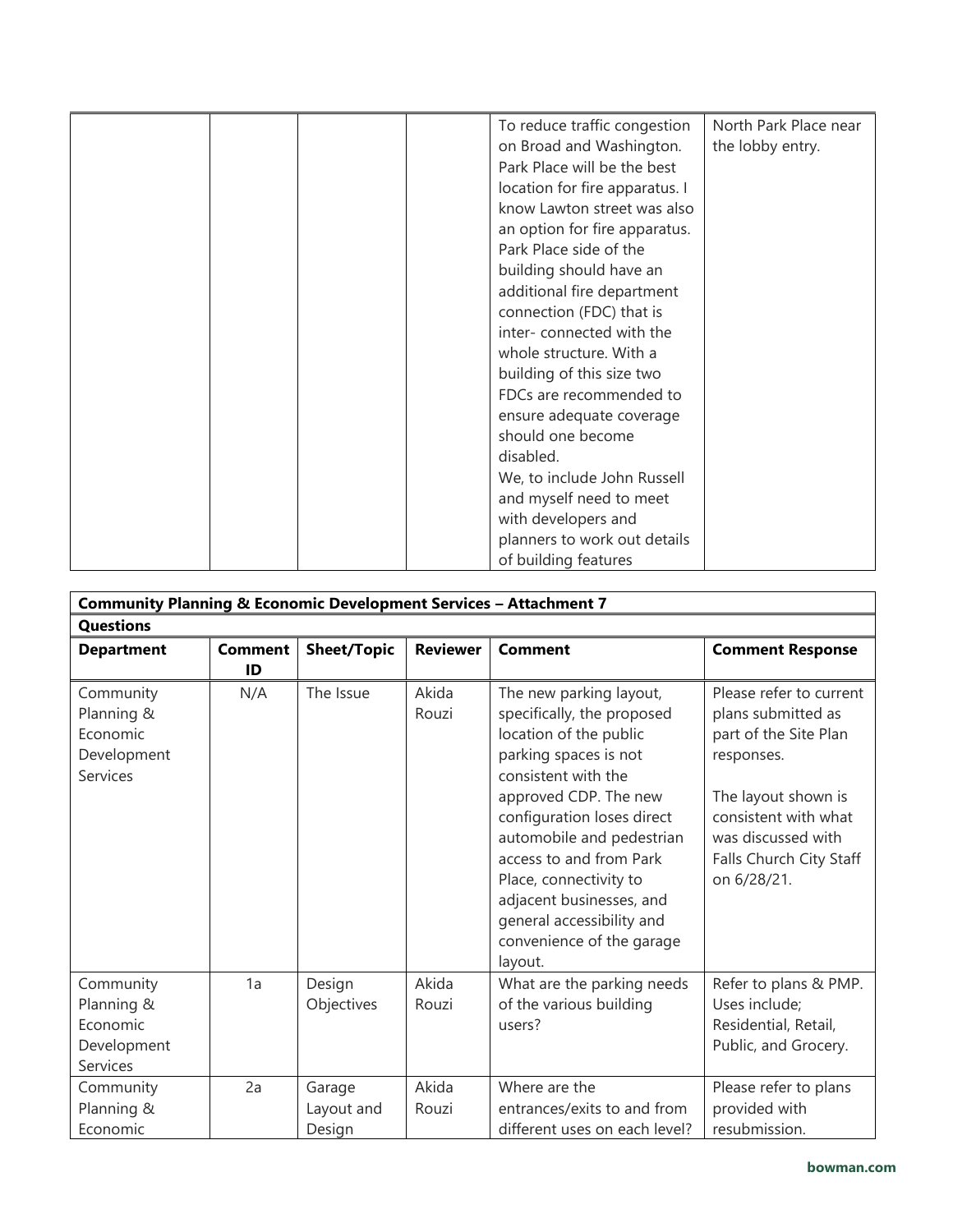| Development<br>Services                                        |                |                                     |                |                                                                                                                                                                                                                                                                            |                                                                                                                                                                      |
|----------------------------------------------------------------|----------------|-------------------------------------|----------------|----------------------------------------------------------------------------------------------------------------------------------------------------------------------------------------------------------------------------------------------------------------------------|----------------------------------------------------------------------------------------------------------------------------------------------------------------------|
| Community<br>Planning &<br>Economic<br>Development<br>Services | 2 <sub>b</sub> | Garage<br>Layout and<br>Design      | Akida<br>Rouzi | How will drivers circulate the<br>garage using either the<br>Broad Street or Park Pl<br>entrance/exit for each use in<br>the building as well as the<br>general public parking?                                                                                            | Circulation plan has<br>been included w/<br>resubmission.                                                                                                            |
| Community<br>Planning &<br>Economic<br>Development<br>Services | 2c             | Garage<br>Layout and<br>Design      | Akida<br>Rouzi | How will pedestrians<br>circulate within and out of<br>the garage from each<br>parking category/use (i.e.<br>Whole Foods, retail, public<br>parking and<br>residential)?                                                                                                   | Circulation plan has<br>been included w/<br>resubmission.                                                                                                            |
| Community<br>Planning &<br>Economic<br>Development<br>Services | 2d             | Garage<br>Layout and<br>Design      | Akida<br>Rouzi | Where are elevators and<br>lobbies and how do they<br>function in relations to each<br>use and parking category<br>(e.g. access to lobbies -<br>residential and public<br>lobbies and how they<br>interact)?                                                               | Circulation plan has<br>been included w/<br>resubmission.                                                                                                            |
| Community<br>Planning &<br>Economic<br>Development<br>Services | 2e             | Garage<br>Layout and<br>Design      | Akida<br>Rouzi | What happens in the striped<br>area by the public parking<br>entrance on P-4?                                                                                                                                                                                              | Please refer to<br>updated plans.                                                                                                                                    |
| Community<br>Planning &<br>Economic<br>Development<br>Services | 2f             | Garage<br>Layout and<br>Design      | Akida<br>Rouzi | The transformers placed<br>along west side of the<br>garage - seems that there<br>could be a conflict between<br>access to the transformers<br>and use of the driveway.<br>How often does<br>maintenance occur? Would<br>the driveway be blocked<br>during business hours? | Please refer to<br>updated plans.<br>Transformer working<br>clearances have been<br>provided in front of<br>transformers and do<br>not conflict with drive<br>aisle. |
| Community<br>Planning &<br>Economic<br>Development<br>Services | 3a             | Garage<br>Management<br>and Signage | Akida<br>Rouzi | How will each use be signed,<br>specifically public parking<br>within and exterior of the<br>garage?                                                                                                                                                                       | Please refer to<br>building signage<br>exhibit and Circulation<br>plan for initial signage<br>concepts.                                                              |
| Community<br>Planning &<br>Economic<br>Development<br>Services | 3 <sub>b</sub> | Garage<br>Management<br>and Signage | Akida<br>Rouzi | How is the 24 hr access to<br>public parking spaces<br>achieved both from<br>operational and signage<br>perspectives?                                                                                                                                                      | Owner will provide<br>technology-based<br>parking system similar<br>to 'Park Mobile', there<br>will be no gates to<br>restrict public parking.                       |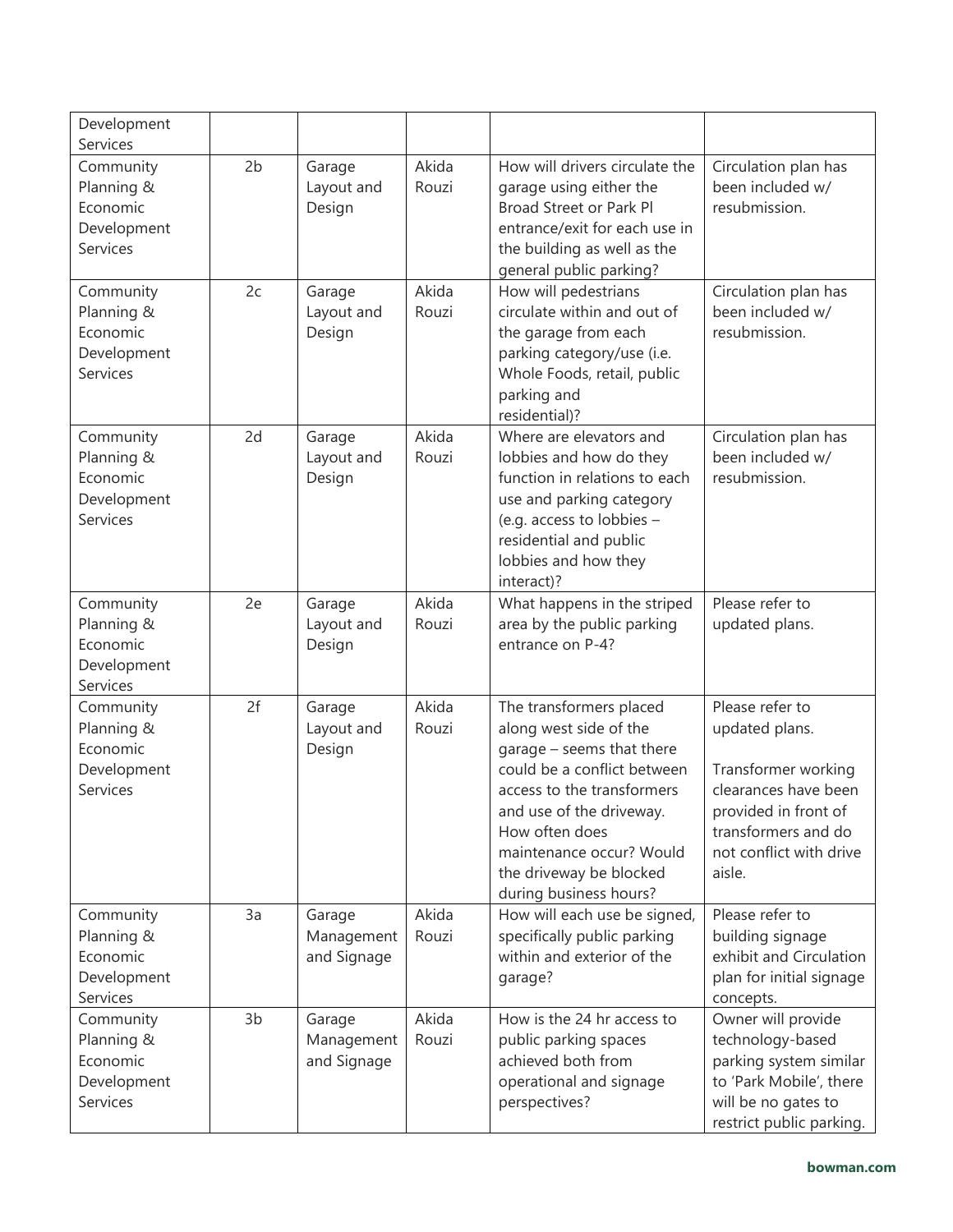| Community<br>Planning &<br>Economic<br>Development<br>Services | 3c                   | Garage<br>Management<br>and Signage | Akida<br>Rouzi  | What is the functional<br>difference between public<br>parking and general retail<br>parking, especially on P-3?<br>How will the VC<br>commitment to use the 74<br>retail spaces for paid public<br>parking be achieved from<br>operational and signage<br>perspective?                                                                                                                                                                                  | Owner will provide<br>technology-based<br>parking system similar<br>to 'Park Mobile', there<br>will be no gates to<br>restrict public parking.<br>Initial signage<br>concepts are shown<br>on the circulation<br>plan, signage for<br>different uses can be<br>varied. |
|----------------------------------------------------------------|----------------------|-------------------------------------|-----------------|----------------------------------------------------------------------------------------------------------------------------------------------------------------------------------------------------------------------------------------------------------------------------------------------------------------------------------------------------------------------------------------------------------------------------------------------------------|------------------------------------------------------------------------------------------------------------------------------------------------------------------------------------------------------------------------------------------------------------------------|
| Community<br>Planning &<br>Economic<br>Development<br>Services | 3d                   | Garage<br>Management<br>and Signage | Akida<br>Rouzi  | Parking Management Plan<br>on Sheet 50 of Site Plan<br>states "dedicated retail<br>and signage will be<br>provided" - how many<br>spaces and where are they?                                                                                                                                                                                                                                                                                             | Please refer to PMP<br>and updated garage<br>plans.                                                                                                                                                                                                                    |
| <b>Staff Recommendation</b><br><b>Department</b>               | <b>Comment</b><br>ID | <b>Sheet/Topic</b>                  | <b>Reviewer</b> | <b>Comment</b>                                                                                                                                                                                                                                                                                                                                                                                                                                           | <b>Comment Response</b>                                                                                                                                                                                                                                                |
| Community<br>Planning &<br>Economic<br>Development<br>Services | 1                    | City Design<br>Objectives           | Akida<br>Rouzi  | Provide easy driver and<br>pedestrian access to and<br>from surrounding<br>businesses.                                                                                                                                                                                                                                                                                                                                                                   | Refer to circulation<br>plan information.                                                                                                                                                                                                                              |
| Community<br>Planning &<br>Economic<br>Development<br>Services | $\overline{2}$       | City Design<br>Objectives           | Akida<br>Rouzi  | Limit spillover parking of<br>Whole Foods shoppers into<br>general retail and public<br>Parking.                                                                                                                                                                                                                                                                                                                                                         | WFM to have direct<br>access to store from<br>their parking field. No<br>other level of parking<br>has access to WFM.                                                                                                                                                  |
| Community<br>Planning &<br>Economic<br>Development<br>Services | 1                    | Layout<br>Options                   | Akida<br>Rouzi  | Option A (preferred) - put<br>all 64 public parking spaces<br>in the city lot portion of the<br>garage with direct access<br>from Park Place per the<br>approved CDP, and provide<br>the following:<br>a. Large visible signage at<br>the garage entrance on Park<br>(both west and north<br>elevations) as shown on<br>page 29 of the<br>CDP/architectural packet<br>b. The public parking garage<br>entrance should be located<br>on Park Place at the | Please refer to current<br>plans submitted as<br>part of the Site Plan<br>responses.<br>The layout shown is<br>consistent with what<br>was discussed with<br>Falls Church City Staff<br>on 6/28/21.                                                                    |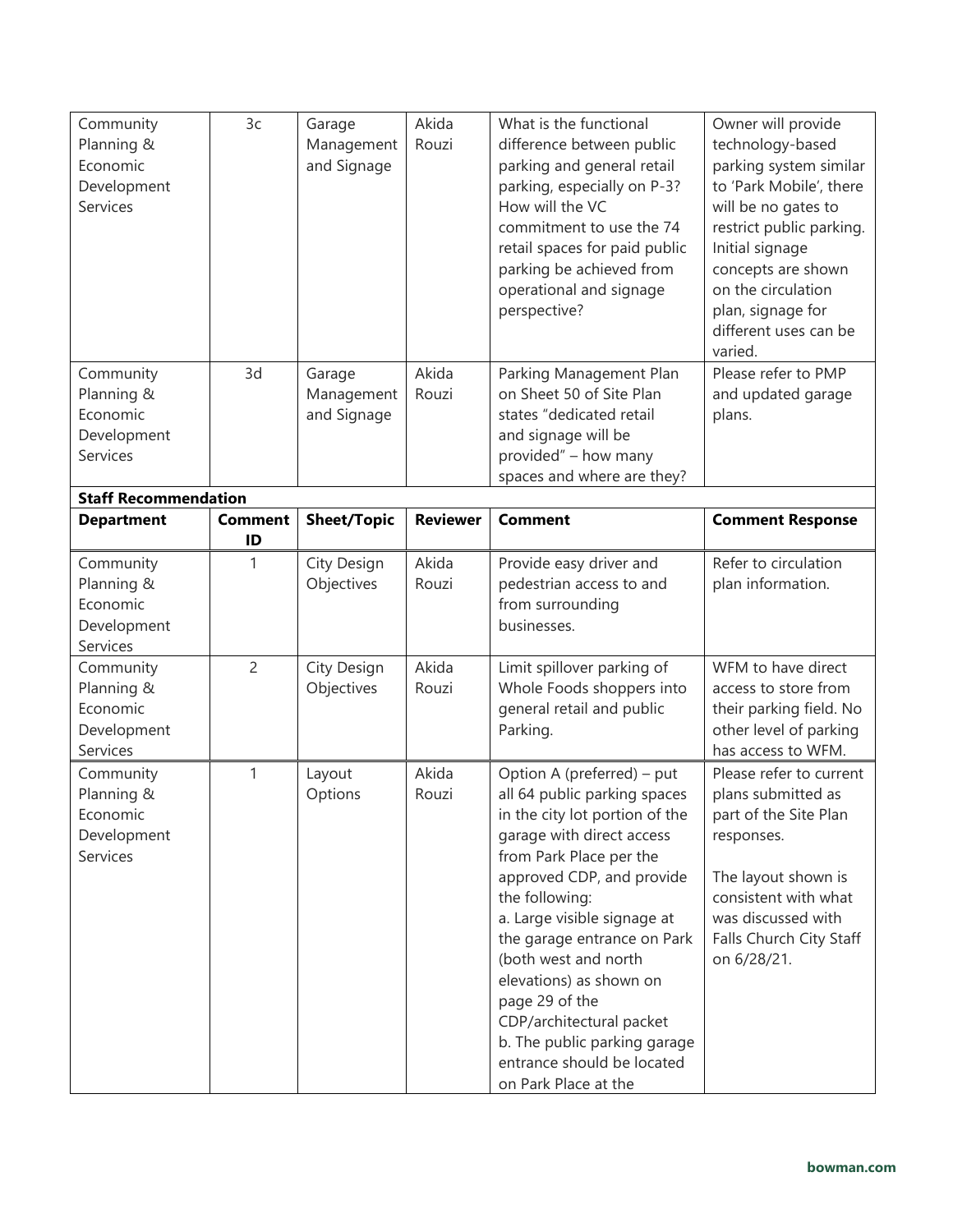| Planning &<br>Economic<br>Development |                      | Options            | Rouzi           | feasible) – put the $64$ public<br>parking spaces on west side<br>of P-4, closest to the first | comment response.       |
|---------------------------------------|----------------------|--------------------|-----------------|------------------------------------------------------------------------------------------------|-------------------------|
| <b>Services</b>                       |                      |                    |                 | entrance on Park Place, with<br>direct access from Park                                        |                         |
|                                       |                      |                    |                 | Place. Move equal number<br>of Whole Foods parking to<br>P-3 to make up for the total          |                         |
|                                       |                      |                    |                 | desired spaces.<br>a. One suggestion is the<br>Whole Foods employees                           |                         |
|                                       |                      |                    |                 | could park on P-3 while<br>reserving P-4 spaces for                                            |                         |
|                                       |                      |                    |                 | customers<br>b. The first entrance on Park<br>Place should be the public                       |                         |
|                                       |                      |                    |                 | parking entrance, and<br>the second entrance should                                            |                         |
|                                       |                      |                    |                 | be Whole Foods entrance<br>c. There should be a<br>separation between the                      |                         |
|                                       |                      |                    |                 | Whole Foods and public<br>parking to prevent grocery                                           |                         |
|                                       |                      |                    |                 | users from using the public                                                                    |                         |
|                                       |                      |                    |                 | parking spaces<br>d. Exterior signage should                                                   |                         |
|                                       |                      |                    |                 | be provided for both Public<br>Parking portion of the                                          |                         |
|                                       |                      |                    |                 | garage just above the first<br>entrance (see 1.a.), and                                        |                         |
|                                       |                      |                    |                 | Whole Foods portion<br>clearly designating each                                                |                         |
| <b>Building Official Comments</b>     |                      |                    |                 |                                                                                                |                         |
| <b>Department</b>                     | <b>Comment</b><br>ID | <b>Sheet/Topic</b> | <b>Reviewer</b> | <b>Comment</b>                                                                                 | <b>Comment Response</b> |
| Community                             | 1                    |                    | Akida           | Parking will need to comply                                                                    | Please refer to PMP     |
| Planning &<br>Economic                |                      |                    | Rouzi           | with accessibility guidelines<br>for the amount of parking                                     | and Garage plans for    |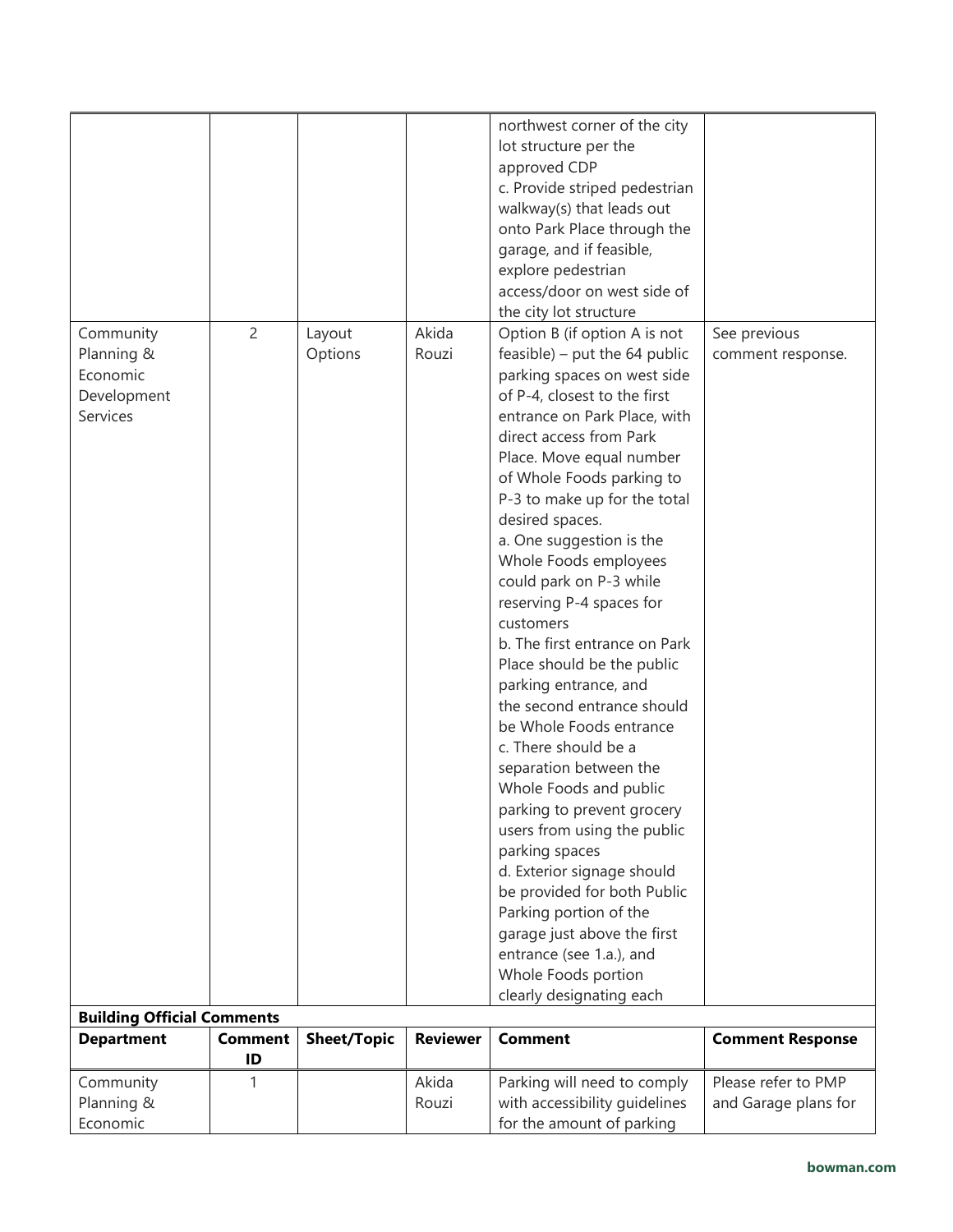| Development | spaces and location of the    | Accessible parking |
|-------------|-------------------------------|--------------------|
| Services    | accessible parking spaces.    | space tabulation.  |
|             | The ADA parking spaces        |                    |
|             | need to be the closest        |                    |
|             | parking spaces to the store   |                    |
|             | served (Thompsons and         |                    |
|             | Beach shack) the number is    |                    |
|             | based on occupant load        |                    |
|             | (currently they both require  |                    |
|             | 2 for each restaurant). There |                    |
|             | can be no parking spaces      |                    |
|             |                               |                    |
|             | between the store and         |                    |
|             | accessible parking spaces. It |                    |
|             | appears this might be the     |                    |
|             | case with the design as       |                    |
|             | shown.                        |                    |

| Interim and Permanent Public Parking Plan - Attachment 8 |                      |                     |                 |                                                                                                                                                                                                                                                                                                                                                                                                               |                                                                  |  |  |  |
|----------------------------------------------------------|----------------------|---------------------|-----------------|---------------------------------------------------------------------------------------------------------------------------------------------------------------------------------------------------------------------------------------------------------------------------------------------------------------------------------------------------------------------------------------------------------------|------------------------------------------------------------------|--|--|--|
| <b>Interim Parking Plan</b>                              |                      |                     |                 |                                                                                                                                                                                                                                                                                                                                                                                                               |                                                                  |  |  |  |
| <b>Department</b>                                        | <b>Comment</b><br>ID | <b>Sheet/Topic</b>  | <b>Reviewer</b> | <b>Comment</b>                                                                                                                                                                                                                                                                                                                                                                                                | <b>Comment Response</b>                                          |  |  |  |
|                                                          | 1a                   | Number of<br>Spaces |                 | A minimum of 64 public<br>parking spaces shall be<br>available at all times during<br>construction initial<br>construction of Broad and<br>Washington (the "Project"),<br>which period runs from<br>issuance of the first building<br>permit through issuance of<br>a the initial Certificate of<br>Occupancy for the public<br>parking spaces within the<br>Project's garage (the<br>"Construction Period"). | Sheets 50A and 50B<br>detail the interim<br>public parking plan. |  |  |  |
|                                                          | 1 <sub>b</sub>       | Hours               |                 | All public parking spaces<br>shall be available to the<br>public during regular<br>business hours of Clare and<br>Don's Beach Shack,<br>Thompsons Italian, and the<br>State Theater (collectively<br>the "Adjacent Businesses")<br>and their evening and<br>weekend hours when<br>parking is provide at a<br>remote location, which<br>hours are in effect at the                                             | Sheet 50B details the<br>remote parking<br>agreements in place.  |  |  |  |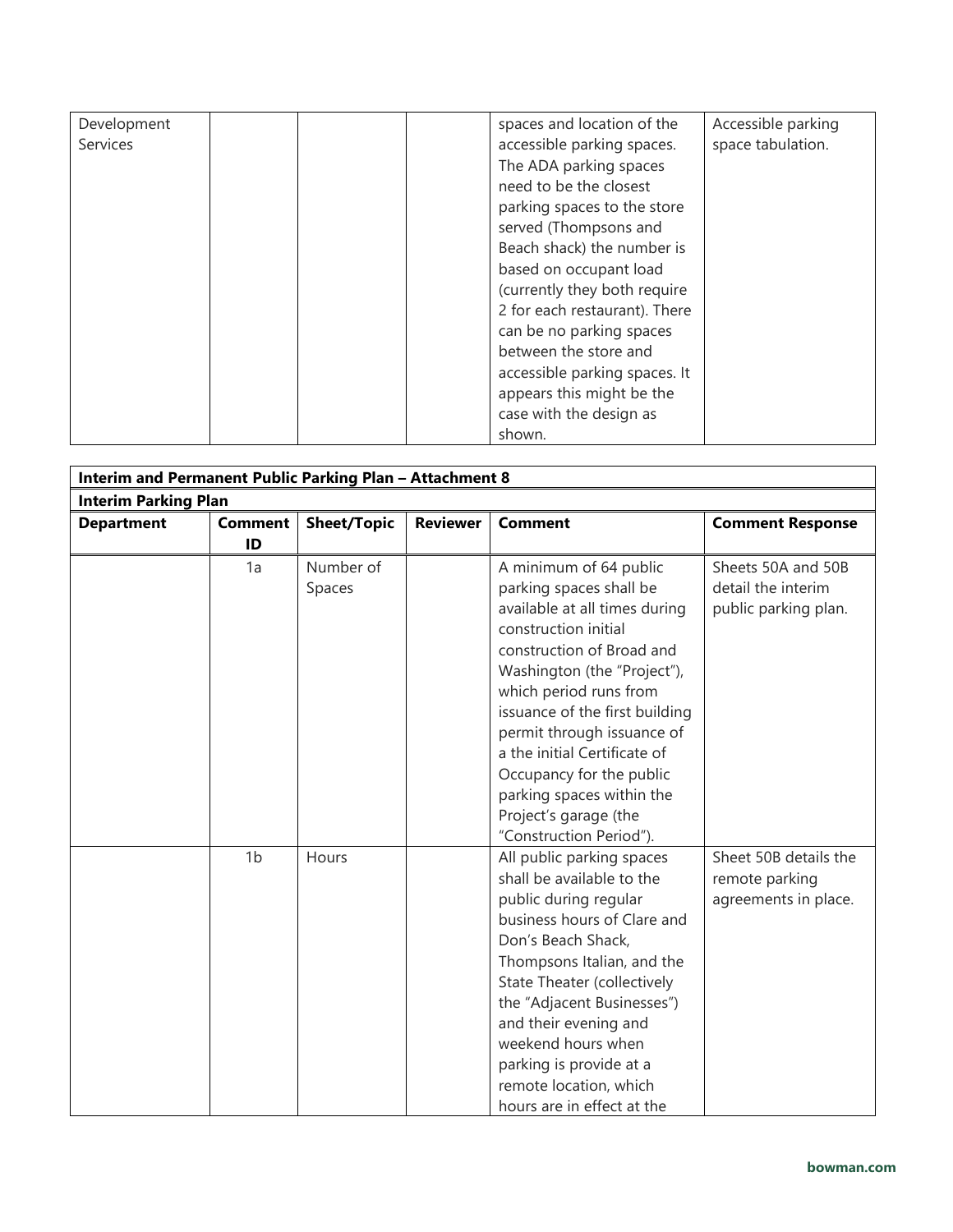|    |           | time of the Project's site    |                      |
|----|-----------|-------------------------------|----------------------|
|    |           | plan approval.                |                      |
| 1c | Proximity | All public parking shall be   | Sheets 50A and 50B   |
|    |           | maintained on the existing    | detail the interim   |
|    |           | public parking lot, a         | public parking plan. |
|    |           | temporary parking lot on      |                      |
|    |           | the Project's property during |                      |
|    |           | construction of the Project,  |                      |
|    |           | with an exception as follows: |                      |
|    |           | i. The public parking may be  |                      |
|    |           | provided at a remote          |                      |
|    |           | location for a period no      |                      |
|    |           | longer than 6 months,         |                      |
|    |           | unless a longer period is     |                      |
|    |           | approved 1) by the City       |                      |
|    |           |                               |                      |
|    |           | Manager, which approval       |                      |
|    |           | may be granted only upon      |                      |
|    |           | certification by the          |                      |
|    |           | City Manager that Broad       |                      |
|    |           | and Washington, LLC, or its   |                      |
|    |           | successors and assigns (the   |                      |
|    |           | "Developer") has used         |                      |
|    |           | commercially reasonable       |                      |
|    |           | efforts to construct the      |                      |
|    |           | project, but despite those    |                      |
|    |           | efforts is not able to        |                      |
|    |           | relocate public parking onto  |                      |
|    |           | the Project property within   |                      |
|    |           | the 6 month time period,      |                      |
|    |           | or 2) on an appeal of the     |                      |
|    |           | City Manager's decision to    |                      |
|    |           | the City Council.;            |                      |
|    |           | ii. No further than 800 feet  |                      |
|    |           | from the intersection of Park |                      |
|    |           | Place and Washington          |                      |
|    |           | Street; and                   |                      |
|    |           | iii. While public parking is  |                      |
|    |           | provided in a remote          |                      |
|    |           | location, the Developer       |                      |
|    |           | agrees to provide valet       |                      |
|    |           | parking to such remote lot    |                      |
|    |           | at no cost to the Clare and   |                      |
|    |           | Dons and Thompson Italian     |                      |
|    |           | on nights and weekends for    |                      |
|    |           | the hours that businesses     |                      |
|    |           | are open; and                 |                      |
|    |           | iv. A final valet parking     |                      |
|    |           | management plan with          |                      |
|    |           | specific details related to   |                      |
|    |           |                               |                      |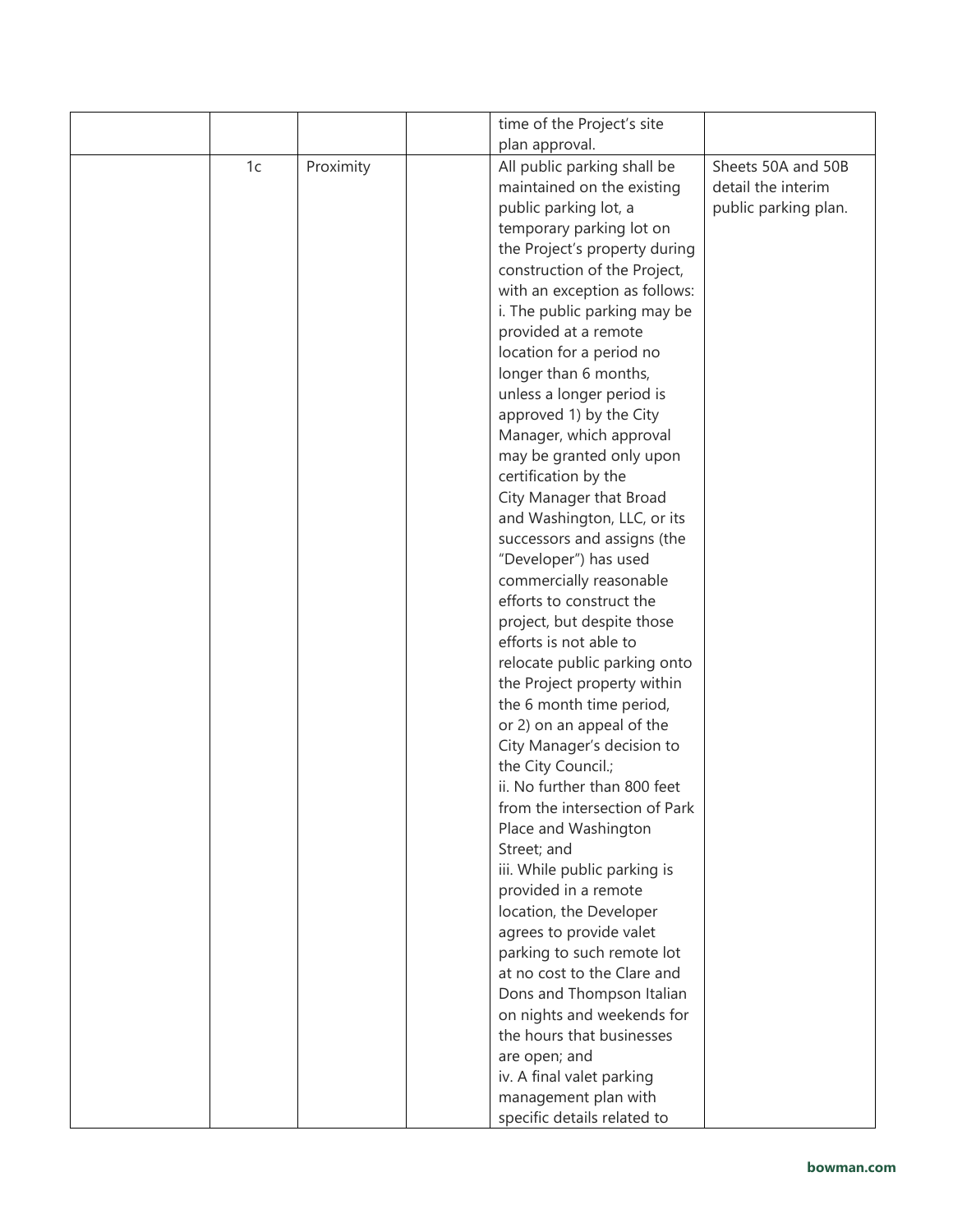|                                                         |                      |                                                       |                 | level of services and hours<br>will be finalized in<br>coordination with the Clare<br>and Dons and Thompson<br>Italian prior to the Project's<br>site plan approval.<br>The final valet parking                                                                                                                                                               |                                                                                                                                        |
|---------------------------------------------------------|----------------------|-------------------------------------------------------|-----------------|---------------------------------------------------------------------------------------------------------------------------------------------------------------------------------------------------------------------------------------------------------------------------------------------------------------------------------------------------------------|----------------------------------------------------------------------------------------------------------------------------------------|
|                                                         |                      |                                                       |                 | management plan will at a<br>minimum include a<br>level of service at industry<br>standard levels for sit down<br>restaurants and hours<br>aligned with peak evening<br>service for Clare and Dons<br>and Thompson Italian.                                                                                                                                   |                                                                                                                                        |
|                                                         | 1d                   |                                                       |                 | The location of temporary<br>parking and details of the<br>valet parking requirements<br>shall be established at the<br>Project's site plan approval                                                                                                                                                                                                          | Sheets 50A and 50B<br>detail the interim<br>public parking plan.                                                                       |
|                                                         | 1e                   | Wayfinding<br>and Public<br>Parking<br>Signage        |                 | i. As part of a final interim<br>parking plan, the Developer<br>will include detailed<br>wayfinding signage for each<br>phase of construction.<br>Attachment 8<br>ii. The wayfinding and public<br>parking signage will<br>conform to the City's<br>adopted wayfinding and<br>public parking signage and<br>will be provided at the<br>Developer's sole cost. | Sheets 50A and 50B<br>detail the interim<br>public parking plan.                                                                       |
|                                                         | 1f                   | Duration                                              |                 | All public parking shall be<br>available during the entire<br>Construction Period.                                                                                                                                                                                                                                                                            | Sheets 50A and 50B<br>detail the interim<br>public parking plan.                                                                       |
| <b>Permanent Public Parking Plan - Post-Development</b> | 1g                   | Coordination<br>with<br>Adjacent<br><b>Businesses</b> |                 | Clare and Dons and<br>Thompson Italian support<br>the Broad and Washington<br>Project. The Developer<br>agrees to continued dialog<br>and coordination with the<br>State Theater to address<br>their concerns, and to reach<br>a reasonable resolution on<br>the parking issues.                                                                              | The Developer<br>continues to<br>coordinate with the<br>neighbors. Sheets 50A<br>and 50B detail the<br>interim public parking<br>plan. |
| <b>Department</b>                                       | <b>Comment</b><br>ID | <b>Sheet/Topic</b>                                    | <b>Reviewer</b> | <b>Comment</b>                                                                                                                                                                                                                                                                                                                                                | <b>Comment Response</b>                                                                                                                |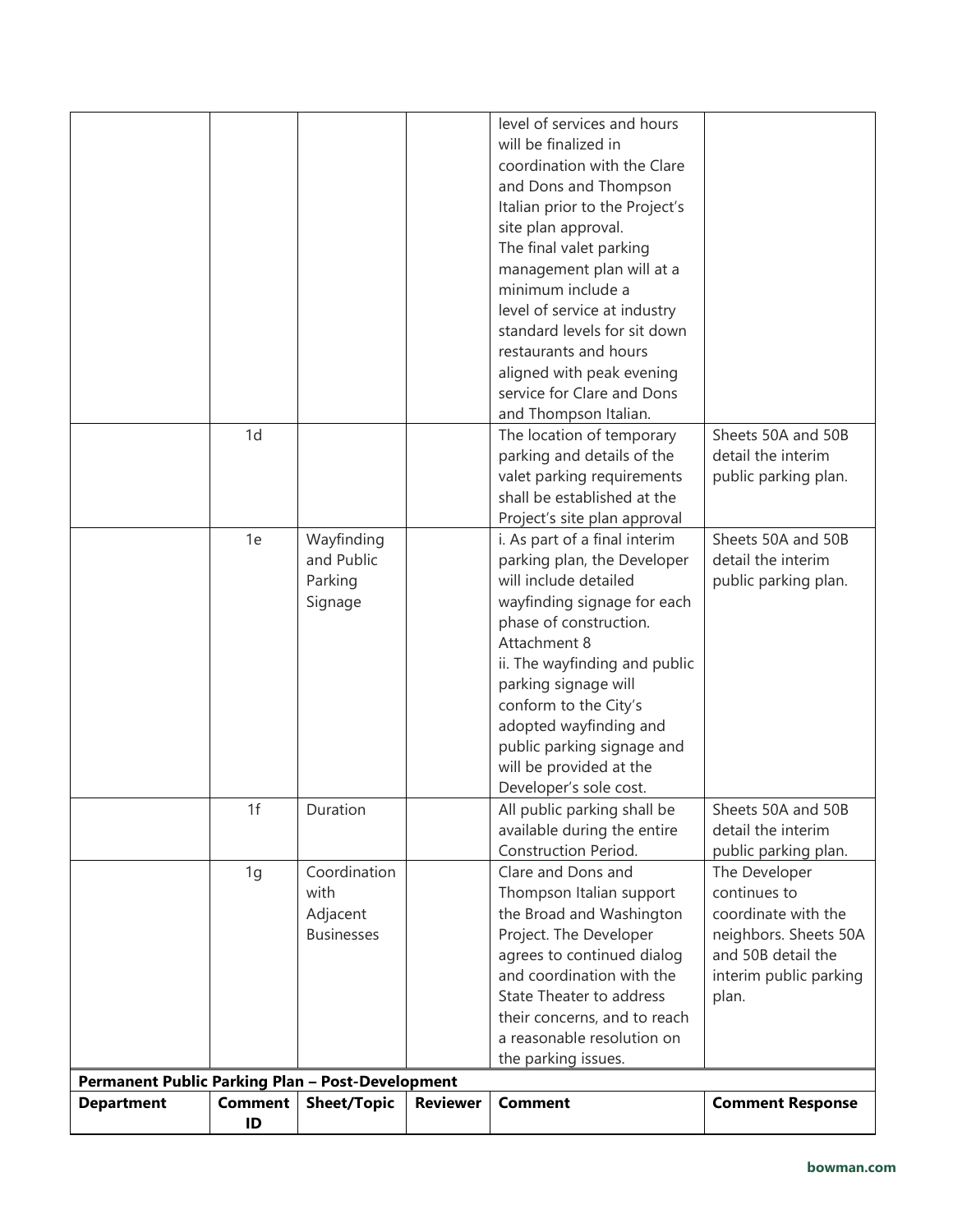| 2a<br>2 <sub>b</sub> | <b>Access Hours</b><br>Location                                  | A voluntary concession will<br>commit to 24-hour access to<br>the public parking spaces<br>via a perpetual public<br>easement.<br>The Project's Conceptual<br>Development Plan will show<br>the location of the City's<br>permanent public parking<br>spaces.                                                                                                                                                                                                                                                                                                                                                                                                                                                                                                                          | The current intent is<br>for there to be 24<br>hour unrestricted<br>access to the spaces<br>designated for public<br>and retail use.<br>Please refer to current<br>plans for proposed<br>locations of public<br>parking. |
|----------------------|------------------------------------------------------------------|----------------------------------------------------------------------------------------------------------------------------------------------------------------------------------------------------------------------------------------------------------------------------------------------------------------------------------------------------------------------------------------------------------------------------------------------------------------------------------------------------------------------------------------------------------------------------------------------------------------------------------------------------------------------------------------------------------------------------------------------------------------------------------------|--------------------------------------------------------------------------------------------------------------------------------------------------------------------------------------------------------------------------|
| 2c                   | Signage                                                          | The Developer will provide<br>public parking and<br>wayfinding signage on the<br>exterior of the Property and<br>on the building. The amount<br>and location of the public<br>parking and wayfinding<br>signage will be determined<br>prior to Site Plan and<br>incorporated into a final<br>Permanent Parking Plan, as<br>provided in the Voluntary<br>Concessions. The public<br>parking and wayfinding<br>signage will conform to the<br>City's adopted wayfinding<br>and public parking signage<br>and be provided at the<br>Developer's sole cost. The<br>Developer will provide<br>public parking and signage<br>within the parking garage to<br>direct the public to the<br>dedicated public parking<br>spaces and paid parking<br>spaces located within the<br>parking garage. | Please refer to A110<br>Circulation Plan for<br>initial interior signage<br>strategies and Exterior<br>Sign Elevation sheet<br>for building mounted<br>signage.                                                          |
| 2d                   | Vehicular<br>and<br>Pedestrian<br>Access to<br>Parking<br>Spaces | Access to public parking<br>spaces shall be unimpeded,<br>such as by operational<br>control gates. That access<br>shall be protected by a<br>public ingress/egress<br>easement. Convenient<br>pedestrian access<br>ingress/egress routes to the<br>public parking spaces shall<br>also be delineated and                                                                                                                                                                                                                                                                                                                                                                                                                                                                               | There are no control<br>gates impeding public<br>parking spaces.                                                                                                                                                         |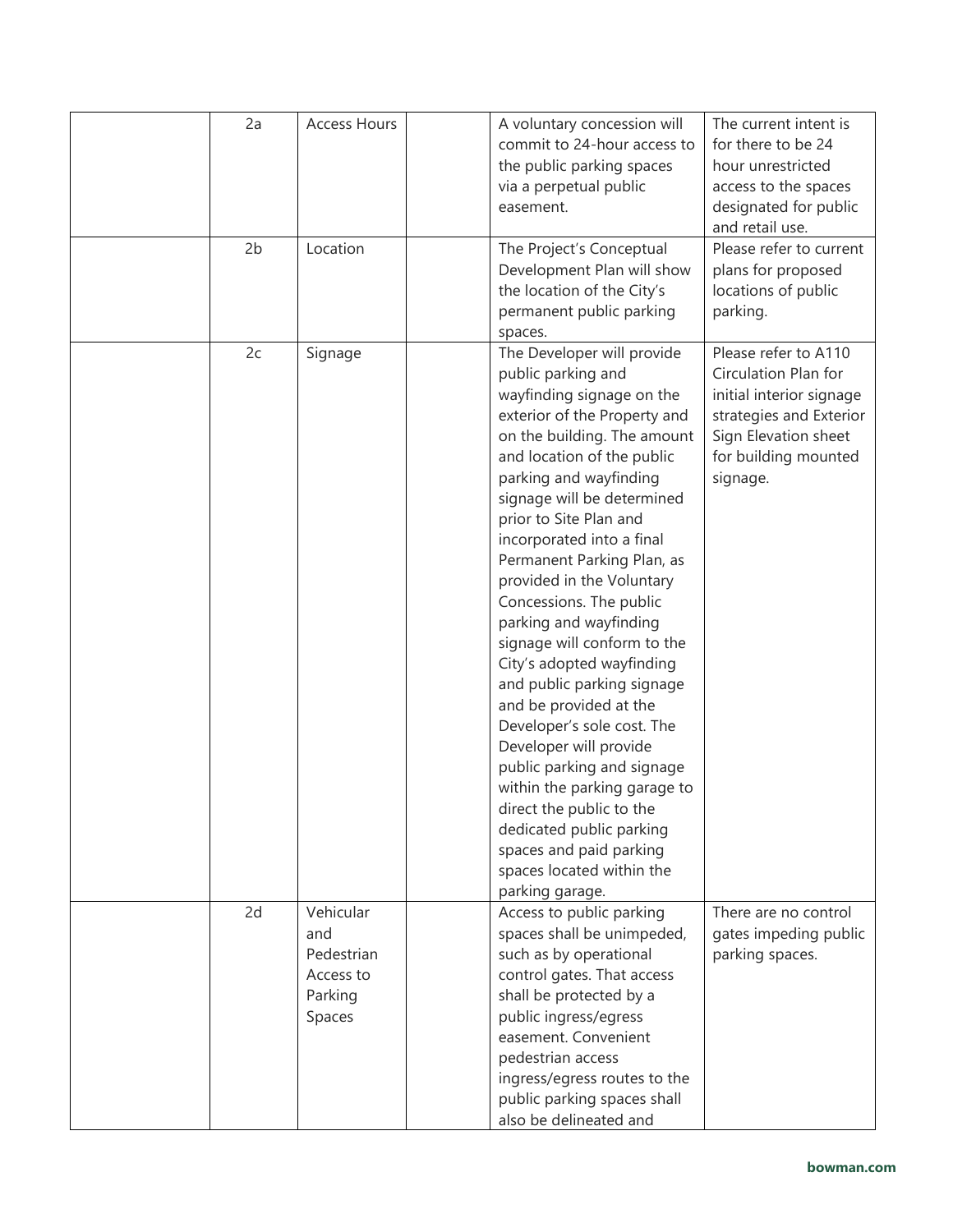|    |                      | protected by public access                                                                                                                                                                                                                                                                                                                                                                                                                                                                                                                                                                                                                                                                                                                                                                                                                   |                                                                                                                                                                                                                                                                                                                                                                                                                                                         |
|----|----------------------|----------------------------------------------------------------------------------------------------------------------------------------------------------------------------------------------------------------------------------------------------------------------------------------------------------------------------------------------------------------------------------------------------------------------------------------------------------------------------------------------------------------------------------------------------------------------------------------------------------------------------------------------------------------------------------------------------------------------------------------------------------------------------------------------------------------------------------------------|---------------------------------------------------------------------------------------------------------------------------------------------------------------------------------------------------------------------------------------------------------------------------------------------------------------------------------------------------------------------------------------------------------------------------------------------------------|
|    |                      | easements.                                                                                                                                                                                                                                                                                                                                                                                                                                                                                                                                                                                                                                                                                                                                                                                                                                   |                                                                                                                                                                                                                                                                                                                                                                                                                                                         |
| 2e | Enforcement          | The developer will enforce<br>use of the public parking<br>spaces, to ensure that they<br>are not being used by the<br>Project's apartment<br>residents.                                                                                                                                                                                                                                                                                                                                                                                                                                                                                                                                                                                                                                                                                     | The current intent is<br>for there to be 24<br>hour unrestricted<br>access to the spaces<br>designated for public<br>and retail use. Each<br>space will have a<br>park-mobile-like<br>reader installed to<br>monitor parking time,<br>and potentially be<br>used as a station for<br>retailers to reimburse<br>parking for their<br>customers. Through<br>signage and markings,<br>the spaces designated<br>for each use will be<br>clearly identified. |
| 2f | Unreserved<br>Spaces | All non-reserved spaces<br>(which is expected to<br>include 74 spaces) may be<br>used for paid public parking<br>by members of the general<br>public seven (7) days per<br>week, 24 hours per day,<br>regardless of whether they<br>are patrons of one or more<br>of the businesses or other<br>occupants of the site.<br>Developer will charge one<br>parking rate for all vehicles<br>parking in non-reserved<br>spaces. Notwithstanding the<br>preceding sentence,<br>Developer, businesses in the<br>project, and businesses<br>located nearby may validate<br>parking for their patrons.<br>Additionally, Developer may<br>modify and change parking<br>rates, including<br>implementation of dynamic<br>pricing, at its sole discretion<br>so long as the fees charged<br>are the same for all vehicles<br>parking in the non-reserved | The current intent is<br>for there to be 24<br>hour unrestricted<br>access to the spaces<br>designated for public<br>and retail use. Each<br>space will have a<br>park-mobile-like<br>reader installed to<br>monitor parking time,<br>and potentially be<br>used as a station for<br>retailers to reimburse<br>parking for their<br>customers. Through<br>signage and markings,<br>the spaces designated<br>for each use will be<br>clearly identified. |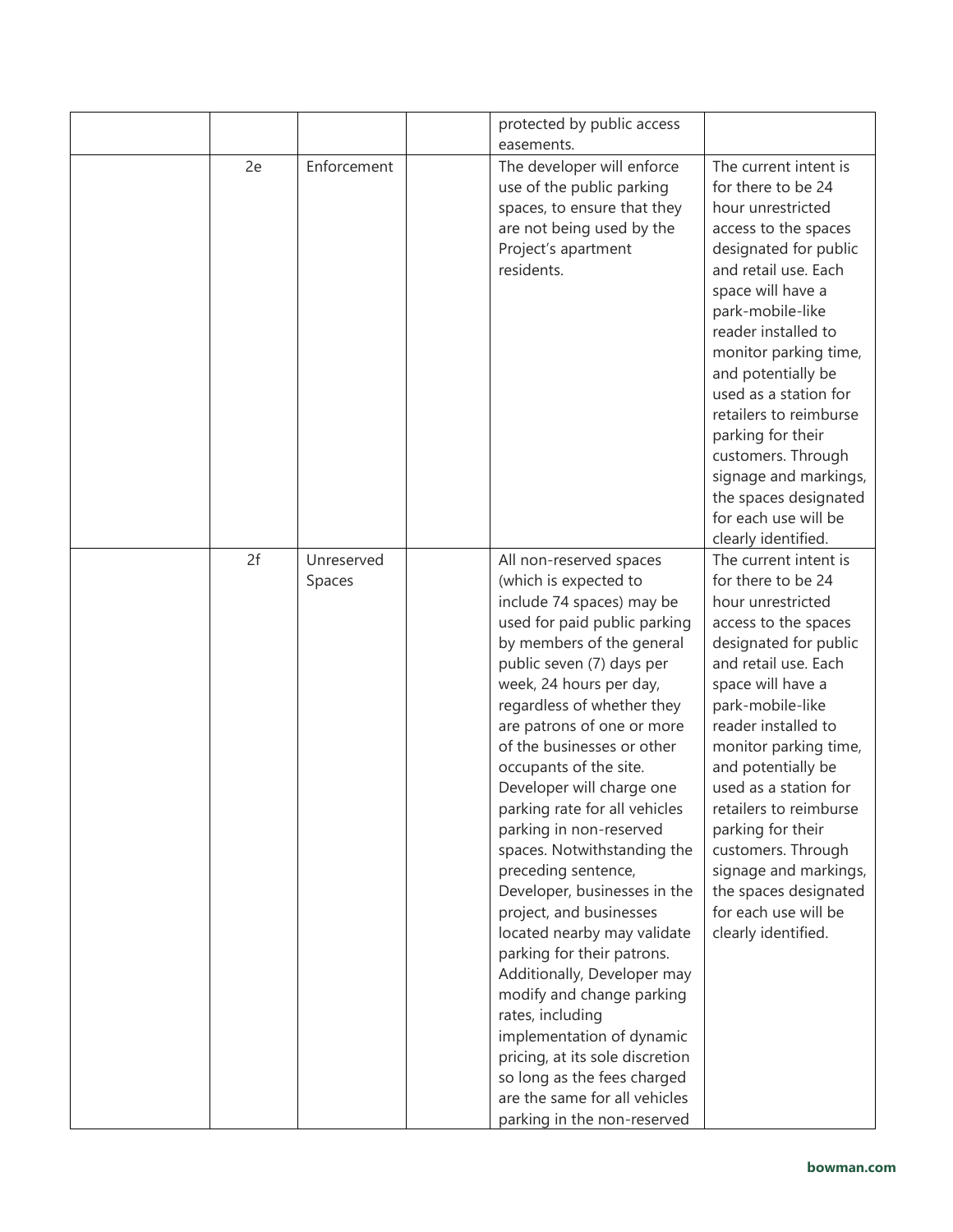|  | spaces. Additionally,          |  |
|--|--------------------------------|--|
|  | Developer, Creative            |  |
|  | Cauldron, or any other         |  |
|  | future theater or community    |  |
|  | user may provide free or       |  |
|  | reduced rate parking for       |  |
|  |                                |  |
|  | performances or other          |  |
|  | special events associated      |  |
|  | with Creative Cauldron or      |  |
|  | another theater or             |  |
|  | community user. For the        |  |
|  | purposes of this section,      |  |
|  | "nonreserved spaces" means     |  |
|  | all parking spaces other       |  |
|  | than those reserved for        |  |
|  | residential use, grocery store |  |
|  | use, and dedicated public      |  |
|  | parking. It is understood      |  |
|  | that there are                 |  |
|  | approximately 74 non-          |  |
|  | reserved spaces reflected in   |  |
|  | Purchaser's current zoning     |  |
|  |                                |  |
|  | plans for the Project.         |  |

| City Council of the City of Falls Church - Resolution - Attachment 9 |                |                    |                 |                                |                         |  |
|----------------------------------------------------------------------|----------------|--------------------|-----------------|--------------------------------|-------------------------|--|
| <b>Department</b>                                                    | <b>Comment</b> | <b>Sheet/Topic</b> | <b>Reviewer</b> | <b>Comment</b>                 | <b>Comment Response</b> |  |
|                                                                      | ID             |                    |                 |                                |                         |  |
| City Council                                                         | 1              |                    | Celeste         | The base-line alternate of     | ADU Tabs provided       |  |
|                                                                      |                |                    | Heath           | the nine studio units at 40%   | on sheet 3.             |  |
|                                                                      |                |                    |                 | Area Median Income (AMI)       |                         |  |
|                                                                      |                |                    |                 | and nine two bedroom units     |                         |  |
|                                                                      |                |                    |                 | at 60% is preferred            |                         |  |
| City Council                                                         | $\mathcal{P}$  |                    | Celeste         | 15 additional studio units at  | ADU Tabs provided       |  |
|                                                                      |                |                    | Heath           | 80% AMI is preferred           | on sheet 3.             |  |
| City Council                                                         | $\overline{3}$ |                    | Celeste         | The cost of those additional   | ADU Tabs provided       |  |
|                                                                      |                |                    | Heath           | units is to be deducted from   | on sheet 3.             |  |
|                                                                      |                |                    |                 | the Voluntary Concession #6    |                         |  |
|                                                                      |                |                    |                 | and from Voluntary             |                         |  |
|                                                                      |                |                    |                 | Concession #13, pursuant to    |                         |  |
|                                                                      |                |                    |                 | the cost formula voluntarily   |                         |  |
|                                                                      |                |                    |                 | offered by the Developer in    |                         |  |
|                                                                      |                |                    |                 | Voluntary Concession #12       |                         |  |
| City Council                                                         | $\overline{4}$ |                    | Celeste         | the City Manager is hereby     | ADU Tabs provided       |  |
|                                                                      |                |                    | Heath           | authorized and directed to     | on sheet 3.             |  |
|                                                                      |                |                    |                 | communicate this               |                         |  |
|                                                                      |                |                    |                 | preference to                  |                         |  |
|                                                                      |                |                    |                 | the Developer, and confirm     |                         |  |
|                                                                      |                |                    |                 | in writing to the City Council |                         |  |
|                                                                      |                |                    |                 | that this preference is in     |                         |  |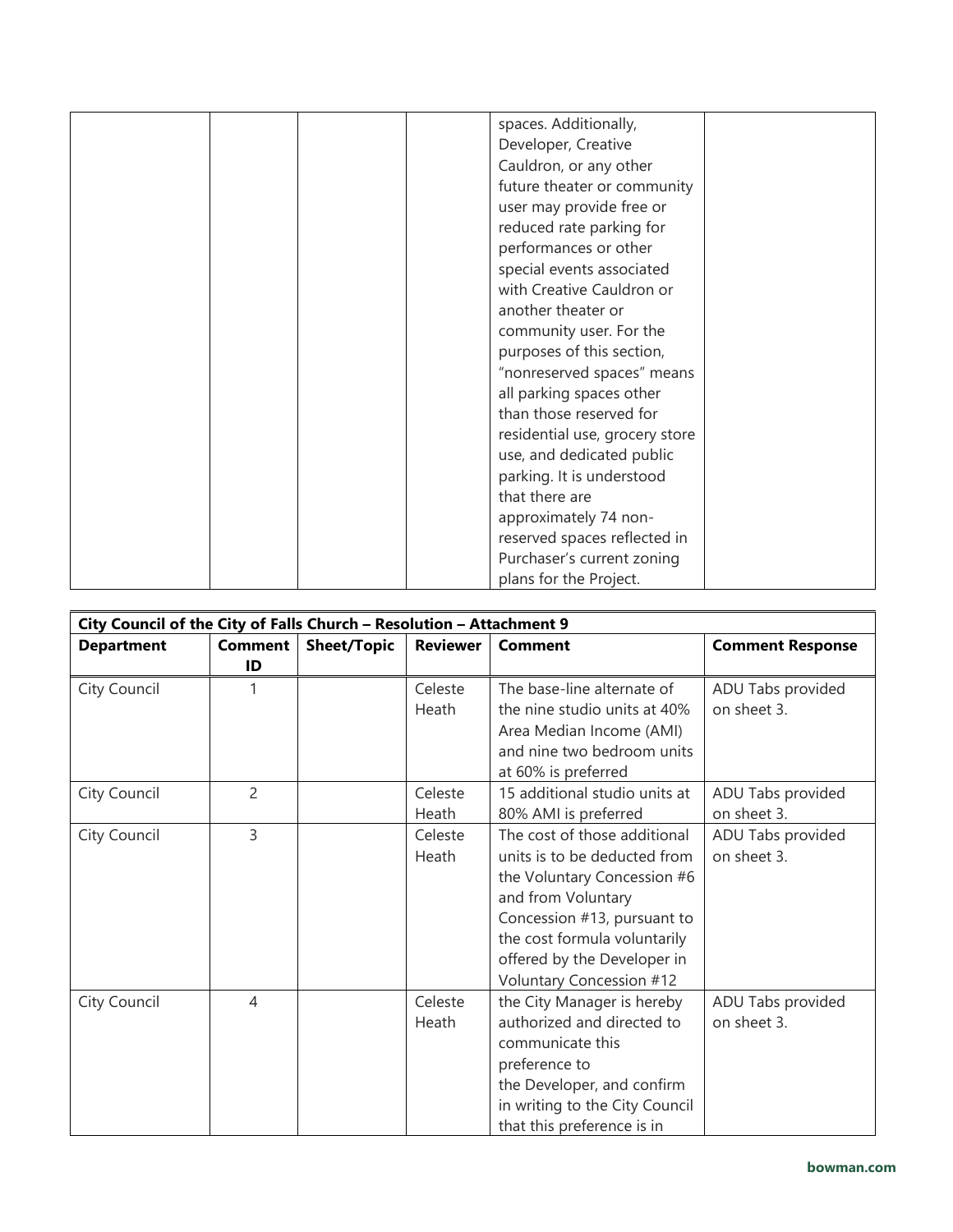|  |  | fact reflected by the      |  |
|--|--|----------------------------|--|
|  |  | Developer in the site plan |  |
|  |  | documents, within 30 days  |  |
|  |  | of such time that the Site |  |
|  |  | Plan is submitted.         |  |

| BW staff review for VC compliance- Attachment 10 |                |                    |                   |                                                                                                                                                                                                                                                                                                                                                                                                                                                                                                                                                                                                                                                     |                                                                                                       |  |  |
|--------------------------------------------------|----------------|--------------------|-------------------|-----------------------------------------------------------------------------------------------------------------------------------------------------------------------------------------------------------------------------------------------------------------------------------------------------------------------------------------------------------------------------------------------------------------------------------------------------------------------------------------------------------------------------------------------------------------------------------------------------------------------------------------------------|-------------------------------------------------------------------------------------------------------|--|--|
| <b>Department</b>                                | <b>Comment</b> | <b>Sheet/Topic</b> | <b>Reviewer</b>   | <b>Comment</b>                                                                                                                                                                                                                                                                                                                                                                                                                                                                                                                                                                                                                                      | <b>Comment Response</b>                                                                               |  |  |
|                                                  | ID             |                    |                   |                                                                                                                                                                                                                                                                                                                                                                                                                                                                                                                                                                                                                                                     |                                                                                                       |  |  |
|                                                  |                |                    | Jamal<br>Matthews | In any case the only thing I<br>found was on page 24 of<br>the site plan which shows<br>what looks to be<br>infrastructure labeled "FO"<br>that looks related to our<br>core fiber infrastructure VC<br>need. If that line labeled<br>"FO" is indeed our request, I<br>made markups to what I see<br>are missing aspects. The first<br>is a minor miss now<br>showing an orange box on<br>the east side of the new<br>driveway off of Broad - we<br>need pull boxes/hand vaults<br>on both sides of any<br>roadway or driveway.                                                                                                                     | See sheet 16 for utility<br>plan with City Fiber<br>shown and revised to<br>address your<br>comments. |  |  |
|                                                  | $\overline{2}$ |                    | Jamal<br>Matthews | Now the remainder of my<br>markups are in pink since I<br>am not 100% certain, but I<br>thought this development<br>was doing intersection work<br>as part of their other VCs to<br>the project. And from a fast<br>review, especially on page<br>24, it looks as if they are<br>extending their work into<br>the intersections of Broad &<br>Washington, Broad &<br>Lawton, and Washington &<br>Park Place. If this is the case<br>then the extended<br>infrastructure would be part<br>of the core infrastructure<br>needs would be to extend<br>across those intersections as<br>shown in pink with the<br>boxes representing the pull<br>boxes. | See sheet 16 for utility<br>plan with City Fiber<br>shown and revised to<br>address your<br>comments. |  |  |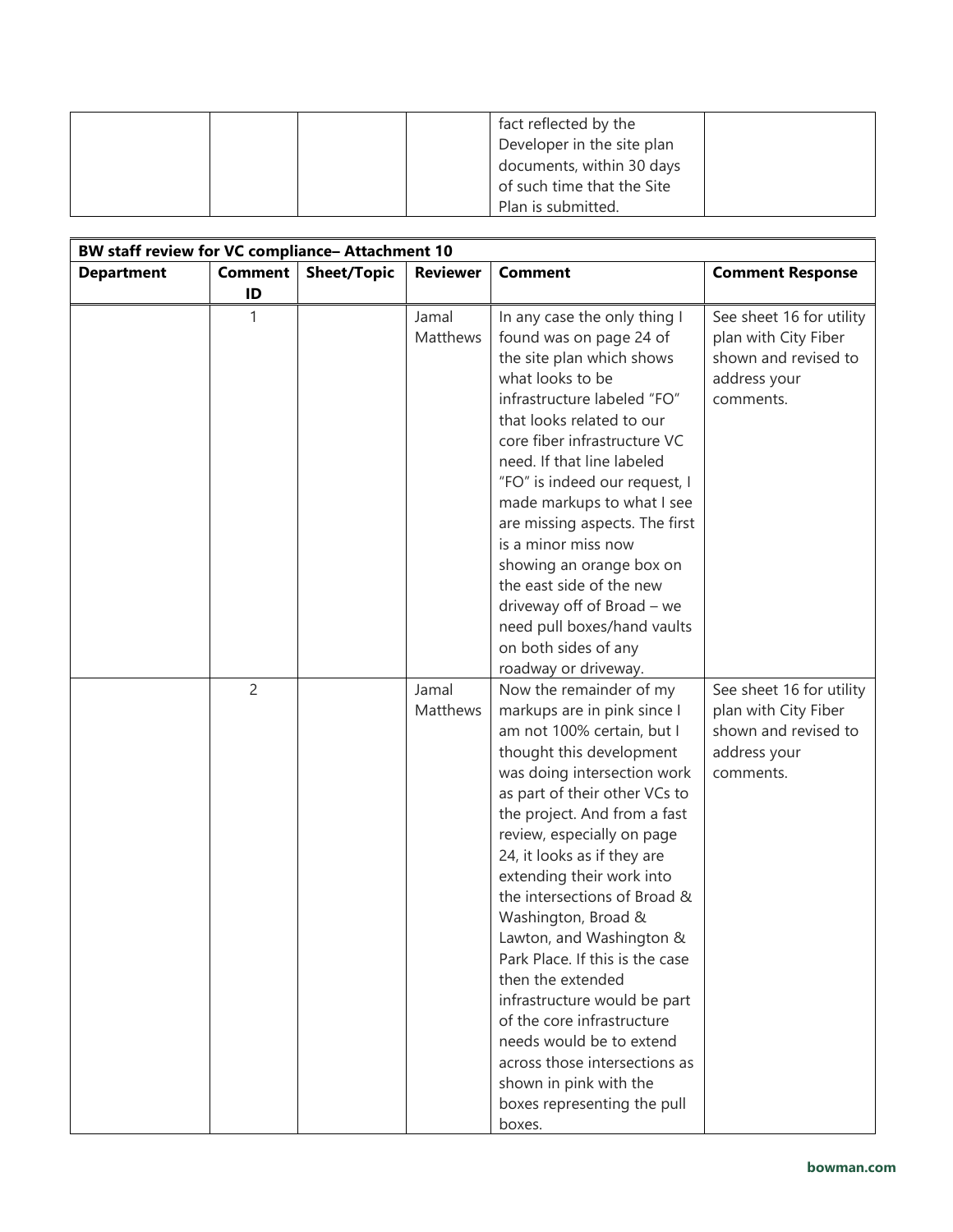| 3 | Jamal    | Also for future                  | See sheet 16 for utility |
|---|----------|----------------------------------|--------------------------|
|   | Matthews | developments, we really          | plan with City Fiber     |
|   |          | need either a page clearly       | shown and called out     |
|   |          | calling out the core fiber       | and revised to           |
|   |          | infrastructure VC, or at least   | address your             |
|   |          | dedicated color and legend       | comments.                |
|   |          | with the specific page           |                          |
|   |          | directly called out to us that   |                          |
|   |          | is not too jumbled with          |                          |
|   |          | other infrastructure.            |                          |
|   |          | Searching through 70             |                          |
|   |          | something pages to find          |                          |
|   |          | our 1 needle in the haystack     |                          |
|   |          | is a lot to look for, especially |                          |
|   |          | if they did not clearly call     |                          |
|   |          | out as with West Falls           |                          |
|   |          | Church (WFC).                    |                          |

|                   | <b>DPW Review Comments - General</b> |                    |                 |                                                                                                                                                             |                                                                                                                                                                                                                          |  |  |
|-------------------|--------------------------------------|--------------------|-----------------|-------------------------------------------------------------------------------------------------------------------------------------------------------------|--------------------------------------------------------------------------------------------------------------------------------------------------------------------------------------------------------------------------|--|--|
| <b>Department</b> | <b>Comment</b><br>ID                 | <b>Sheet/Topic</b> | <b>Reviewer</b> | <b>Comment</b>                                                                                                                                              | <b>Comment Response</b>                                                                                                                                                                                                  |  |  |
| <b>DPW</b>        | 1                                    | General            | Andre<br>Prince | Sanitary sewer capacity<br>analysis was provided. Pipes<br>seem to have capacity to<br>accommodate proposed<br>design flows.                                | Confirmed.                                                                                                                                                                                                               |  |  |
| <b>DPW</b>        | $\overline{c}$                       | General            | Andre<br>Prince | How were slopes verified for<br>purposes of this capacity<br>analysis?                                                                                      | Slopes within the<br>direct vicinity of the<br>projects were<br>obtained from a field<br>survey. Slopes for<br>downstream analysis<br>were taken from City<br>GIS data and<br>confirmed by GKY at<br>the request of DPW. |  |  |
| <b>DPW</b>        | $\overline{3}$                       | General            | Andre<br>Prince | Where did you verify 10-<br>year 24-hr storm intensity<br>value?                                                                                            | Local NOAA rainfall<br>depths and NOAA_C<br>rainfall distribution<br>were used for the 10-<br>year analysis.                                                                                                             |  |  |
| <b>DPW</b>        | $\overline{4}$                       | General            | Andre<br>Prince | Unsure as to how post<br>development run off was<br>reconciled to meet water<br>quantity and outfall<br>protection standards for<br>Area B. Please clarify. | The Water Quantity<br>and Adequate Outfall<br>Narratives on sheet<br>34 detail how the<br>requirements are<br>being met through<br>detention and the                                                                     |  |  |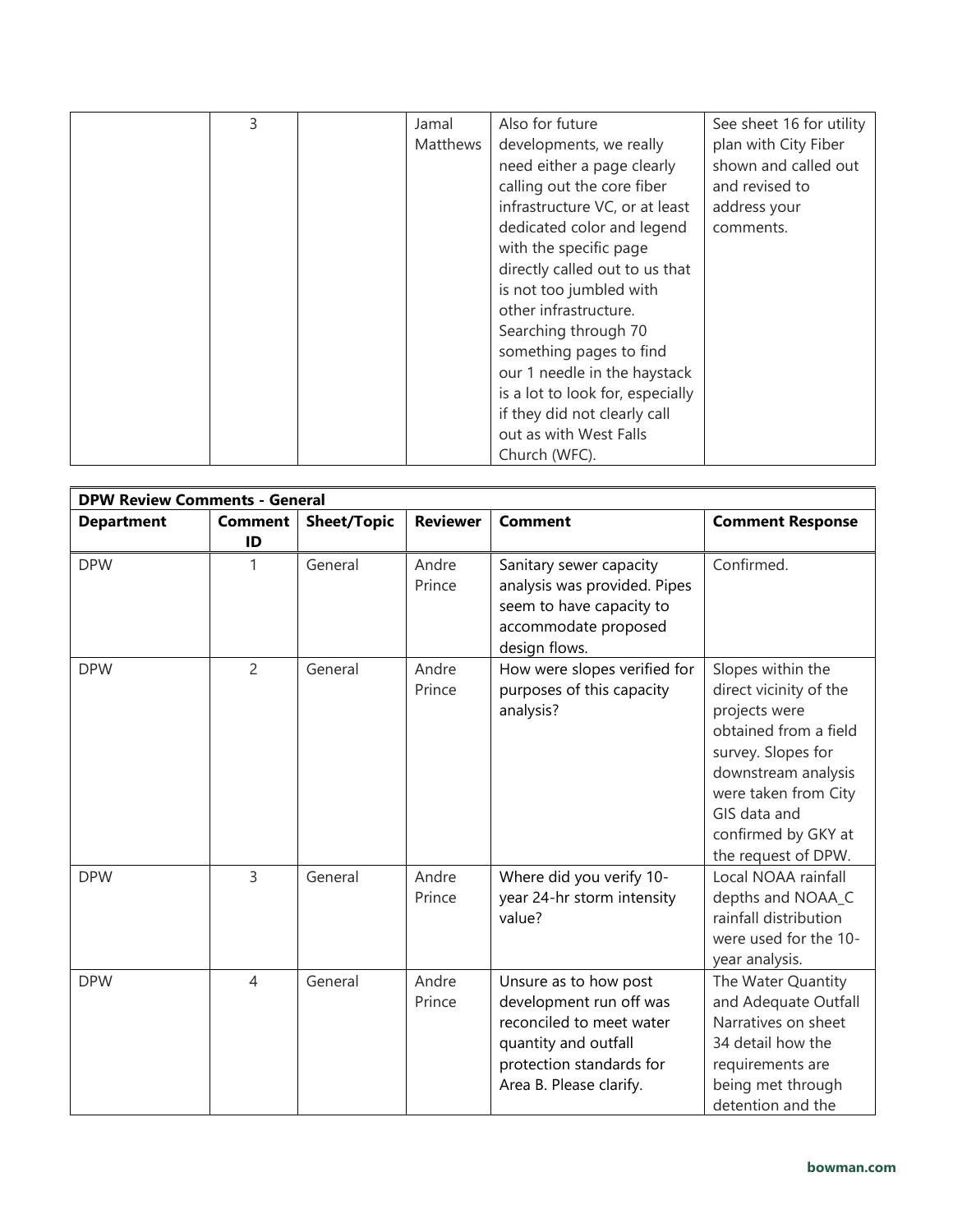|  |  | routing is provided on |
|--|--|------------------------|
|  |  | sheets 36-38.          |

| <b>DPW Review Comments - Trash, Recycling, Dumpsters</b> |               |                    |                 |                               |                         |  |
|----------------------------------------------------------|---------------|--------------------|-----------------|-------------------------------|-------------------------|--|
| <b>Department</b>                                        | Comment       | <b>Sheet/Topic</b> | <b>Reviewer</b> | <b>Comment</b>                | <b>Comment Response</b> |  |
|                                                          | ID            |                    |                 |                               |                         |  |
| <b>DPW</b>                                               |               | Trash and          | Lonnie          | Incorrect specs for the trash | Trash and recycling     |  |
|                                                          |               | Recycling          | Marquetti       | and recycling cans are        | specs provided on       |  |
|                                                          |               |                    |                 | shown on the plan. Use the    | Hardscape Details       |  |
|                                                          |               |                    |                 | provided specs.               | sheet.                  |  |
| <b>DPW</b>                                               | $\mathcal{P}$ | Dumpsters          | Lonnie          | Show the dumpsters on the     | Please refer to P1      |  |
|                                                          |               |                    | Marquetti       | plans.                        | level for retail trash  |  |
|                                                          |               |                    |                 |                               | area. Grocery tenant    |  |
|                                                          |               |                    |                 |                               | has 2 dedicated         |  |
|                                                          |               |                    |                 |                               | compactors north of     |  |
|                                                          |               |                    |                 |                               | the loading dock.       |  |
| <b>DPW</b>                                               | 3             | Trash and          | Lonnie          | Only trash cans on Broad      | Noted.                  |  |
|                                                          |               | Recycling          | Marquetti       | and Washington Streets will   |                         |  |
|                                                          |               |                    |                 | be serviced by the City of    |                         |  |
|                                                          |               |                    |                 | Falls Church. All others will |                         |  |
|                                                          |               |                    |                 | be the owner's                |                         |  |
|                                                          |               |                    |                 | responsibility.               |                         |  |

| <b>DPW Insight Comments - Urban Forestry</b> |                |                                               |                 |                                                                                                                                                                                                                                                                                                                                                                                                                                |                                                                                                                                                  |
|----------------------------------------------|----------------|-----------------------------------------------|-----------------|--------------------------------------------------------------------------------------------------------------------------------------------------------------------------------------------------------------------------------------------------------------------------------------------------------------------------------------------------------------------------------------------------------------------------------|--------------------------------------------------------------------------------------------------------------------------------------------------|
| <b>Department</b>                            | <b>Comment</b> | <b>Sheet/Topic</b>                            | <b>Reviewer</b> | <b>Comment</b>                                                                                                                                                                                                                                                                                                                                                                                                                 | <b>Comment Response</b>                                                                                                                          |
|                                              | ID             |                                               |                 |                                                                                                                                                                                                                                                                                                                                                                                                                                |                                                                                                                                                  |
| Urban Forestry<br>Commission                 | 1              | Page 10<br>Suggested<br>Streetscape<br>Plants | Amy<br>Crumpton | Ilex glabra 'Nigra' - Inkberry<br>- 30-36" - This is the female<br>plant, so need a few male<br>plants mixed in to produce<br>berries to give it wildlife<br>value. May not be easy to<br>find male 'Nordic' which<br>may also be too tall for the<br>space 48". Not opposed to<br>the choice necessarily, but<br>this is an example of<br>missing an opportunity to<br>make every plant count in a<br>small landscape design. | Acknowledged. We<br>have included the<br>male Nordic Inkberry<br>in the plans and will<br>do our best to<br>procure it.                          |
| Urban Forestry<br>Commission                 | $\overline{2}$ | Page 10<br>Suggested<br>Streetscape<br>Plants | Amy<br>Crumpton | RR Rosa 'Radazz' - Knock<br>Out Rose - 30" - These are<br>way overused and look<br>scraggly after blooming,<br>plus no real habitat value.<br>Recommend instead a mix<br><u>of:</u>                                                                                                                                                                                                                                            | More detail has been<br>added to the planting<br>plans, including a<br>diverse palette of<br>mostly native species.<br>Rose has been<br>removed. |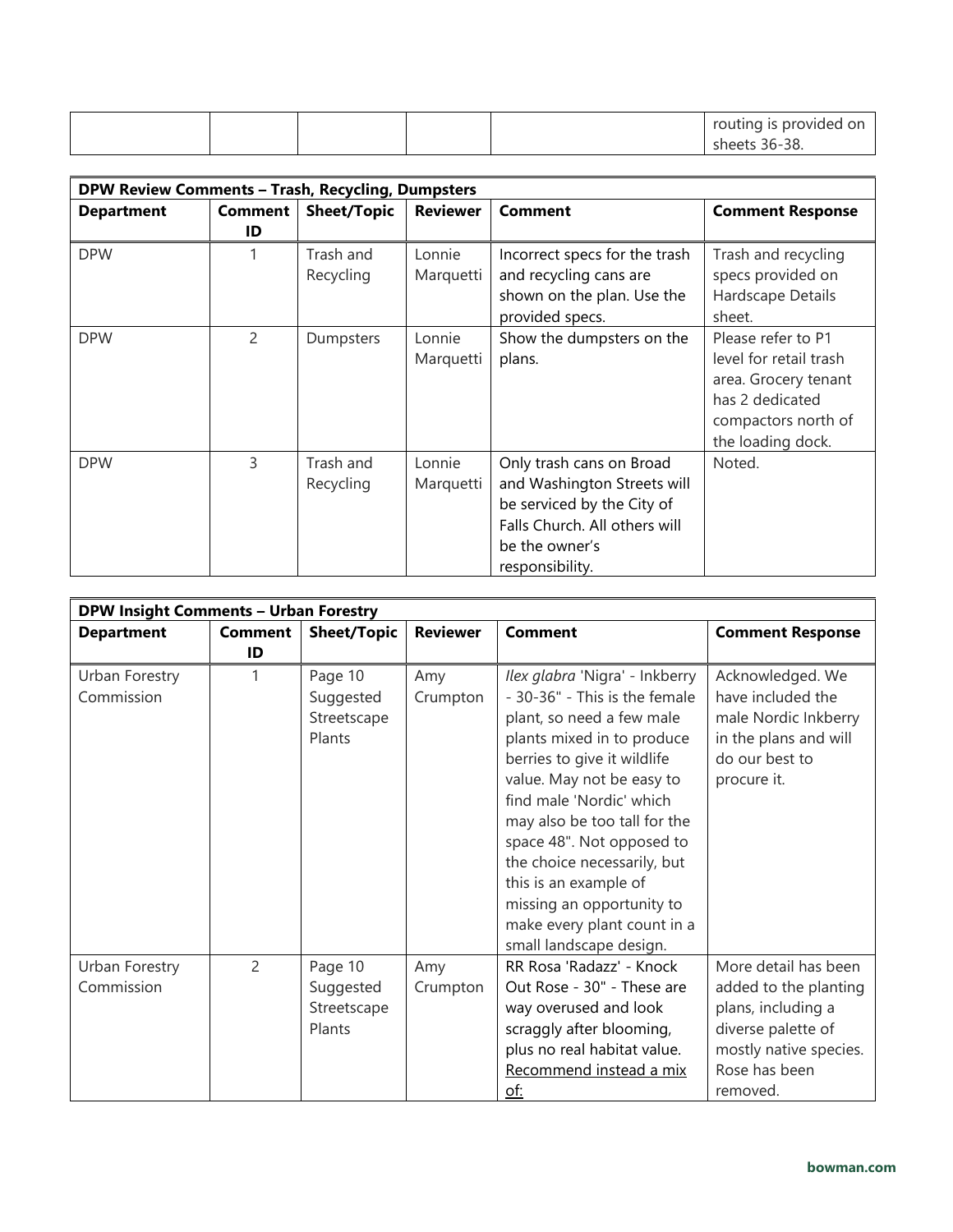|                              |                |                                                               |                 | Schizachyrium scoparium<br>'Standing Ovation' - Little<br>Bluestem grass would<br>provide great fall color and<br>winter interest. A cultivar<br>favored by the native plant<br>landscaping community.<br>Baptisia australis 'Blueberry<br>Sundae'<br>- https://mtcubacenter.org/<br>trials/baptisia/baptisia-<br>blueberry-sundae/<br>Both of these can handle<br>salt spray and be much<br>better at pulling water into<br>the soil. |                                                                                                                                                                                                      |
|------------------------------|----------------|---------------------------------------------------------------|-----------------|----------------------------------------------------------------------------------------------------------------------------------------------------------------------------------------------------------------------------------------------------------------------------------------------------------------------------------------------------------------------------------------------------------------------------------------|------------------------------------------------------------------------------------------------------------------------------------------------------------------------------------------------------|
| Urban Forestry<br>Commission | 3              | Page 10<br>Suggested<br>Streetscape<br>Plants                 | Amy<br>Crumpton | LMR Liriope muscari 'Royal<br>Purple' - 2 1/4" - This is a<br>problematic plant, although<br>clumping insteading of<br>spreading (spicata), the<br>berries are still scattered by<br>birds.<br>Recommend instead:<br>Carex laxiculmis 'Bunny<br>Blue' - Creeping Sedge with<br>bluish tone favored in<br>native plant design circles.                                                                                                  | Liriope has been<br>removed and<br>replaced with a<br>diverse palette of<br>mostly native species,<br>including Bunny Blue<br>Carex.                                                                 |
| Urban Forestry<br>Commission | $\overline{4}$ | Page 10<br>Suggested<br><b>Buffer Yard</b><br>Plants          | Amy<br>Crumpton | RR Rosa 'Radazz' - Knock<br>Out Rose - 30"<br>Recommend instead:<br>Hydrangea arborescens -<br>would provide wildlife value<br>in addition to adding<br>brightness and softer<br>texture to the formality of<br>the mostly evergreen plant<br>palette in the shady buffer<br>yard                                                                                                                                                      | Diversity has been<br>added to the buffer<br>area, including<br>Hydrangea. Rose has<br>been removed.                                                                                                 |
| Urban Forestry<br>Commission | 5              | Page 10<br>Clarification<br>on Unity<br>Plaza<br>construction | Amy<br>Crumpton | One clarification that the<br>UFC asked for is whether or<br>not there is a garage under<br>the Broad & Washington<br>corner plaza. If so, will soil<br>volume be adequate for the<br>selected trees? There is no<br>slide in the above<br>submission to describe the                                                                                                                                                                  | There is a garage<br>structure under the<br>plaza. Soil is built up<br>above the structure<br>to provide additional<br>soil volume for the<br>trees. Silva cells are<br>not needed for<br>stormwater |